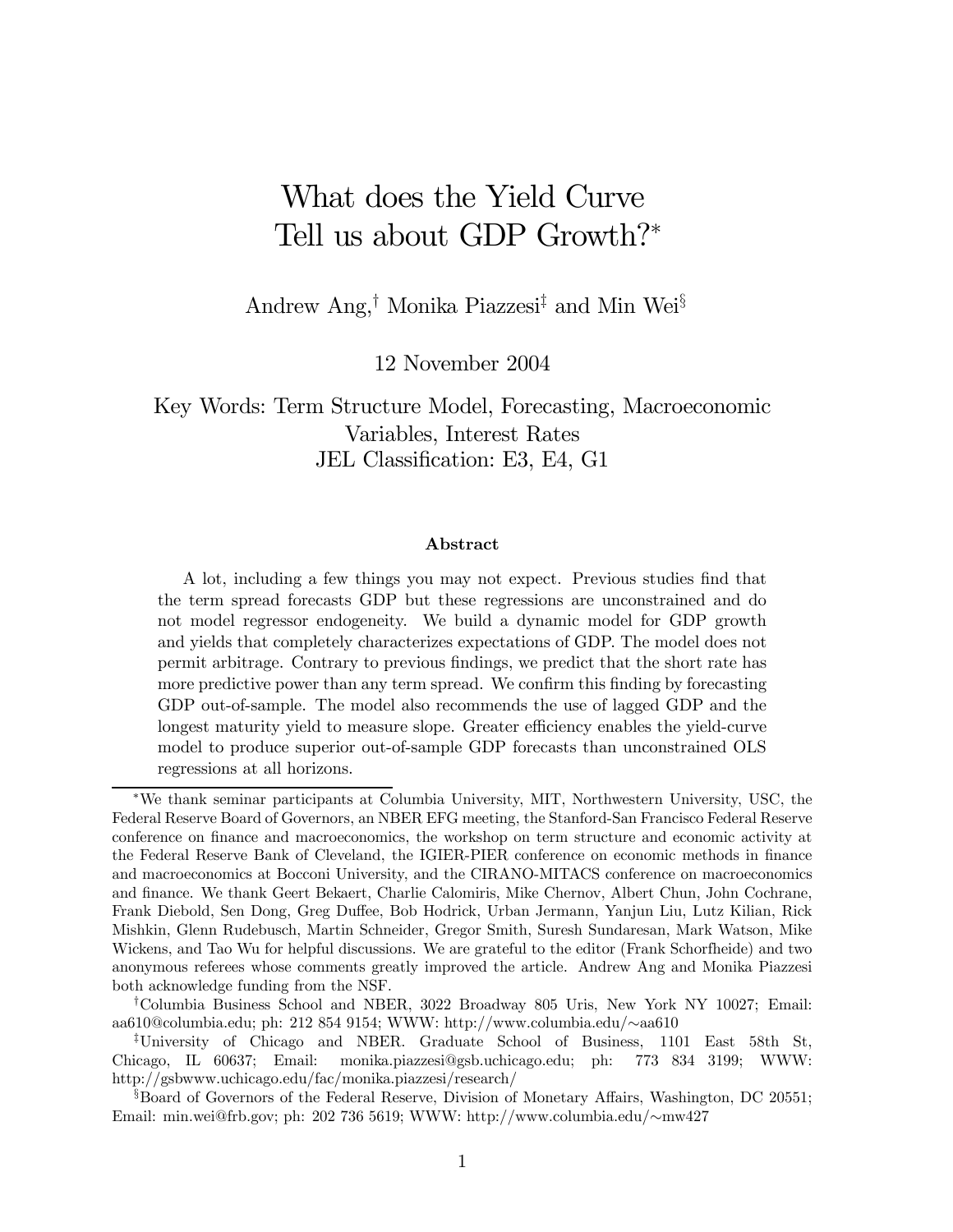## 1 Introduction

The behavior of the yield curve changes across the business cycle. In recessions, premia on long-term bonds tend to be high and yields on short bonds tend to be low. Recessions, therefore, have upward sloping yield curves. Premia on long bonds are countercyclical because investors do not like to take on risk in bad times. In contrast, yields on short bonds tend to be procyclical because the Federal Reserve lowers short yields in recessions in an effort to stimulate economic activity. For example, for every 2 percentage point decline in GDP growth, the Fed should lower the nominal yield by 1 percentage point according to the Taylor (1993) rule.

Inevitably, recessions are followed by expansions. During recessions, upward sloping yield curves not only indicate bad times today, but better times tomorrow. Guided from this intuition, many papers predict GDP growth in OLS regressions with the slope of the yield curve, usually measured as the difference between the longest yield in the dataset and the shortest maturity yield.<sup>1</sup> The higher the slope or term spread, the larger GDP growth is expected to be in the future. Related work by Fama (1990) and Mishkin (1990a and b) shows that the same measure of slope predicts real rates. The slope is also successful at predicting recessions with discrete choice models, where a recession is coded as a one and other times are coded as zeros (see Estrella and Hardouvelis, 1991; Estrella and Mishkin, 1998). The term spread is also an important variable in the construction of Stock and Watson (1989)'s leading business cycle indicator index. Despite some evidence that parameter instability may weaken the performance of the yield curve in the future (see comments by Stock and Watson, 2001), it has been amazingly successful in these applications so far. For example, every recession after the mid-1960's was predicted by a negative slope - an inverted yield curve - within 6 quarters of the impending recession. Moreover, there has been only one "false positive" (an instance of an inverted yield curve that was not followed by a recession) during this time period.

Hence, the yield curve tells us something about future economic activity. We argue there is much more to learn from the yield curve when we explicitly model its joint dynamics with GDP growth. Our dynamic model also rules out arbitrage possibilities between bonds of different maturities and thus imposes more structure than the unrestricted OLS regression framework previously used in the literature. While OLS regressions show that the slope has predictive power for GDP, it is only an incomplete picture of the yield curve and GDP. For example, we would expect that the entire yield curve, not just the arbitrary maturity used in the construction of the term spread, would have predictive power. Using information across the whole yield curve, rather than just the long maturity segment, may lead to more efficient and more accurate forecasts of GDP. In an OLS

<sup>&</sup>lt;sup>1</sup>See, among others, Harvey (1989 and 1993), Laurent (1988), Stock and Watson (1989), Chen (1991), Estrella and Hardouvelis (1991), Estrella and Mishkin (1998), Dotsey (1998), and Hamilton and Kim (2002), who regress GDP growth on term spreads on U.S. data. Jorion and Mishkin (1991), Harvey (1991), Estrella and Mishkin (1997), Plosser and Rouwenhorst (1994), Bernard and Gerlach (1998), among others, run a predictive GDP regression on international data. Other traditional GDP forecasting variables include Stock and Watson (1989)'s leading business cycle index and the consumption-output ratio in Cochrane (1994).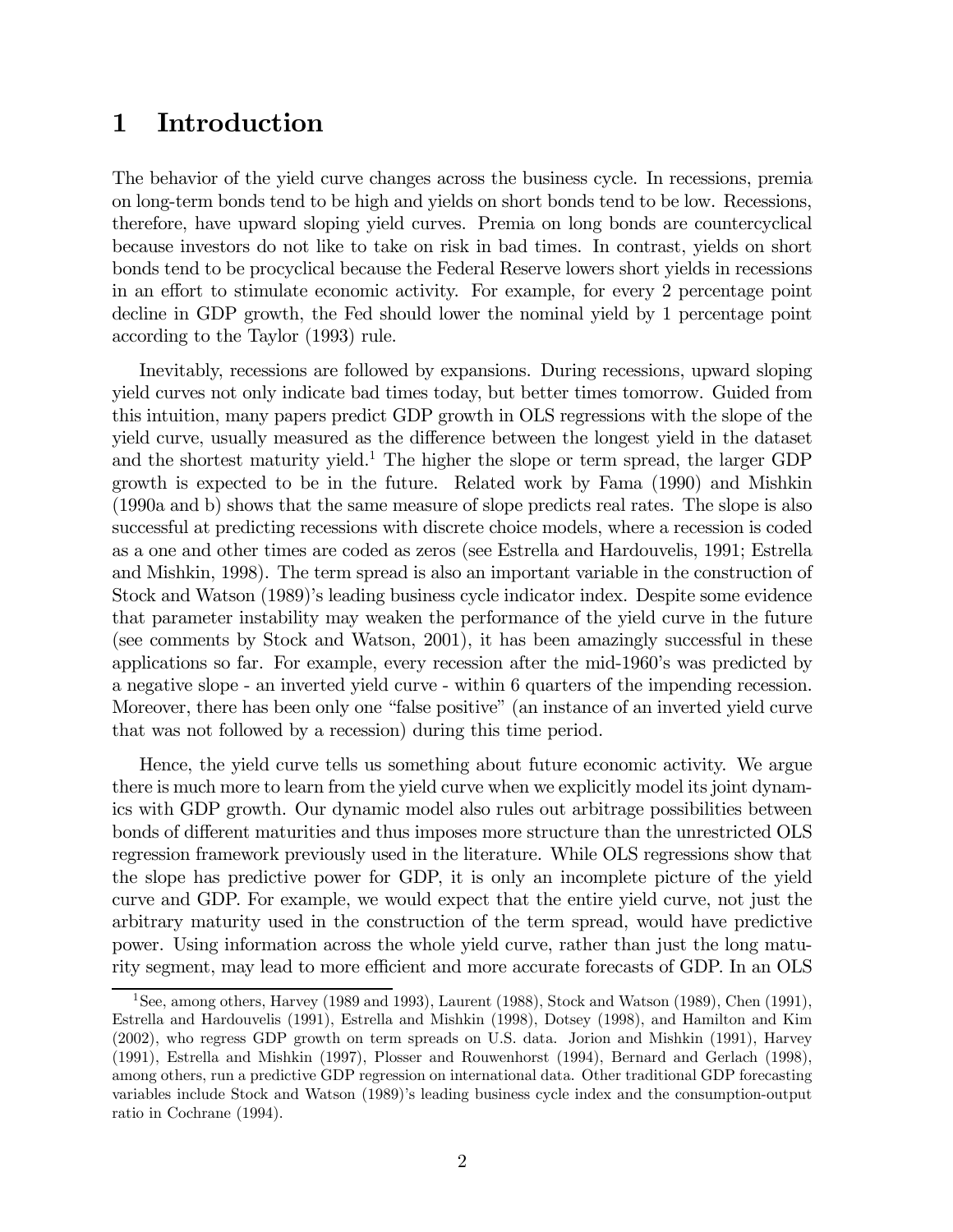framework, since yields of different maturities are highly cross-correlated, it is difficult to use multiple yields as regressors because of collinearity problems. This collinearity suggests that we may be able to condense the information contained in many yields down to a parsimonious number of variables. We would also like a consistent way to characterize the forecasts of GDP across different horizons to different parts of the yield curve. With OLS, this can only be done with many sets of different regressions. These regressions are clearly related to each other, but there is no obvious way in an OLS framework to impose cross-equation restrictions to gain power and efficiency.

Our approach in this paper is to impose the absence of arbitrage in bond markets to model the dynamics of yields jointly with GDP growth. The assumption is reasonable in a world of hedge funds and large investment banks. Traders in these institutions take large bond positions that eliminate arbitrage opportunities arising from bond prices that are inconsistent with each other in the cross-section and with their expected movements over time. Based on the assumption of no-arbitrage, we build a model of the yield curve in which a few yields and GDP growth are observable state variables. This helps us to reduce the dimensionality of a large set of yields down to a few state variables. The dynamics of these state variables are estimated in a Vector Autoregression (VAR). Bond premia are linear in these variables and are thus cyclical, consistent with findings in Cochrane and Piazzesi (2002). Our yield-curve model leads to closed-form solutions for yields of any maturity which belong to the affine class of Duffie and Kan (1996).

We address two main issues regarding the predictability of GDP in the no-arbitrage framework. We first demonstrate that the yield curve model can capture the same amount of conditional predictability that is picked up by simple OLS regressions. However, OLS approaches and the forecasts implied by our model yield different predictions. Using the term structure model, we attribute the predictive power of the yield curve to risk premium and Expectations Hypothesis components and show how the model can generate the OLS coefficient patterns observed in data in small samples. The second question we investigate is how well GDP growth can be predicted out-of-sample using term structure information, where the coefficients in the prediction function are either estimated directly by OLS, or indirectly, by transforming the parameter estimates of our yield curve model.

We find that our yield-curve model has several main advantages over unrestricted OLS specifications. First, the theoretical framework advocates using long horizon forecasts implied by Vector Autoregressions (VARs). While some authors, like Dotsey (1998) and Stock and Watson (2001), use several lags of various instruments to predict GDP, to our knowledge the efficiency gains from long-horizon VAR forecasts have not previously been considered by the literature. Second, the estimated yield-curve model guides us in choosing the maturity of the yields that should be most informative about future GDP growth. Our results show that if we are to choose a single yield spread, the model recommends the use of the longest yield to measure the slope, regardless of the forecasting horizon. This result requires the framework of the term structure model to determine, in closed form, the predictive ability of any combination of yields of any maturity. Third, the model predicts that the nominal short rate contains more information about GDP growth than any yield spread. This finding stands in contrast to unconstrained OLS regressions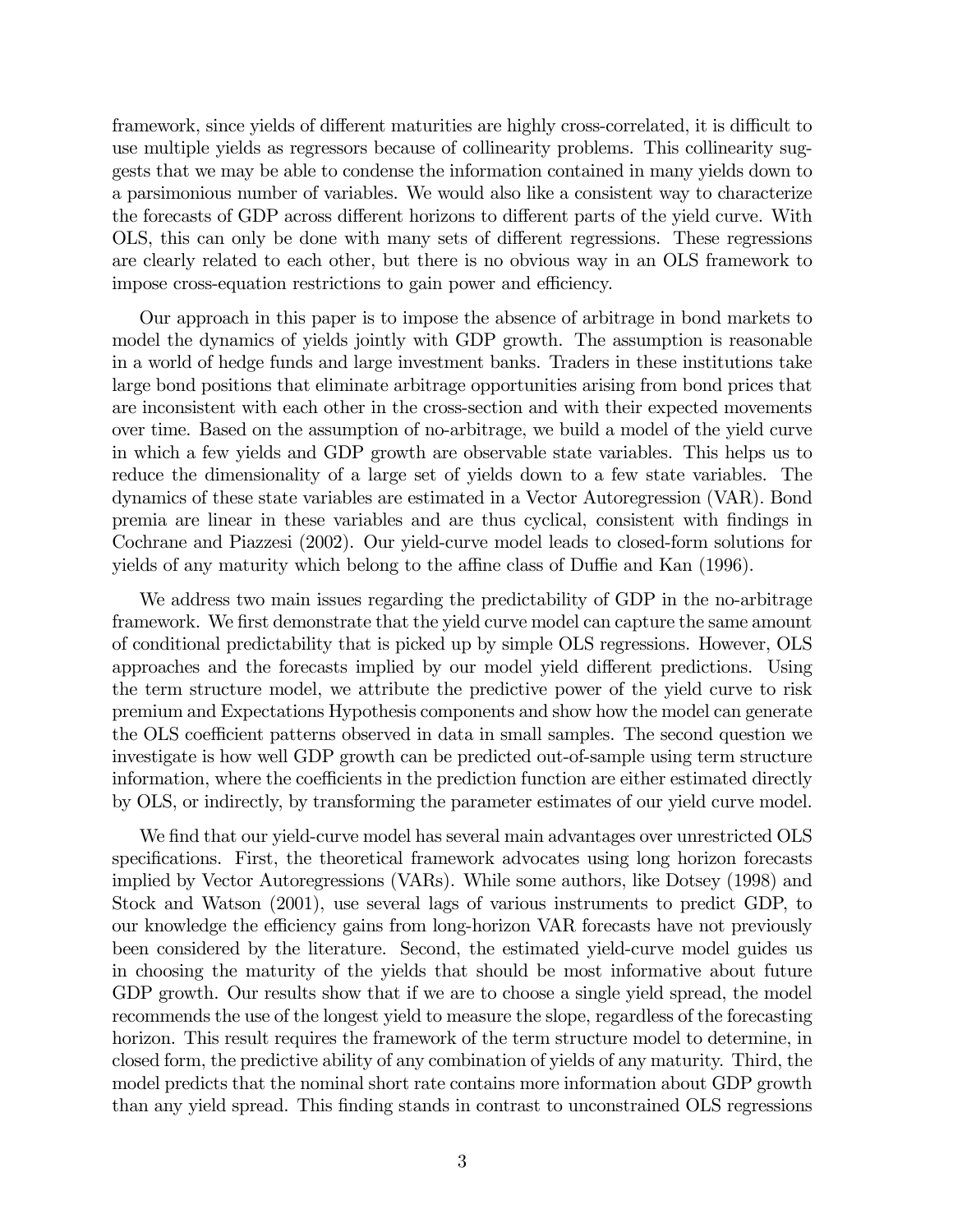which find the slope to be more important. This prediction of the model is confirmed by forecasting GDP growth out-of-sample. Finally, our model is a better out-of-sample predictor of GDP than unrestricted OLS. This finding is independent of the forecasting horizon and of the choice of term structure regressor variables. The better out-of-sample performance from our yield-curve model is driven by the gain in estimation efficiency due to the reduction in dimensionality and imposing the cross-equation restrictions from the term structure model.

The rest of this paper is organized as follows. Section 2 documents the relationship between the yield curve, GDP growth and recessions. Section 3 describes the yieldcurve model and the estimation method. Section 4 presents the empirical results. We begin by discussing the parameter estimates, perform specification tests, and then show how the model characterizes the GDP predictive regressions. We also present a series of small sample simulation experiments to help interpret the results of the model. We show that the model leads to better out-of-sample forecasts of GDP than unconstrained OLS regressions in Section 5. Section 6 concludes. We relegate all technical issues to the Appendix.

## 2 Data and Motivation

We use zero-coupon yield data for maturities 1, 4, 8, 12, 16 and 20 quarters from CRSP spanning 1952:Q2 to 2001:Q4. The 1-quarter rate is from the CRSP Fama risk-free rate file. All other bond yields are from the CRSP Fama-Bliss discount bond file. All yields are continuously compounded and expressed at a quarterly frequency. We denote the *n*-quarter yield as  $y_t^{(n)}$ . In their appendix, Fama and Bliss (1987) comment that data on long bonds before 1964 may be unreliable because there were few traded bonds with long maturities during the immediate post-war period 1952-1964. Fama and Bliss, and most of the papers in the literature looking at the predictive ability of the term spread for GDP, therefore choose to start their sample period in 1964. Our model will emphasize the role of the short rate in forecasting GDP growth, rather than the term spread. To ensure that we do not end up choose the sample period that favors our model, we report results for the sample where the term spread asserts its predictive ability most strongly, which is the post-1964 sample.<sup>2</sup>

We measure economic activity by real GDP growth rates. Data on real GDP is seasonally adjusted, in billions of chained 1996 dollars, from the FRED database (GDPC1). We denote log real GDP growth from t to  $t + k$  expressed at a quarterly frequency as:

$$
g_{t\rightarrow t+k} = 1/k \cdot (\log GDP_{t+k} - \log GDP_t).
$$

For the special case of 1-quarter ahead GDP growth, we denote  $g_{t\rightarrow t+1} \equiv g_{t+1}$ . GDP

<sup>&</sup>lt;sup>2</sup>The results for the sample  $1952:Q2-2001:Q4$  are qualitatively similar, but favor our model more. The results are available upon request. While Fama and Bliss advocate starting analysis with zero coupon bonds from 1964, others use all the yields available from the post-Treasury Accord period from 1952 onwards (see, for example, Campbell and Shiller, 1991).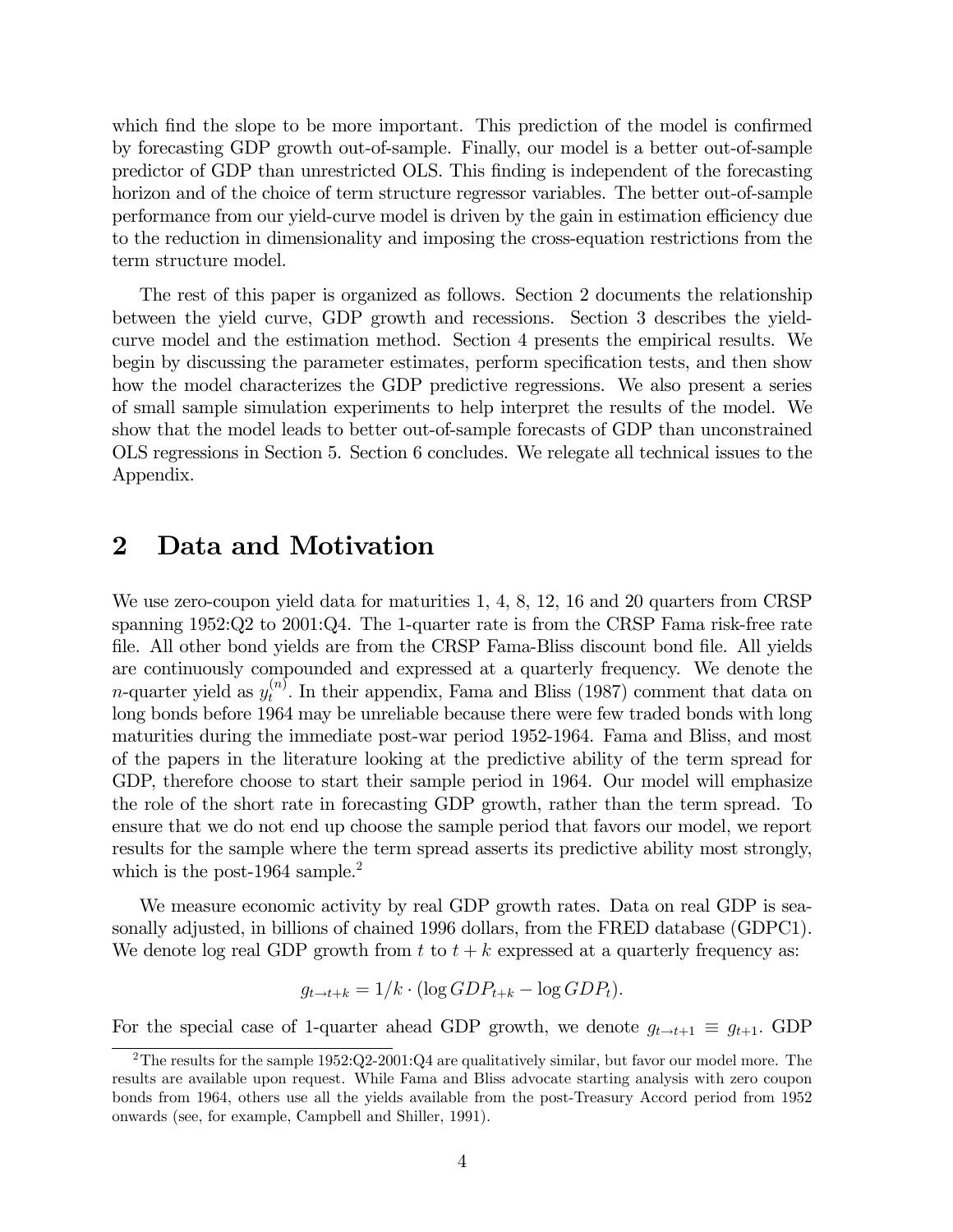numbers are subject to many revisions. We choose to use the revised figures rather than a real-time data set because we are forecasting what actually happens to the economy, not preliminary announcements of economic growth. GDP growth is significantly meanreverting; one-quarter GDP growth,  $g_{t+1}$ , has an autocorrelation of 30%.

The extant literature focuses on using the longest available term spread to forecast GDP. In our sample, the longest 5-year term spread averages 0.99% over the sample period, reflecting the normal upward sloping pattern of the yield curve. Many authors, like Harvey (1991 and 1993) comment that recessions are often preceded by inverted yield curves. Table 1 shows that there are nine recessions during the post-1952 period. All except the first three recessions are preceded by negative term spreads. Table 1 shows that every recession since the 1964 start date, advocated by Fama and Bliss (1987), has been preceded by an inverted yield curve. There is one notable inversion from 1966:Q3- 1966:Q4 which is not followed by an NBER recession, but this period is followed by a period of relatively slower GDP growth. While all the post-1964 recessions are preceded by inverted yield curves, the initial lead time between the onset of the inversion and the start of the NBER recession varies between two to six quarters. Between the time that the yield curve becomes inverted, it may stay inverted or return to its normal upward sloping shape before the onset of the recession. For example, the yield curve became inverted in 1973:Q2 and stayed inverted at the onset of the 1973:Q4-1975:Q1 recession, while the yield curve was upward sloping over the  $2001:Q1-2002:Q1$  recession (having been downward sloping from 2000:Q3-2000:Q4).

We can formalize the predictive power of the yield spread for economic activity in a predictive regression of the form:

$$
g_{t \to t+k} = \alpha_k^{(n)} + \beta_k^{(n)} \left( y_t^{(n)} - y_t^{(1)} \right) + \varepsilon_{t+k,k}^{(n)}, \tag{1}
$$

where future GDP growth for the next  $k$  quarters is regressed on the *n*-maturity term spread. Numerous authors have run similar regressions, but usually involving only very long spreads (5 or 10 years). Figure 1 plots 4-quarter GDP growth and the 5-year term spread lagged by 4 quarters together in its upper panel. For example, in 1990, we plot GDP growth from 1989-1990 together with the term spread at 1989. This corresponds to the two variables on the LHS and RHS of equation (1) taking values  $k = 4$  and  $n = 20$ , respectively. The plot indicates that periods with high (low) spreads are typically followed by high (low) GDP growth. (For now, please ignore the lower panel of Figure 1, which shows another interesting correlation between 4-quarter GDP growth and lagged information from the yield-curve: the 1-quarter nominal rate).

Table 2 reports the results of regression (1) over 1964:Q1-2001:Q4. In regression (1), the long horizons of GDP growth on the left-hand side means that overlapping periods are used in the estimation, which induces moving average error terms in the residual. We use Hodrick (1992) standard errors to correct for heteroskedasticity and the moving average error terms, which Ang and Bekaert (2001) show have negligible size distortions. Inappropriate standard errors, like Newey-West (1987) standard errors, can vastly overstate the predictability of GDP growth from the term spread.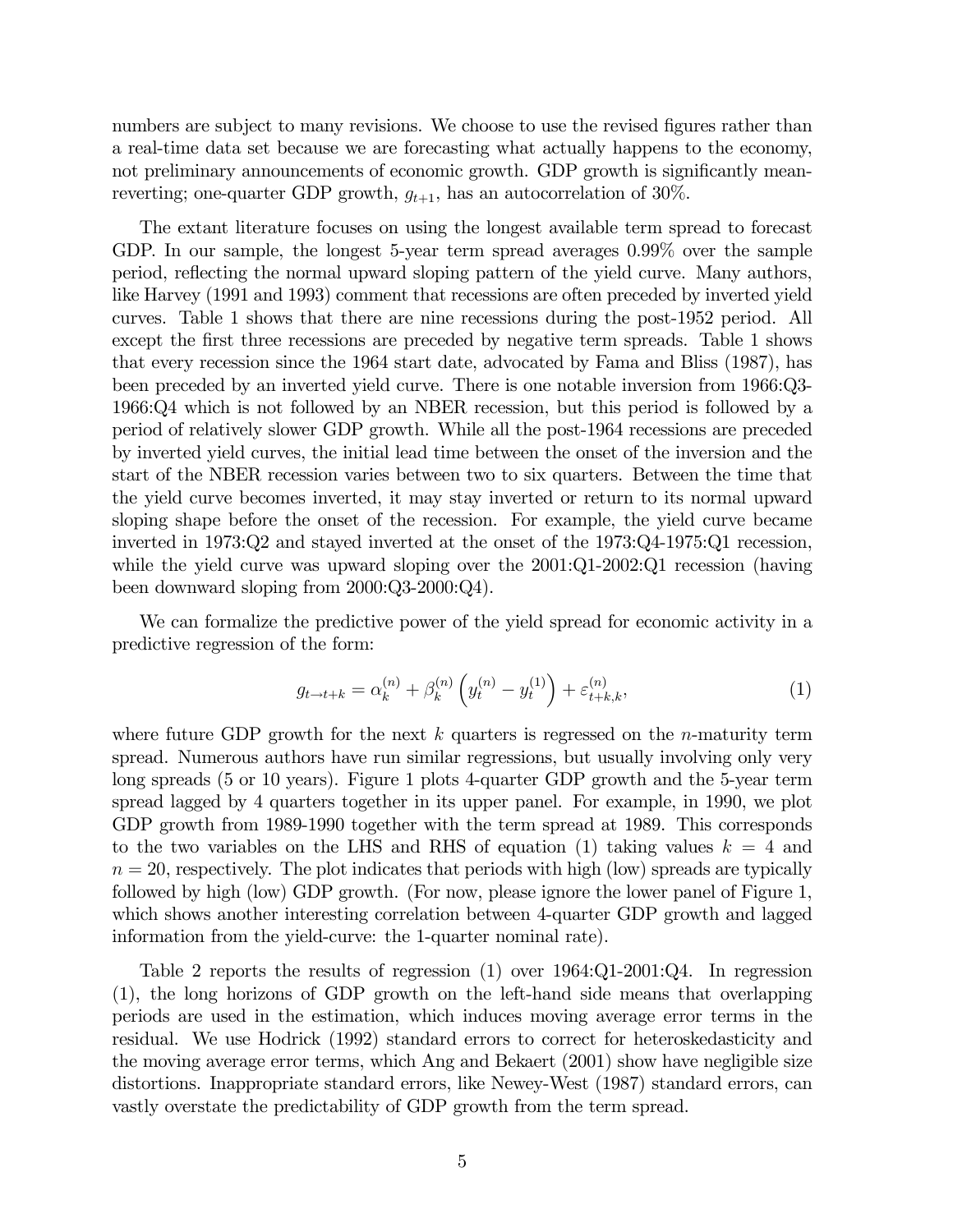The literature concentrates on using long term spreads to predict GDP growth. Hence, in Table 2, the last two columns under the 5-year term spread list the known result that the long-term spread significantly predicts GDP growth. Estrella and Mishkin (1996) document that a large number of variables have some forecasting ability one quarter ahead, like the Stock-Watson (1989) index. But, in predicting recessions two or more quarters in the future, the term spread dominates all other variables and the dominance increases as the forecasting horizon increases. Since yields of different maturities are highly correlated, and movements of yields of different maturities are restricted by noarbitrage, we expect that other yields might also have forecasting power.

Table 2 shows that the whole yield curve has significant predictive power for longhorizon GDP growth. In particular, the 16- and 20-quarter spreads significantly predict GDP growth 1-quarter ahead, and all the term spreads significantly predict GDP growth 4-quarters ahead. The predictability remains strong at 2 years out, but weakens at a 3-year forecasting horizon. The predictive power of the yield curve for GDP growth also varies with the maturity of the yields used as RHS variables. For example, while the 5-year term spread significantly predicts GDP growth at all horizons, the 1-year term spread significantly forecasts only GDP growth at 1- to 2-year horizons.

We use the regression in equation (1) as a useful starting point for showing the strong ability of the yield curve to predict future economic growth. However, Table 2 shows that the entire yield curve has predictive ability, but the predictive power differs across maturities and across forecasting horizons. Since yields are persistent, using the information from one particular forecasting horizon should give us information about the predictive ability at other forecasting horizons. Hence, we should be able to use the information for a 1-quarter forecasting horizon regression in our estimates of the slope coefficients from a 12-quarter forecasting horizon regression. Regression (1) only uses one term spread of an arbitrary maturity, but we may be able to improve forecasts by using combinations of spreads. However, the variation of yields relative to each other cannot be unrestricted, otherwise arbitrage is possible. We seek to incorporate these no-arbitrage restrictions using a yield-curve model to forecast GDP. This is a more efficient and powerful method than merely examining term spreads of arbitrary maturity as regressors in Table 2.

## 3 Model

Our yield-curve model is set in discrete time. The data is quarterly, so that we interpret one period to be one quarter. The nominal riskfree rate,  $y^{(1)}$ , is therefore the 1-quarter rate. We use a model with yield curve factors, augmented by including observable quarterly real GDP growth  $g_t = \log GDP_t - \log GDP_{t-1}$  as the last factor. We collect these factors in a vector  $(K+1) \times 1$  vector  $X_t$ , which has K term structure factors. The vector of state variables follows a Gaussian Vector Autoregression with one lag:

$$
X_t = \mu + \Phi X_{t-1} + \Sigma \varepsilon_t,\tag{2}
$$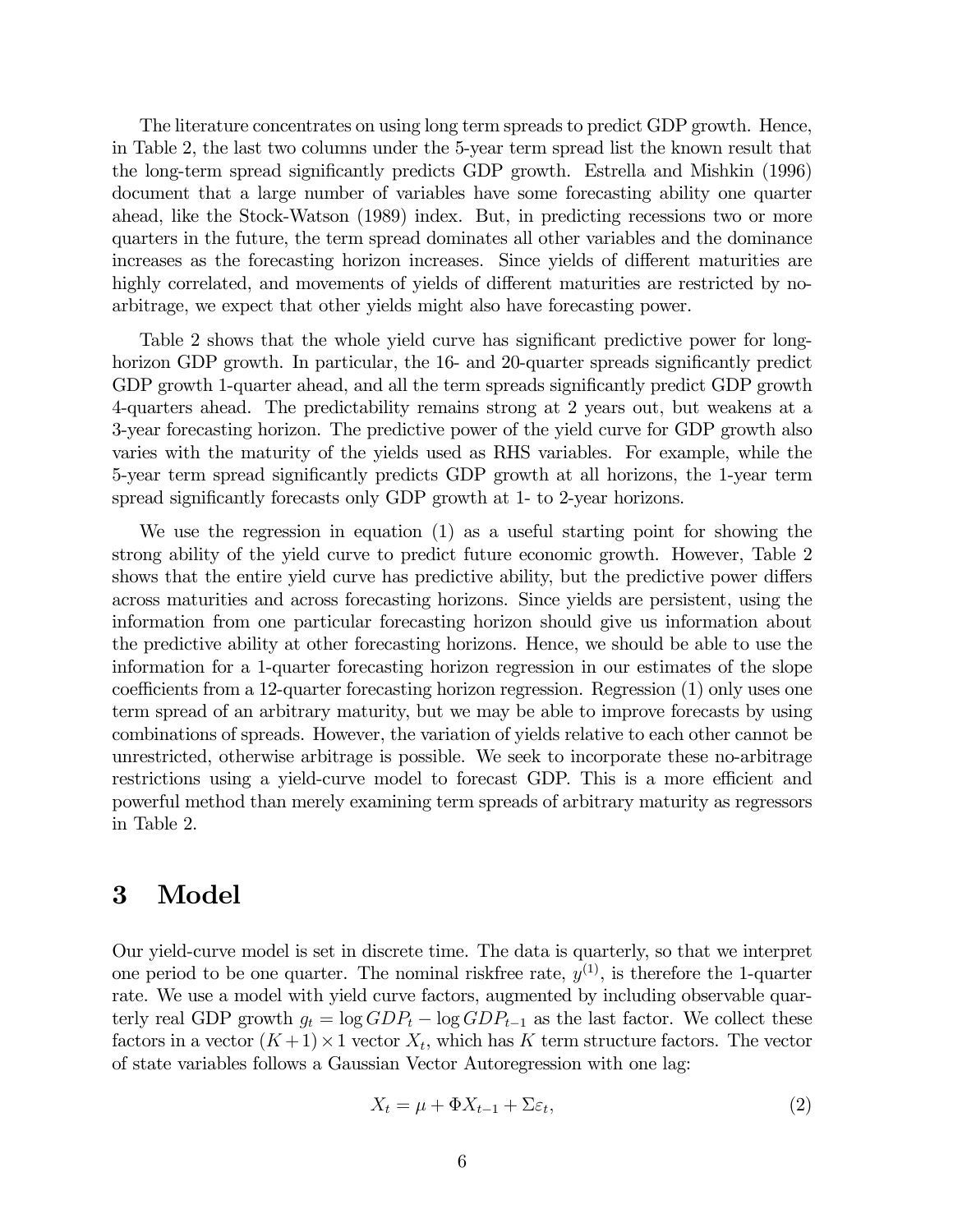with  $\varepsilon_t \sim$ IID  $\mathcal{N}(0, I)$ , and  $\mu$  is a  $(K+1) \times 1$  vector and  $\Phi$  is a  $(K+1) \times (K+1)$  matrix.

Risk premia on bonds are linear in the state variables. More precisely, the pricing kernel is conditionally log-normal,

$$
m_{t+1} = \exp\left(-y_t^{(1)} - \frac{1}{2}\lambda_t^{\top}\lambda_t - \lambda_t^{\top}\varepsilon_{t+1}\right),\tag{3}
$$

where  $\lambda_t$  are the market prices of risk for the various shocks. The vector  $\lambda_t$  is a linear function of the state variables:

$$
\lambda_t = \lambda_0 + \lambda_1 X_t,
$$

for a  $(K+1) \times 1$  vector  $\lambda_0$  and a  $(K+1) \times (K+1)$  matrix  $\lambda_1$ . We denote the parameters of the model by  $\Theta = (\mu, \Phi, \Sigma, \lambda_0, \lambda_1).$ 

Our specification has several advantages. First, we use a parsimonious and flexible factor model. This means that we do not need to specify a full general equilibrium model of the economy in order to impose no-arbitrage restrictions. Structural models, like Berardi and Torous (2002), allow the prices of risk to be interpreted as functions of investor preferences and production technologies. While this mapping is important for the economic interpretation of risk premia, a factor approach allows more flexibility in matching the behavior of the yield curve, especially in the absence of a general workhorse equilibrium model for asset pricing.

Second, parameterizing prices of risk to be time-varying allows the model to match many stylized facts about yield curve dynamics. For example, Dai and Singleton (2001) show that (3) allows the yield-curve model to match deviations from the Expectations Hypothesis, but they do not relate yields to movements in macro variables. Finally, we jointly model yield curve factors and economic growth. Ang and Piazzesi (2003) and Piazzesi (2003) demonstrate that directly incorporating both observed macro factors and traditional yield-curve factors is important for capturing the dynamics of yields. For example, Ang and Piazzesi (2003) find that incorporating macro factors allows for better out-of-sample forecasts of yields than only using yield-curve factors. However, the Ang and Piazzesi (2003) model does not allow feed-back between macro factors and term structure factors, so they cannot address the question of forecasting macro factors using term structure information.3

The only macroeconomic variable in our model is GDP growth. Of course, we may be omitting other macro variables that contain additional information about future real activity. We consider a variety of other forecasting variables in Section 5. An obvious candidate is inflation (see, for example, King, Stock and Watson, 1995). We do not include inflation in our basic model because we seek to make our results directly comparable to the large literature using only term structure information (mostly the term

<sup>3</sup>Recent approaches integrating term structure approaches with macro models have been developed by Wu (2002), Hordahl, Tristani, and Vestin (2003), and Rudebusch and Wu (2003). Only Hordahl, Tristani, and Vestin report output forecasts from a general equilibrium model.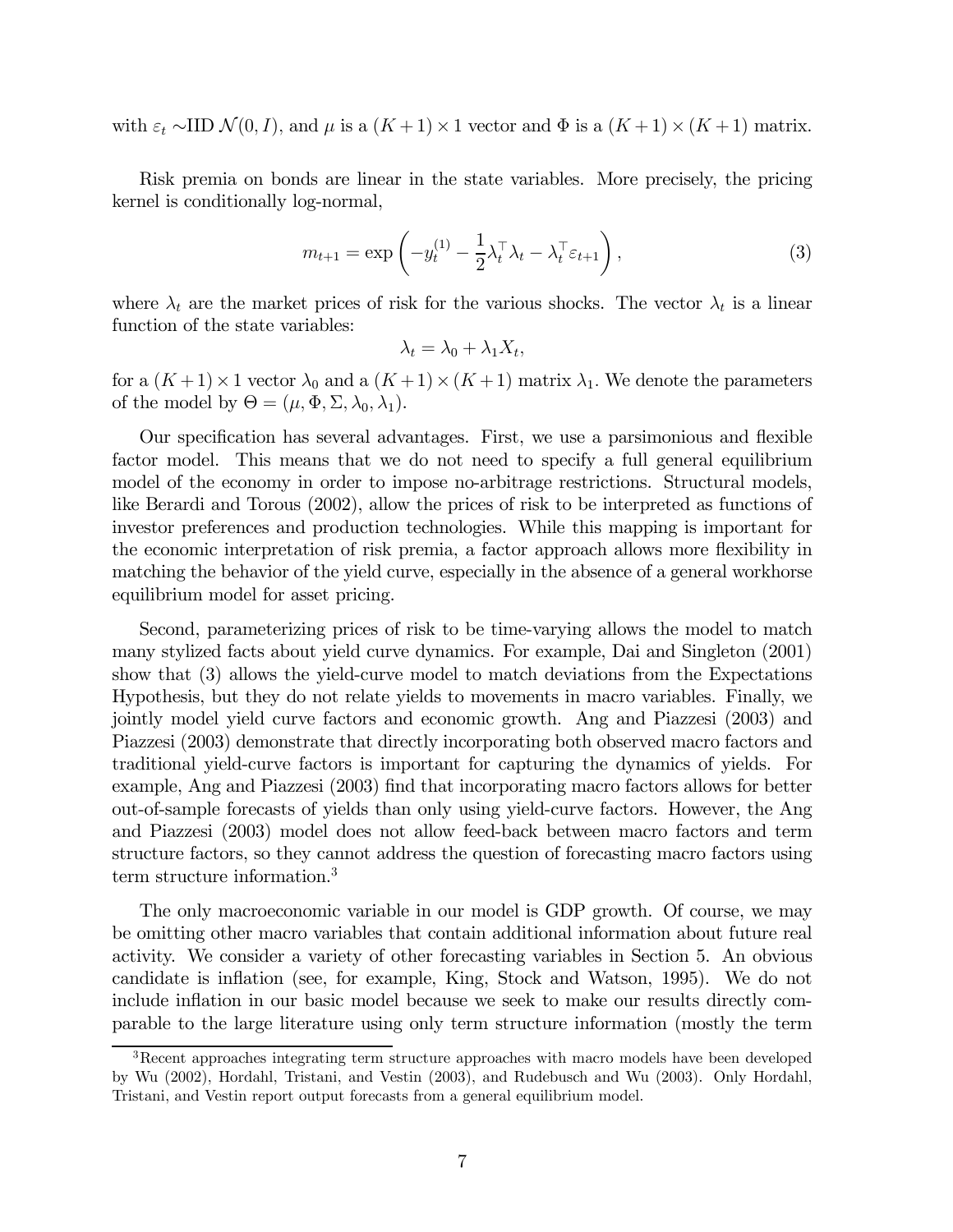spread) to forecast GDP. Following this literature, our model only uses term structure information and GDP, but our model yields dissimilar predictions to the extant literature. We show that this is due to imposing the structure from a no-arbitrage pricing model, rather than from the confounding effects of including inflation as an additional state variable. Nevertheless, the factor structure (2) allows additional factors to be included by augmenting the VAR. In Section 5, we include inflation in the factor VAR, but this does not provide significantly better out-of-sample forecasts for GDP. This result may be due to the fact that the short rate and the term spread already contain expectations about future inflation. For example, under the null of the Fisher Hypothesis, the short rate is the sum of the real rate and short-term expected inflation. Moreover, Ang and Bekaert (2003) show that inflation is responsible for a large part of the movements in the term spread.

We can solve for the price  $p_t^{(n)}$  of an *n*-period nominal bond at time t by recursively solving the relation:

$$
p_t^{(n)} = E_t \left( m_{t+1} p_{t+1}^{(n-1)} \right),
$$

with the terminal condition  $p_t^{(0)} = 1$ . The resulting bond prices are exponential linear functions of the state vector:

$$
p_t^{(n)} = \exp\left(A_n + B_n^\top X_t\right),
$$

for a scalar  $A_n$  and a  $3 \times 1$  vector  $B_n$  of coefficients that are functions of time-to-maturity n. The absence of arbitrage is imposed by computing these coefficients from the following difference equations (see the derivations in Ang and Piazzesi, 2003):

$$
A_{n+1} = A_n + B_n^\top (\mu - \Sigma \lambda_0) + \frac{1}{2} B_n^\top \Sigma \Sigma^\top B_n
$$
  
\n
$$
B_{n+1} = (\Phi - \Sigma \lambda_1)^\top B_n - e_1,
$$
\n(4)

where  $e_1 = [1 \ 0 \ 0]^\top$ . The initial conditions are given by  $A_1 = 0$  and  $B_1 = -e_1$ . Bond yields are then affine functions of the state vector:

$$
y_t^{(n)} = -\frac{\log p_t^{(n)}}{n}
$$
  
=  $a_n + b_n^{\top} X_t$ , (5)

for coefficients  $a_n = -A_n/n$  and  $b_n = -B_n/n$ .

Equation (5) enables the entire yield curve to be modelled. This allows us to characterize predictive relationships for yields of any maturity. If there are no risk premia,  $\lambda_0 = 0$  and  $\lambda_1 = 0$ , a local version of the Expectations Hypothesis holds. In this case, yields are simply expected values of future average short rates (apart from some Jensen's inequality terms). From the difference equations (4), we can see that the constant risk premia parameter  $\lambda_0$  only affects the constant yield coefficient  $a_n$  while the parameter  $\lambda_1$ also affects the factor loading  $b_n$ . The parameter  $\lambda_0$  therefore only impacts average term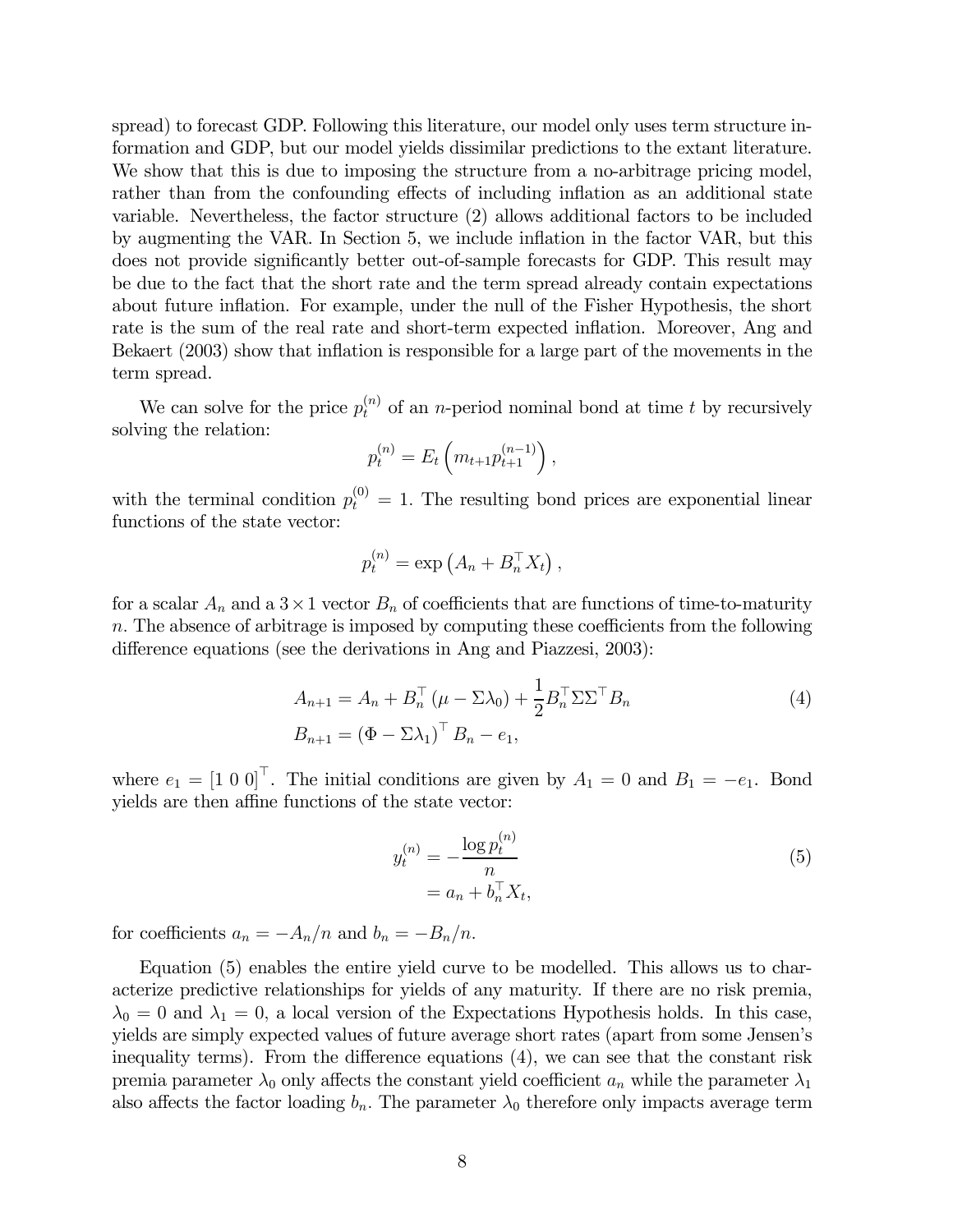spreads and average expected bond returns, while  $\lambda_1$  controls the time variation in term spreads and expected returns.

One caveat is that we assume that the factor dynamics are stable over time. There is evidence for regime shifts in the dynamics of interest rates (see Ang and Bekaert, 2002). Stock and Watson (2002) find that the differences in coefficients across regimes for GDP relationships with other economic time series mostly reflect time-varying volatility and find that the coefficients in the conditional mean of GDP growth are much more stable. Nevertheless, we compare our forecasts to a Hamilton (1989) regime-switching model of GDP growth in Section 5 below.<sup>4</sup>

#### How Many Yield Curve Factors?

While the model in equations (2) and (3) allows term structure factors and GDP to feed back on each other, the remaining question is how many K yield curve factors should be included? At a quarterly frequency, the first principal component of yields accounts for 97.2% of the variation of yields. Adding the second principal component brings the percentage of yield curve variation to 99.7%. The first two principal components have almost one to one correspondences with the short rate and term spread. The first (second) principal component has a  $-95.6\%$  ( $-86.5\%$ ) correlation with the short rate (5-year term spread). Hence, even if the first two true yield-curve factors are unknown, the observable short rate and spread are good proxies. Hence, we need at most two factors to capture almost all of the variation of yields at a quarterly frequency. Studies like Knez, Litterman, and Scheinkman (1994) find that the third principal component accounts for approximately 2% of the movements of yields, whereas we find it accounts for less than 0.3%. The reason is that we work at a quarterly frequency, whereas the third principal component is more important at daily and weekly frequencies. Diebold, Rudebusch, and Aruoba (2003) also find that a third curvature factor is unimportant at a monthly frequency. The third principal component is related to heteroskedasticity, and yields exhibit little heteroskedasticity at monthly or quarterly frequencies.

While two yield curve factors are sufficient to model the dynamics of yields, are two yield curve factors sufficient to forecast GDP? A simple way to answer this question is to look at simple OLS regressions of GDP growth onto principal components. Although these unconstrained regressions do not impose any economic structure, they can give us an idea of how many term structure factors are important for predicting GDP growth. Table 3 reports predictive GDP regressions with principal components of yields. The third principal component (PC3) is never significant at any forecasting horizon, but the first two principal components (PC1 and PC2) are significant predictors of GDP.<sup>5</sup> This confirms Hamilton and Kim (2002), who directly use interest rate volatility and find it has little ability to forecast GDP growth. Hence, two yield curve factors are sufficient not only

<sup>4</sup> Including regime-switches in this model is computationally intensive, and difficult to implement in out-of-sample forecasts. While recent term structure models allow for regime changes, bond prices can only be computed in closed form under restrictive assumptions (see Ang and Bekaert, 2003; Dai, Singleton, and Yang, 2003).

<sup>&</sup>lt;sup>5</sup>There is little difference in the  $R^2$ s from using principal components versus the short rate, term spread and a curvature transformation  $(y^{(1)} - 2y^{(12)} + y^{(20)})$  of yields.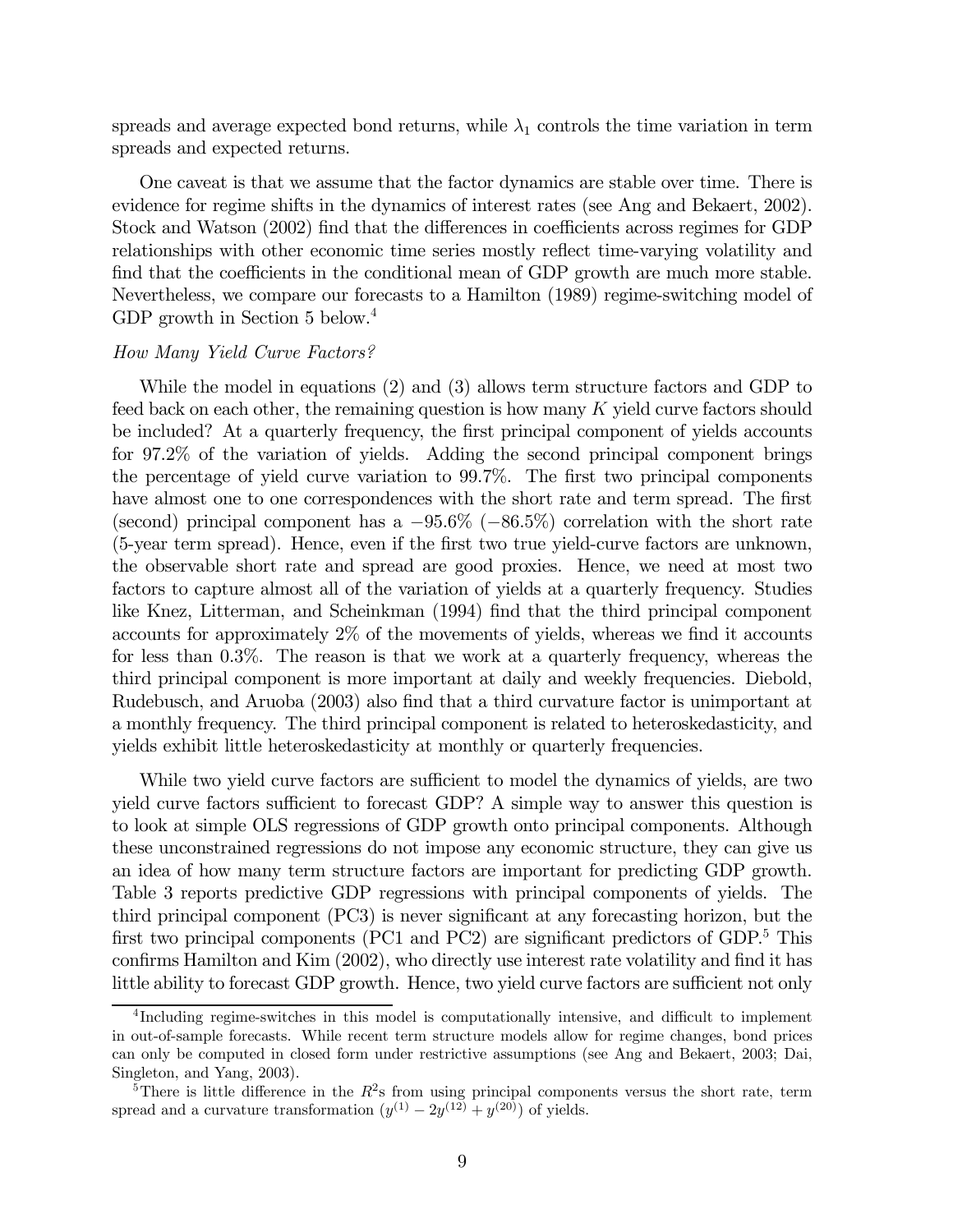to model the dynamics of yields, but they should be sufficient to capture relationships between the yield curve and future GDP. Note that Table 2 shows that lagged GDP is also important, at least for horizons up to one year. Hence, we specify  $X_t$  to be a  $3 \times 1$  vector, with  $K = 2$  term structure factors. While our basic set-up uses 2 term structure factors, we also consider the effect of a higher number of term structure factors for out-of-sample forecasting in Section 5.

#### Estimating the Model

The most efficient way to estimate the model is to assume that the term structure factors are latent and to use a one-step maximum likelihood estimation. However, this procedure is computationally intensive which makes out-of-sample forecasting difficult. Instead, we develop a two-step procedure that is fast and consistent. The key assumption is that our term structure factors are observable.

We use two factors from the yield curve, the short rate expressed at a quarterly frequency,  $y^{(1)}$ , to proxy for the level of the yield curve, and the 5-year term spread expressed at a quarterly frequency,  $y^{(20)} - y^{(1)}$ , to proxy for the slope of the yield curve. With quarterly real GDP growth  $g_t = \log GDP_t - \log GDP_{t-1}$  as the last factor, the vector of state-variables can be expressed as:

$$
X_t = \left[ y_t^{(1)}, \left( y_t^{(20)} - y_t^{(1)} \right), g_t \right]^\top,\tag{6}
$$

and is thus entirely *observable*.<sup>6</sup>

Observable yield-curve factors enable us to use a consistent two-step procedure to estimate the model. The parameters  $\Theta$  can be partitioned into the parameters  $\mu$ ,  $\Phi$  and  $\Sigma$  governing the factor dynamics (2) and the risk premia  $\lambda_0$  and  $\lambda_1$ . In the first step, we estimate the VAR parameters  $\mu$ ,  $\Phi$  and  $\Sigma$  using standard SUR. In the second step, we estimate  $\lambda_0$  and  $\lambda_1$  given the estimates of the VAR parameters from the first step. This is done by minimizing the sum of squared fitting errors of the model subject to the constraint. We compute standard errors for our parameter estimates using the procedure described in the Appendix, which takes into account the two-stage estimation. While the two-step procedure is not as efficient as a one-step maximum likelihood procedure with latent term structure factors, the loss in efficiency turns out to have negligible effects for forecasting GDP growth. We present the estimation details, and a comparison to a latent factor maximum likelihood approach, in the Appendix.

An important detail in the estimation is how we treat the  $n = 20$  quarter yield. For this yield, we want to ensure that the following two implications of the model are consistent with each other. First, the model implies that we can price the 5-year bond and compute its yield using equation (5). Second, the model implies that the 5-year yield is the sum of the first two factors in (6). The 5-year yield is thus  $e_1^{\top} X_t + e_2^{\top} X_t$ , where  $e_i$  is  $a \cdot 3 \times 1$  vector of zeros with a 1 in the *i*-th element. To ensure that these two implications

 $6\,\mathrm{Using}$  the 2-year, or 4-year, term spread in place of the 5-year term spread as a term structure factor produces almost identical results.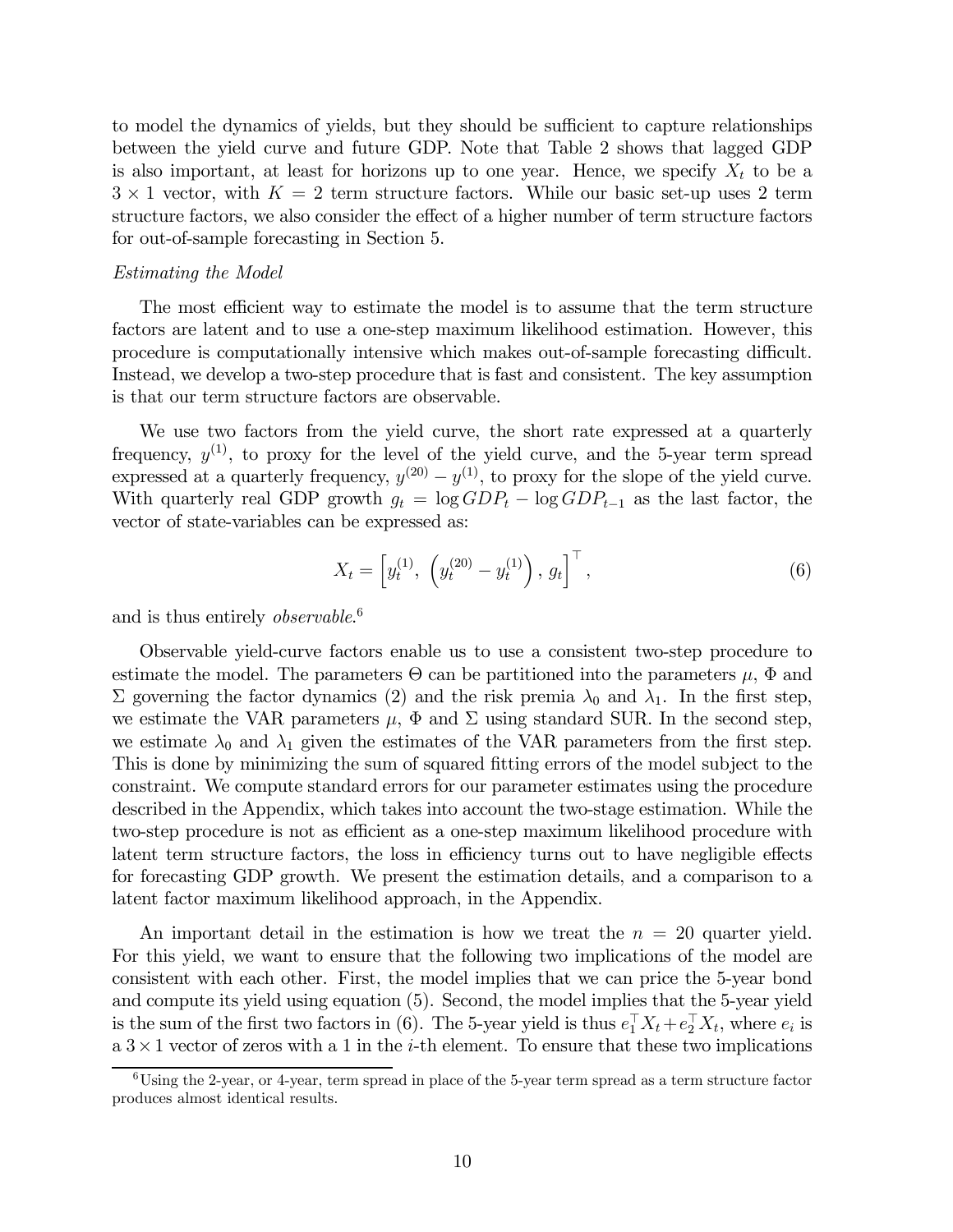are consistent with each other, we impose the constraints

$$
a_{20} = 0
$$
  
\n
$$
b_{20} = e_1 + e_2
$$
\n(7)

on the estimation of the market prices of risk. These constraints ensure that our noarbitrage model and the trivariate VAR in equation (2) have identical implications for the 5-year yield.

Our two-step procedure is consistent, robust and fast, because many parameters are estimated in a VAR. Speed is crucial for out-of-sample forecasting. Moreover, the estimation procedure allows us to cleanly separate several sources of improvement over OLS. We can improve on the OLS predictive regressions for GDP by moving to a dynamic system describing the endogenous evolution of yields and GDP, parsimoniously captured by a finite number of factors. Hence, the first source of the efficiency gains over unconstrained OLS comes from moving from a large VAR with many yields to a low-dimensional factor model. This is the first part of the estimation procedure. The second source of efficiency gain is to describe the movement of yields in an internally consistent way that rules out arbitrage across yields. In the term structure model, risk-adjusted expectations of the short rate are consistent with the cross-section of yields. This is accomplished by estimating the prices of risk in the second part of the estimation procedure.

#### Forecasting GDP Growth from the Model

The yield equation (5) allows the model to infer the dynamics of every yield and term spread. Once the parameters  $\Theta$  are estimated, the coefficients  $a_n$  and  $b_n$  are known functions of  $\Theta$ . All the yield dynamics are therefore known functions of X. The yieldcurve model completely characterizes the coefficients in the regression (1) for any spread maturity and for any forecasting horizon. For example, the predictive coefficient in the regression (1) is given by:

$$
\beta_k^{(n)} = \frac{\text{cov}\left(g_{t \to t+k}, y_t^{(n)} - y_t^{(1)}\right)}{\text{var}\left(y_t^{(n)} - y_t^{(1)}\right)}.
$$

We can use equation (5) together with the implied long-run forecast for GDP growth from equation (2) to write:

$$
E_t[g_{t\to t+k}] = c + 1/k \cdot e_3^{\top} \Phi(I - \Phi)^{-1} (I - \Phi^k) X_t,
$$
\n(8)

where c is a constant term. Hence, we can solve for  $\beta_k^{(n)}$  as:

$$
\beta_k^{(n)} = \frac{1/k \cdot e_3^T \Phi (I - \Phi)^{-1} (I - \Phi^k) \Sigma_X \Sigma_X^{\top} (b_n - b_1)}{(b_n - b_1)^{\top} \Sigma_X \Sigma_X^{\top} (b_n - b_1)},
$$
\n(9)

where  $\Sigma_X \Sigma_X^{\perp}$  is the unconditional covariance matrix of the factors X, which is given by  $vec(\Sigma_X \Sigma_X^{\top}) = (I - \Phi \otimes \Phi)^{-1} \text{vec}(\Sigma \Sigma^{\top}).$  We compute the standard errors for  $\beta_k^{(n)}$  using the delta method.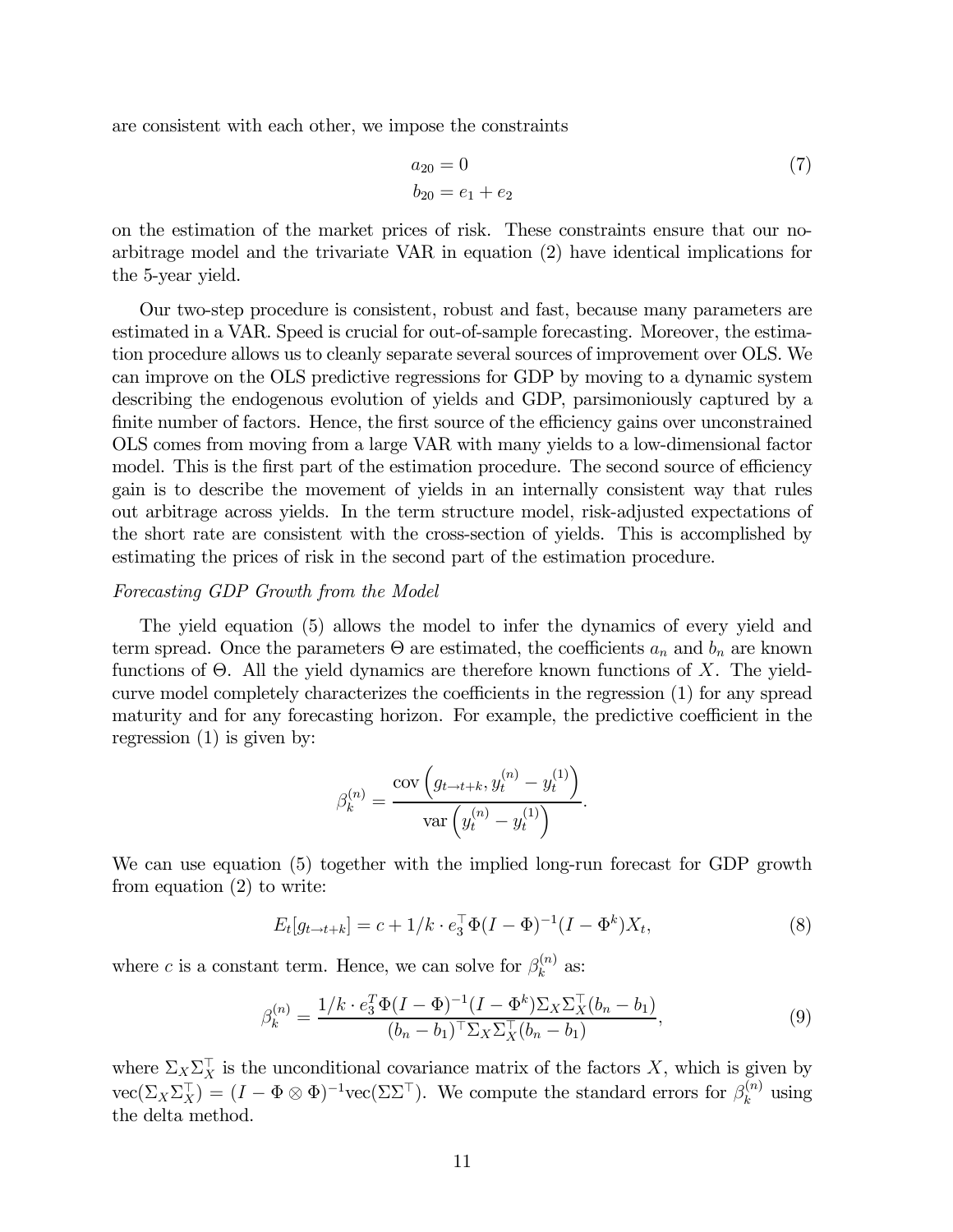The yield-coefficients  $b_n$  together with the VAR parameters  $\Phi$  and  $\Sigma$  (through  $\Sigma_X$ ) completely determine the predictive regression coefficients in (9). Note that only the factor loadings  $b_n$ , and not the constants  $a_n$ , affect the slope coefficients. The reason is that  $a_n$  only determines average term spreads and therefore is absorbed into constant term of the forecasting regression (1). By contrast, the factor loadings  $b_n$  determine the dynamic response of yields to GDP growth and vice versa. The loadings therefore impact the slope coefficient of the predictability regressions. The loadings are in turn affected by the risk premia parameter  $\lambda_1$ .

Equation (9) provides some intuition on how the no-arbitrage model provides efficiency gains for forecasts. First, the term  $e_3^T \Phi (I - \Phi)^{-1} (I - \Phi^k)$  comes from a VAR. It is the same expression for a k-period ahead forecast from a VAR, which comes from assuming the VAR factor structure in (2) for the 1-quarter yield, the n-quarter spread and GDP growth. For longer forecasting horizons  $k$ , the regression coefficient (9) exploits the long-horizon forecasts of the VAR, just as in Campbell and Shiller (1988) and Hodrick (1992), who look at predictive regressions that forecast excess returns of the market return using the dividend yield. However, long-horizon VAR forecasts have not previously been exploited in GDP predictive relations.7

Second, the yield-coefficients  $b_n$  enter equation (9). These coefficients tie down the predictive coefficients to the movements of the factors and reflect the imposition of noarbitrage restrictions. In our empirical work, we determine the efficiency gains from each of these two components separately. Importantly, the regression coefficients (9) allow us to characterize the relation of future GDP growth to a term spread of any maturity n, and also characterize the response of future GDP at any forecasting horizon  $k$ . An important special case arises when  $n = 20$ . In this case, the yield maturity in (9) happens to be the maturity of the long yield used as factor in our no-arbitrage model. In this case, our two-step estimation procedure implies that the GDP forecasts computed from our yield-curve model are identical to those computed directly from the trivariate VAR in equation (2). For all other term spread maturities,  $n \neq 20$ , forecasts from the yieldcurve model differ from (unconstrained) VAR predictions. The yield-curve model uses the same factor dynamics under no-arbitrage restrictions to compute equation (9) for various maturities. In contrast, an unconstrained VAR has to be re-estimated including these other term spreads.

We can go further than simply forecasting GDP growth with only the term spread. Since GDP growth is autocorrelated, we can also control for the autoregressive nature of GDP growth and augment the regression (1) by including lagged GDP growth. Whereas the simple regression (1) also only uses one yield-curve factor (the term spread) to predict

<sup>7</sup>The implied iterated VAR forecasts derived from a term structure model is also convenient because many macro studies of the relationships between monetary policy, yields and real activity work with VARs. Christiano, Eichenbaum, and Evans (1999) provide an excellent survey of this literature. In a contemporaneous paper, Marcellino, Stock and Watson (2004) investigate iterated multi-step forecasts from autoregressive models for a large dataset of macro time series. They do not motivate this approach from a term structure model and so cannot investigate the role of risk premia, or investigate the underlying sources of discrepancy between OLS forecasts and long-horizon VAR forecasts. Schorfheide (2004) examines multi-step VAR forecasts with potentially misspecified VAR models.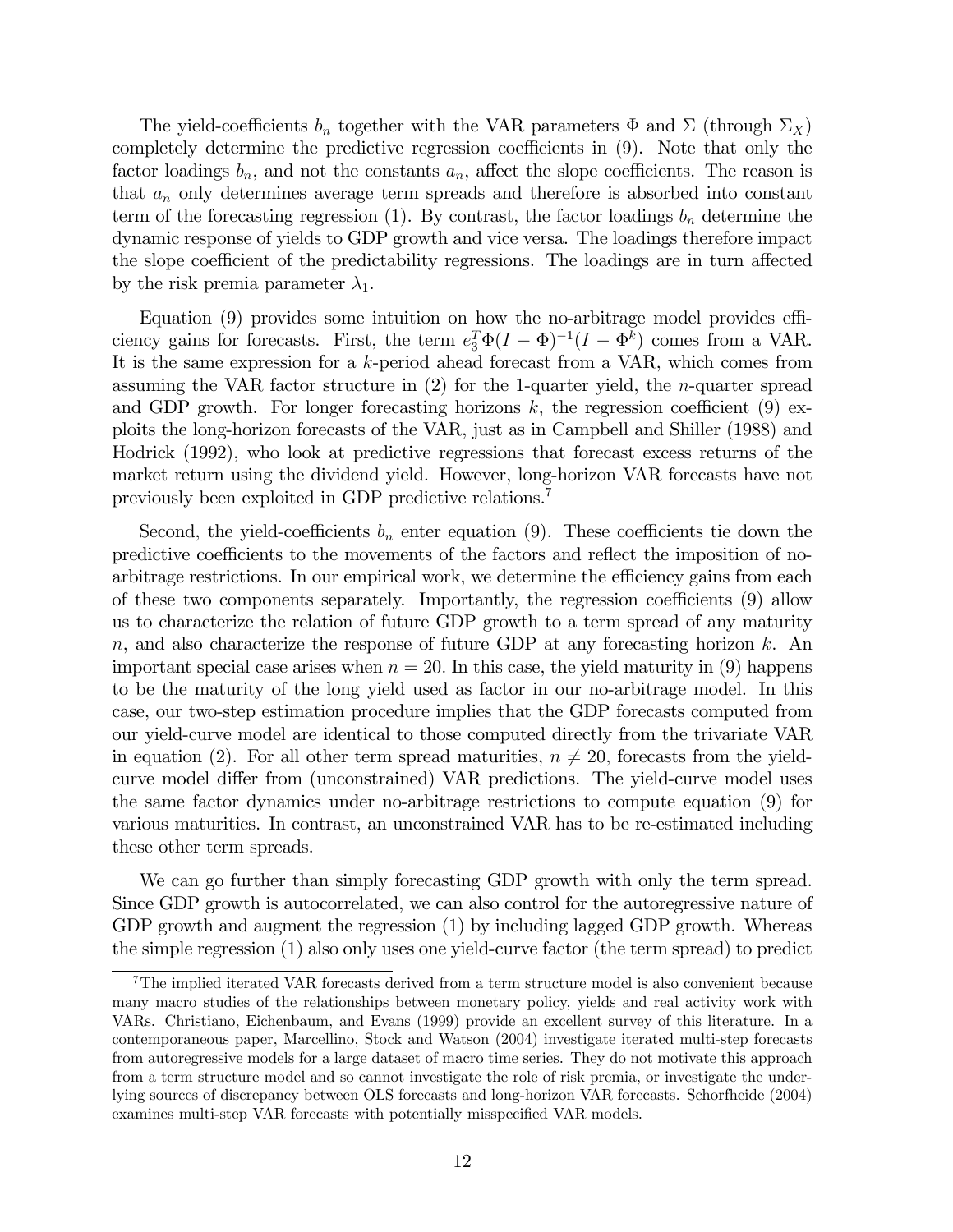GDP and ignores other yield-curve factors (like the first short rate level factor), the yieldcurve model can fully characterize each predictive coefficient in the regression:

$$
g_{t \to t+k} = \alpha_k^{(n)} + \beta_{k,1}^{(n)} \cdot y_t^{(1)} + \beta_{k,2}^{(n)} \cdot \left( y_t^{(n)} - y_t^{(1)} \right) + \beta_{k,3}^{(n)} \cdot g_t + \varepsilon_{t+k,k}^{(n)}, \tag{10}
$$

of which equation (1) is a special case. In equation (10), the subscript k notation on each coefficient denotes the dependence of the coefficients on the forecast horizon of GDP. The superscript  $(n)$  notation denotes the dependence of the coefficients on the choice of the n quarter maturity term spread.

To compute the regression coefficients in equation (10), we can write k-quarter GDP growth as  $g_{t\to t+k} = \frac{1}{k} e_3^T \sum_{i=1}^k X_{t+i}$ . We decompose GDP growth into the part that is in the time- $t$  information set and future shocks:

$$
g_{t\to t+k} = \frac{1}{k} e_3^T \sum_{i=1}^k X_{t+i}
$$
  
=  $\frac{1}{k} e_3^T \sum_{i=1}^k \left( \sum_{j=0}^{i-1} \Phi^j \mu + \Phi^i X_t + \sum_{j=1}^i \Phi^{i-j} \Sigma \varepsilon_{t+j} \right)$   
=  $c + e_3^T \Phi \widetilde{\Phi}_k X_t + \frac{1}{k} e_3^T \sum_{i=1}^k \sum_{j=1}^i \Phi^{i-j} \Sigma \varepsilon_{t+j}$  (11)

where c and  $\widetilde{\Phi}_k$  are given by

$$
\widetilde{\Phi}_k = \frac{1}{k} \sum_{j=0}^{k-1} \Phi^j = \frac{1}{k} (I - \Phi)^{-1} (I - \Phi^k)
$$

$$
c = e_3^T \sum_{i=1}^k \widetilde{\Phi}_i \mu = e_3^T (I - \Phi)^{-1} (I - \Phi \widetilde{\Phi}_k) \mu
$$

are constants. Hence the time-t expectation of the regressor is:

$$
E_t [g_{t \to t+k}] = c + e_3^T \Phi \widetilde{\Phi}_k X_t.
$$
\n(12)

The regressors in regression (10) are linear combinations of the state variables and can be represented as  $A + BX_t$  with  $A = \begin{bmatrix} 0 & a_n - a_1 & 0 \end{bmatrix}^T$  and  $B = \begin{bmatrix} e_1 & b_n - b_1 & e_3 \end{bmatrix}^T$ where  $a_n$  and  $b_n$  are the yield coefficients defined in equation (5). Hence, the regression coefficients  $\beta_k^{(n)} = [\beta_{k,1}^{(n)}, \beta_{k,2}^{(n)}, \beta_{k,3}^{(n)}]^\top$  implied by the model can be computed as:

$$
\beta_k^{(n)} = \left( B \Sigma_X \Sigma_X^T B^T \right)^{-1} \left[ B \Sigma_X \Sigma_X^T \widetilde{\Phi}_k^T \Phi^T e_3 \right],
$$

where  $\Sigma_X \Sigma_X^T$  is the unconditional covariance matrix of the factors  $X_t$  with  $\text{vec}(\Sigma_X \Sigma_X^T) =$  $(I - \Phi \otimes \Phi)^{-1}$ vec $(\Sigma \Sigma^T)$ . Importantly, when  $n = 20$ , the forecasts of the yield curve model reduce to long-horizon forecasts implied by a 1-step VAR, due to the factor VAR structure of the model in equation (2) and the constraints on the risk prices imposed in the estimation in equation (7).

Our model also allows us to compute  $R^2$ s of each regression specification in closedform. We detail the computations of  $R^2$ s and their standard errors in the Appendix.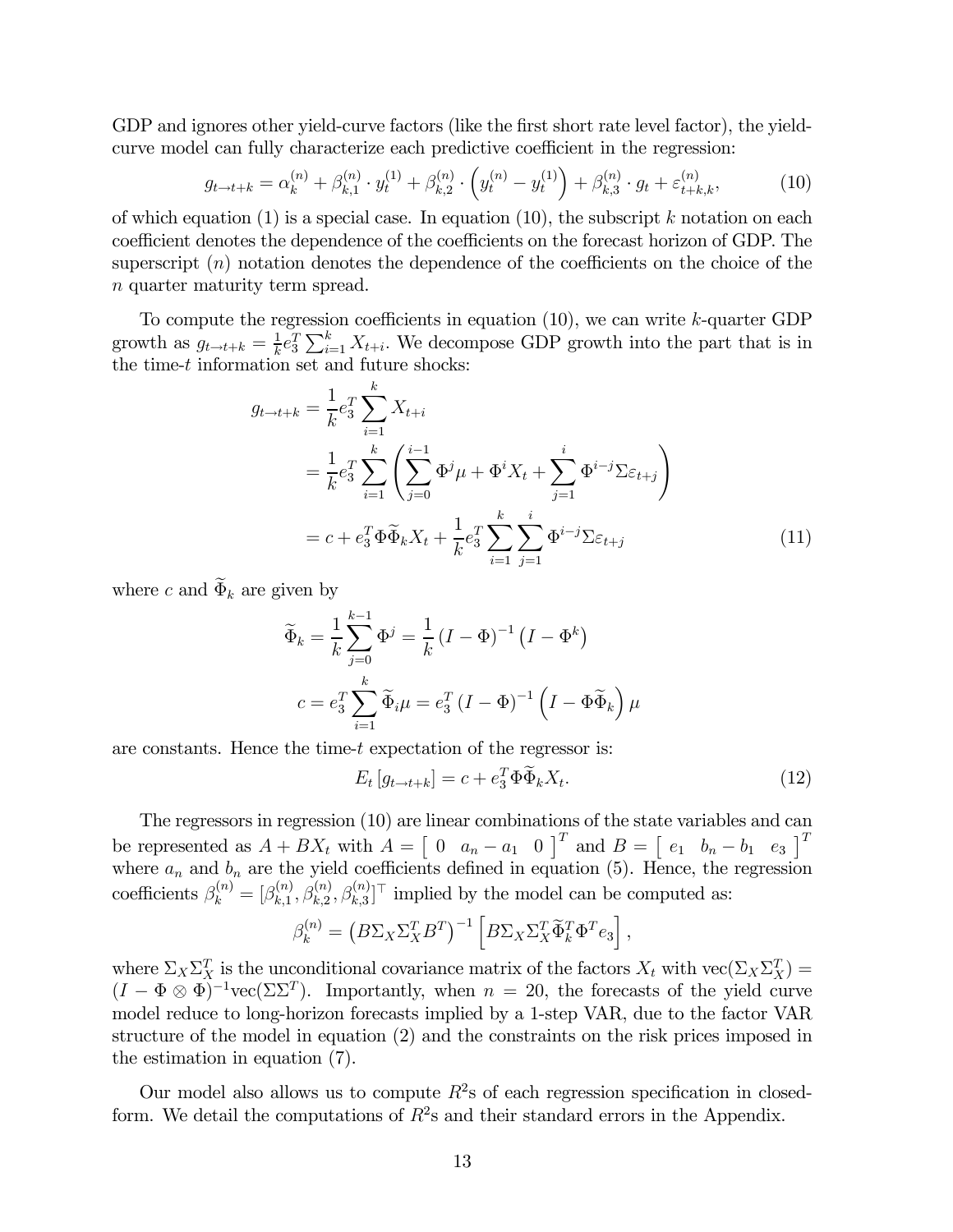## 4 Empirical Results

### 4.1 Parameter Estimates

Table 4 reports estimates of the parameters of the observable yield-curve model with GDP growth. High short rates Granger-cause low GDP growth. The significantly negative coefficient  $(-0.269)$  in the last row of the  $\Phi$  matrix is consistent with the Fed raising (lowering) rates to cool (stimulate) economic growth. The term spread does not Grangercause GDP growth. This finding foreshadows the observation that term spreads behave differently in multivariate regressions compared to univariate regressions (equation (1)) in Table 3. GDP growth remains significantly autocorrelated (0.258), when we control for the short rate and spreads, which are themselves highly persistent. (The quarterly autocorrelation of the short rate is 88%.)

There is little evidence of Granger-causality of GDP growth to short rates or spreads, but shocks to all three factors are significantly correlated. In particular, shocks to the short rate and GDP growth are 22% correlated, and shocks to the spread and GDP growth are −5% correlated. (These numbers are computed using the covariance matrix  $\Sigma\Sigma^{\top}$  of shocks obtained from Table 4.) This implies that the conditional covariance structure plays an important role in bond pricing in equation (4).

Some of the parameter estimates of the risk premia in Table 4 have large standard errors, as is common in many yield curve studies. Average risk premia  $(\lambda_0)$  are estimated imprecisely because yields are very persistent, which makes it hard to pin down unconditional means in small samples. Most of the time variation in the time-varying risk premia  $\lambda_1$  parameters are, however, significant. Some of this time-variation is captured by the slope of the yield curve. Many term structure studies also find this effect because it reflects the fact that term spreads have predictive power for future holding period returns on bonds (see Fama and Bliss, 1987). When the yield curve is upward sloping, expected returns on long bonds are higher than on short bonds. From equation (4), we can see that the more negative the  $\lambda_1$  terms, the more positive the loading  $b_n$  on long bonds. Hence, more negative  $\lambda_1$  terms lead to larger positive responses to conditional short rate shocks. Since the time-variation in risk premia impacts the yield-coefficients  $b_n$ , they also significantly affect the predictive coefficients  $\beta_k^{(n)}$  in equation (9).

#### 4.2 Specification Tests

#### Matching Unconditional Moments

Table 5 lists means and standard deviations of the short rate, term spreads and GDP growth implied by the yield-curve model, against moments computed from data. (To make the moments easily comparable with other empirical studies, we report annualized numbers.) The standard errors implied by the model are given in parentheses. All the data moments are well within one standard error bound. Thus, our model matches the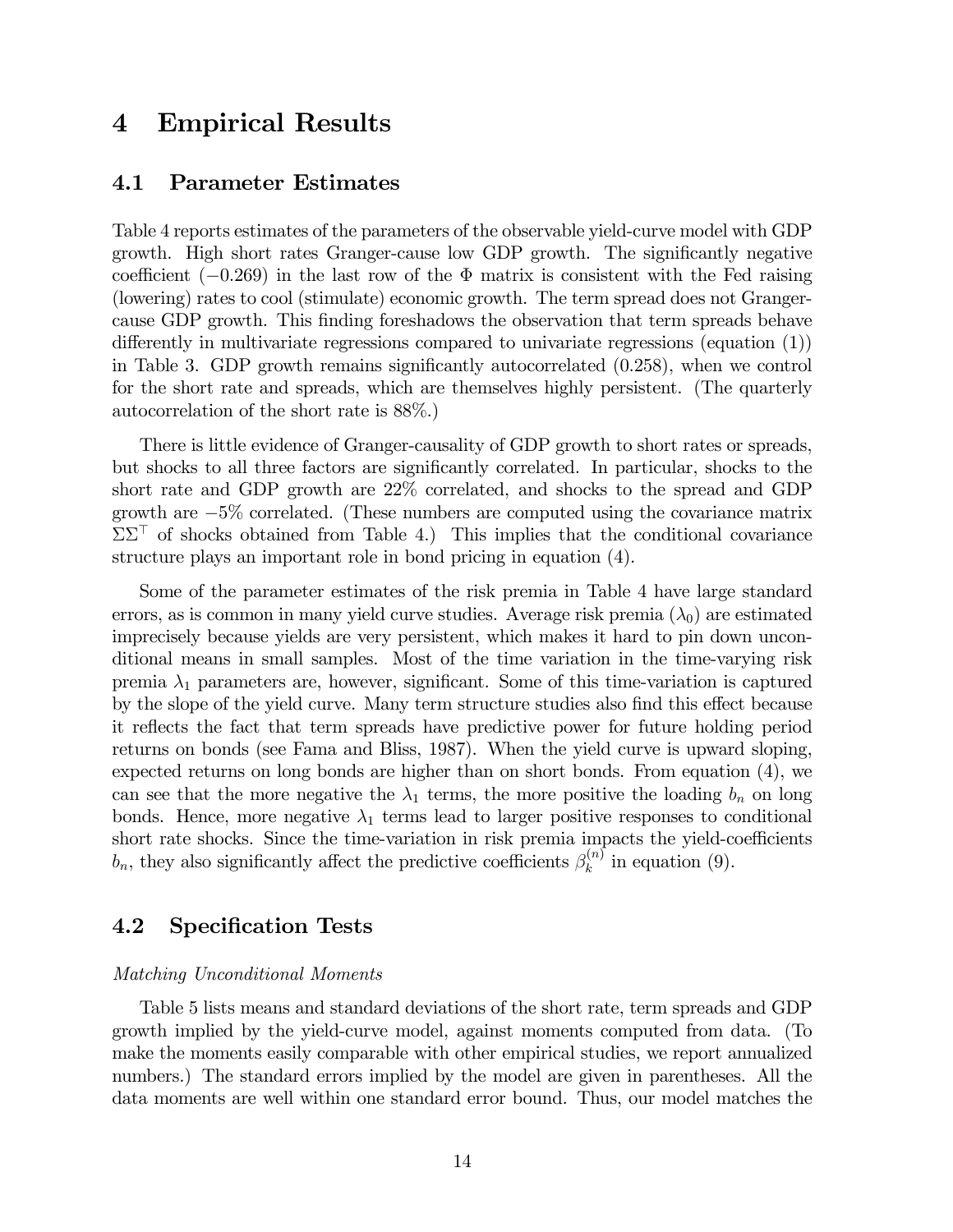unconditional moments of term spreads. Later, we will investigate the ability of our model to capture the conditional moments implied by predictive GDP regressions using term spreads.

Since the model, by construction, matches the dynamics of the 1- and 20-quarter yields, we can perform  $\chi^2$  over-identification tests on the various moments on the yields not included in the VAR. Table 6 reports p-values of tests separately matching sample means, variances and first-order autocorrelations. We use a robust Newey-West (1987) covariance estimated from the data by GMM. The last column of Table 6 reports results of these jointly tests for the mean, variance, or first-order autocorrelation of the 4 yields jointly. Table 6 shows that we match the moments of the over-identified yields very closely (with p-values all larger than 50%) when each of the yields are considered separately. The only difficulty the model has is matching the variance of the four yields jointly. Whereas we fail to reject that the implied means of the 4 term spreads not used as factors are jointly equal to their sample means at the 5% level, we reject jointly for the variance test (with a p-value of 0.007). The reason is that the data estimate of the covariance matrix of these moments is nearly singular, because yields are highly cross-correlated.

### Matching the  $R^2$ s of GDP Regressions

To characterize the explanatory power of the predictive GDP regressions, we

begin by computing theoretical  $R^2$ s implied by the model in Figure 2. The figure shows the model  $R^2$ s for three regressions in each panel. In the first panel, GDP growth is regressed on the term spread; in the middle panel, the regressors are the term spread and lagged GDP growth; and in the last panel, we have a trivariate regression on the short rate, term spread and lagged GDP growth. On the  $x$ -axis, we plot the term spread maturity. For the maturity corresponding to one quarter, we plot the  $R^2$  from a regression involving the short rate. The  $R^2$ s from OLS regressions are superimposed as empty squares, with one OLS standard error bound given by the black squares. The OLS regressions can be run only for a number of selected yields, but our model derives the predictive power for any spread. Finally, we plot the theoretical  $R^2$ s implied from the model. For the short rate, the  $R^2$  is shown as a gray cross and one standard error bounds are shown as black crosses. For 2- to 20-quarter spreads, the theoretical  $R^2$ s are shown as solid lines with one standard error bounds as dotted lines. While our model enables the computation of the regression  $R^2$ s from placing any horizon GDP growth on the left-hand side, the figure shows only a 4-quarter horizon. We view this horizon as representative; the patterns are qualitatively the same for other horizons.

The OLS one standard error bounds for the OLS regression  $R^2$ s easily encompass the  $R^2$ s implied by the yield-curve model. The OLS  $R^2$ s also lie very near the model-implied  $R<sup>2</sup>$ s. This is good news for the model – the model does not seem to be at odds with the amount of predictability of GDP observed in the data. The model-implied  $R^2$  in the last panel is flat at 21%. This is because our model has three factors (level, slope, and GDP growth), and two yields together with GDP growth is sufficient to capture exactly the same information as the three factors. The remainder (73%) of the GDP forecast variance cannot be attributed to predictable factor dynamics according to our yield-curve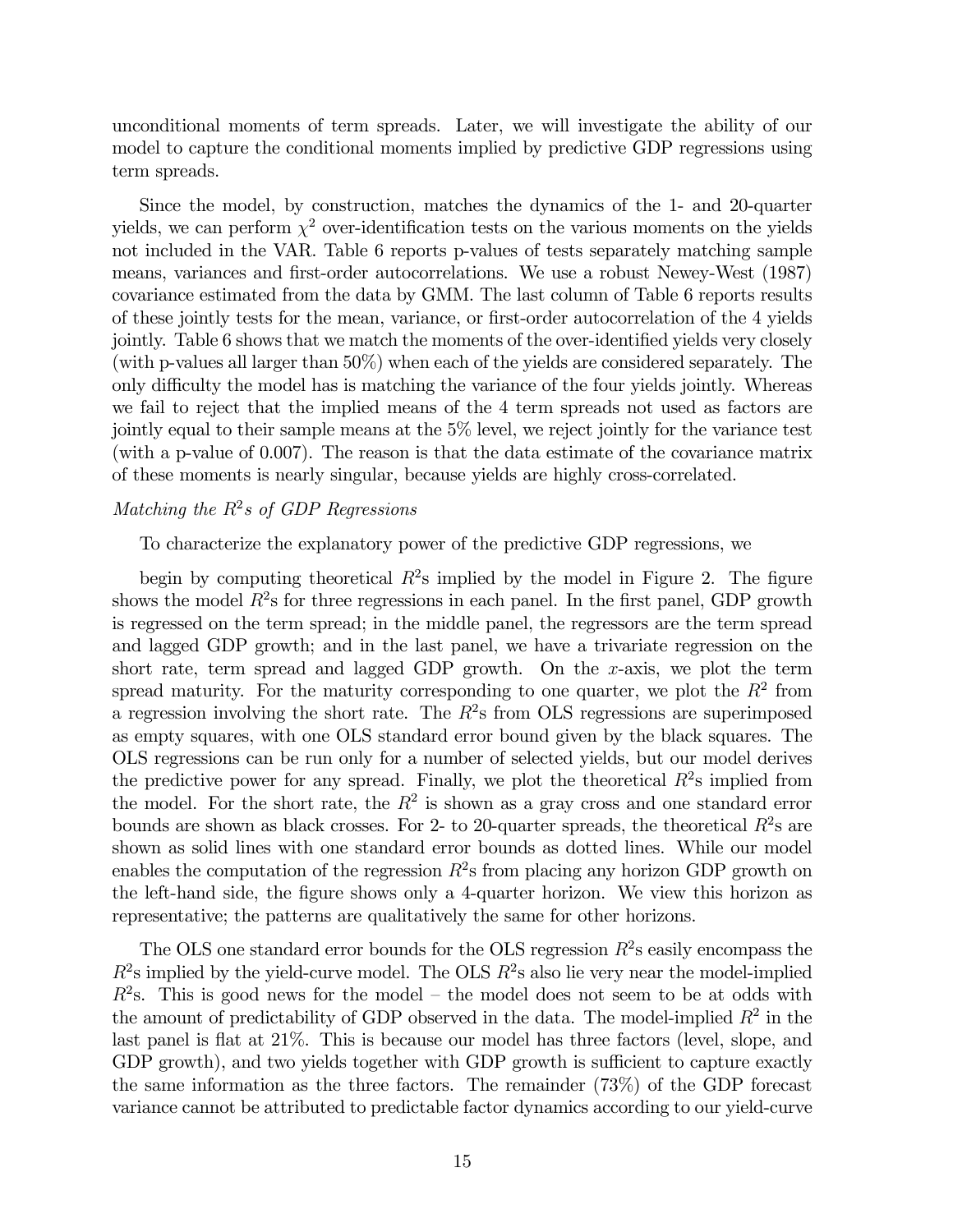model. The model  $R^2$ s provide us with a guide as to what to expect from the numerous OLS specifications. While running many different OLS regressions with various term spread maturities, together with other predictive variables, may give us some a rough picture of how the whole yield curve may predict GDP, the OLS standard errors are large enough from Figure 2 that only loose characterizations are possible. In contrast, our model provides very clear predictions, in addition to producing tighter standard error bounds.

First, the model-implied  $R^2$ s are highest for the short rate specifications. That is, we would expect the greatest predictive power from using a short rate in the regression, and if we were to choose between using a term spread and a short rate, we would prefer to choose the short rate. The theoretical  $R^2$ s do not imply that we should only use short rates instead of spreads but instead suggest that we should at least augment the term spread with the short rate for better explanatory power. This is not what Plosser and Rouwenhorst (1994) suggest. They find that in multiple regressions that include the short rate and spread, the short rate, given the spread, has little predictive ability to forecast output for the U.S. We will examine this conflicting finding in detail.

Second, if we were to use a spread to forecast GDP, the theoretical  $R^2$ s give us a guide as to which term spread we would choose. Term spreads of very long maturities have greater predictive content for forecasting GDP in predictive regressions. The model  $R<sup>2</sup>s$  increase with the maturity of the term spread. Interestingly, this implication of the model is independent of the forecasting horizon that we consider and is consistent with the OLS evidence in Table 2, where coefficients on 5-year term spreads have the highest significance levels. This is also consistent with the previous literature using the longest maturity spreads available, instead of spreads of intermediate maturity bonds. Also, this result is not simply due to the fact that the longest term spread is one of the factors in our model. To check this, we re-estimated the model with the 2-year term spread or the 4-year term spread as factors and obtained the same graph as Figure 2.

Third, controlling for lagged GDP is not as important as controlling for the short rate. Moving from the first panel of Figure 2 to the second panel only slightly increases the  $R<sup>2</sup>$  by adding lagged GDP. This is because GDP is only slightly autocorrelated (30%), and the autoregressive effect is only important for forecasting GDP at short (1- and 2 quarter) horizons. However, we obtain a large jump in the  $R^2$  moving from the second to the last panel, where the short rate is included. In the first two panels, the  $R^2$  plotted as a cross for the one quarter maturity is also much higher than the term spread regressors.

### 4.3 Predictive GDP Regression Coefficients

To see how our model completely characterizes the GDP predictive regressions, we plot the model and OLS regression coefficients for regression (1) in Figure 3. Each panel of Figure 3 shows the term spread coefficients for a different forecasting horizon (1-, 4-, 8- or 12-quarters ahead), with the same scale. On the x-axis, we show the maturity of the term spread from two to twenty quarters. The solid line plots the coefficients implied from the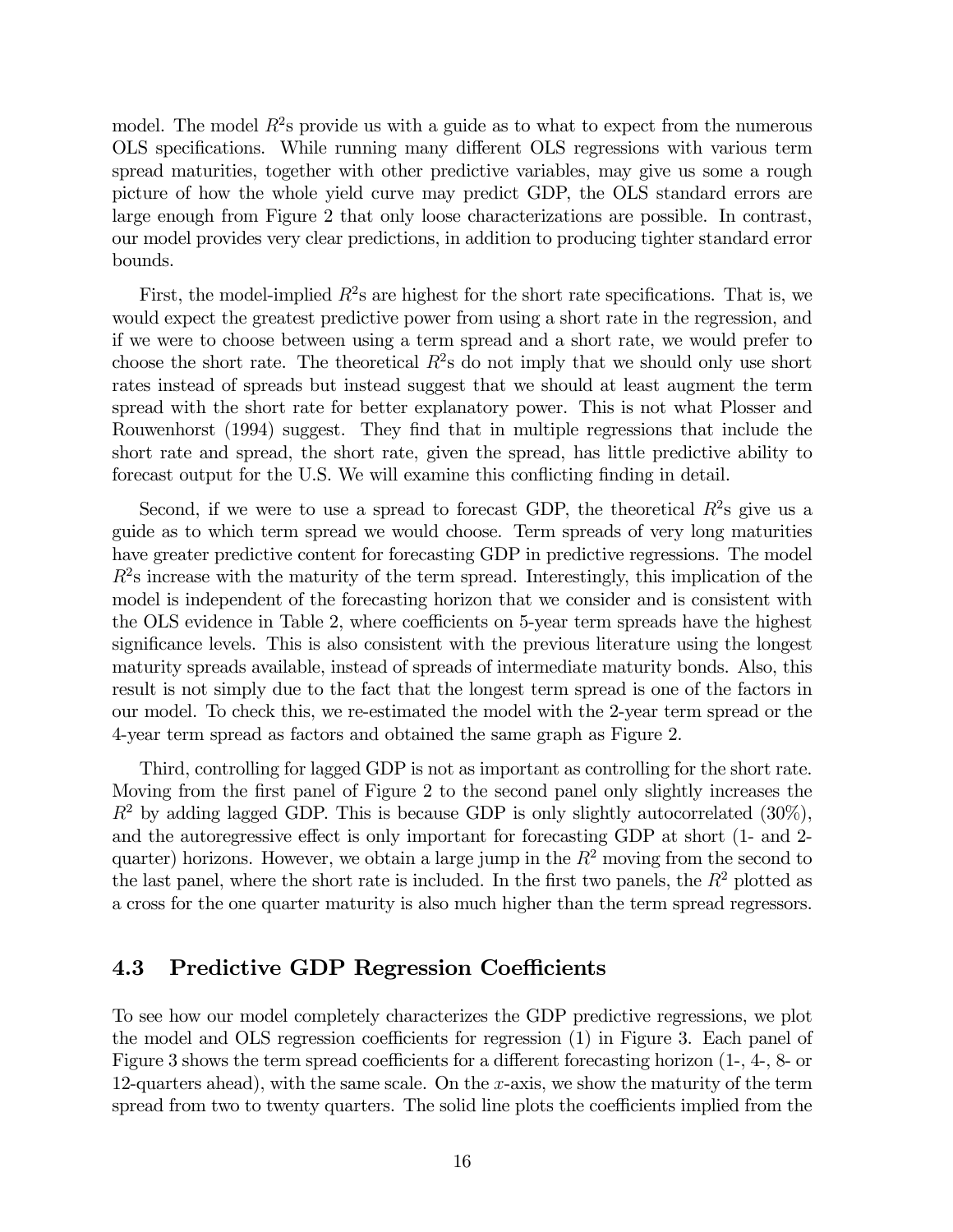yield-curve model with two standard errors bounds as dotted lines. We can compute a coefficient for every horizon, even those spreads not readily available from data sources. The cross corresponding to  $x = 1$ , represents the model-implied coefficient for regressing GDP growth onto the 1-quarter short rate. The OLS coefficients are shown as empty squares, with two standard error bounds denoted by solid squares. All the model-implied coefficients lie within two OLS standard error bands except for the 4-quarter spread coefficient in the 1-quarter GDP growth horizon regression, which is borderline.

The model-implied term-spread coefficients in Figure 3 have a strong downward sloping pattern, and the largest coefficients occur at the shortest maturity spreads (the unobserved 2-quarter spread). The regression coefficients rapidly decrease and then level off. The horizontal asymptote coincides almost exactly with the OLS estimates at the 1-quarter forecasting horizon but lies slightly below the OLS estimates for the other horizons. Looking only at the point estimates, the OLS coefficients of term spreads are slightly biased upwards, relative to the yield-curve model coefficients for the 4-, 8- and 12-quarter forecasting horizons. However, the difference between the coefficients is not statistically significant for using only term spreads as regressors.

However, there are large differences in the point estimates between OLS coefficients and the predictive coefficients implied by our model for other choices of regressors. Table 7 shows some selected regression coefficients for different forecasting horizons. Here, we list coefficients for two specifications: the short rate alone and a trivariate regression with short rates, term spreads and lagged GDP. We compare model-implied and OLS coefficients across different forecasting horizons given in rows. While we can compute the regression coefficients for any term spread, we choose the longest term spread in our data to be comparable to the literature. Note that since the term spread is an observable factor, the model-implied coefficients in Table 7 are just coefficients implied from a long-horizon VAR.

In Table 7, the short rate alone is always significantly negative from our model at the 5% level, and also significant in OLS regressions, except at the 12-quarter horizon. Turning to the trivariate regression, the 1-quarter forecasting horizon coefficients are identical because this regression represents the last row of the  $\Phi$  matrix in the state dynamics (2). There is a difference in the standard errors across the model-implied and OLS columns because the model-implied standard errors are computed by the deltamethod, and take into account the sampling error of all the parameters. We use Hodrick (1992) standard errors for the OLS regressions. As the forecasting horizon increases from one quarter to twelve quarters, the autocorrelation of GDP becomes less important.

There are two major differences between the model-implied coefficients and the OLS coefficients. First, at long forecasting horizons, the point estimate of the short rate coefficient implied by the model is significant in univariate regressions. The short rate modelimplied coefficient retains its magnitude and significance in the trivariate regression. For example, in forecasting GDP growth 12-quarters out, the model-implied coefficient on  $y_t^{(1)}$  is  $-0.24$  in the univariate regression and  $-0.22$  in the trivariate regression. Both coefficients are significantly negative. This pattern does not occur in the OLS results.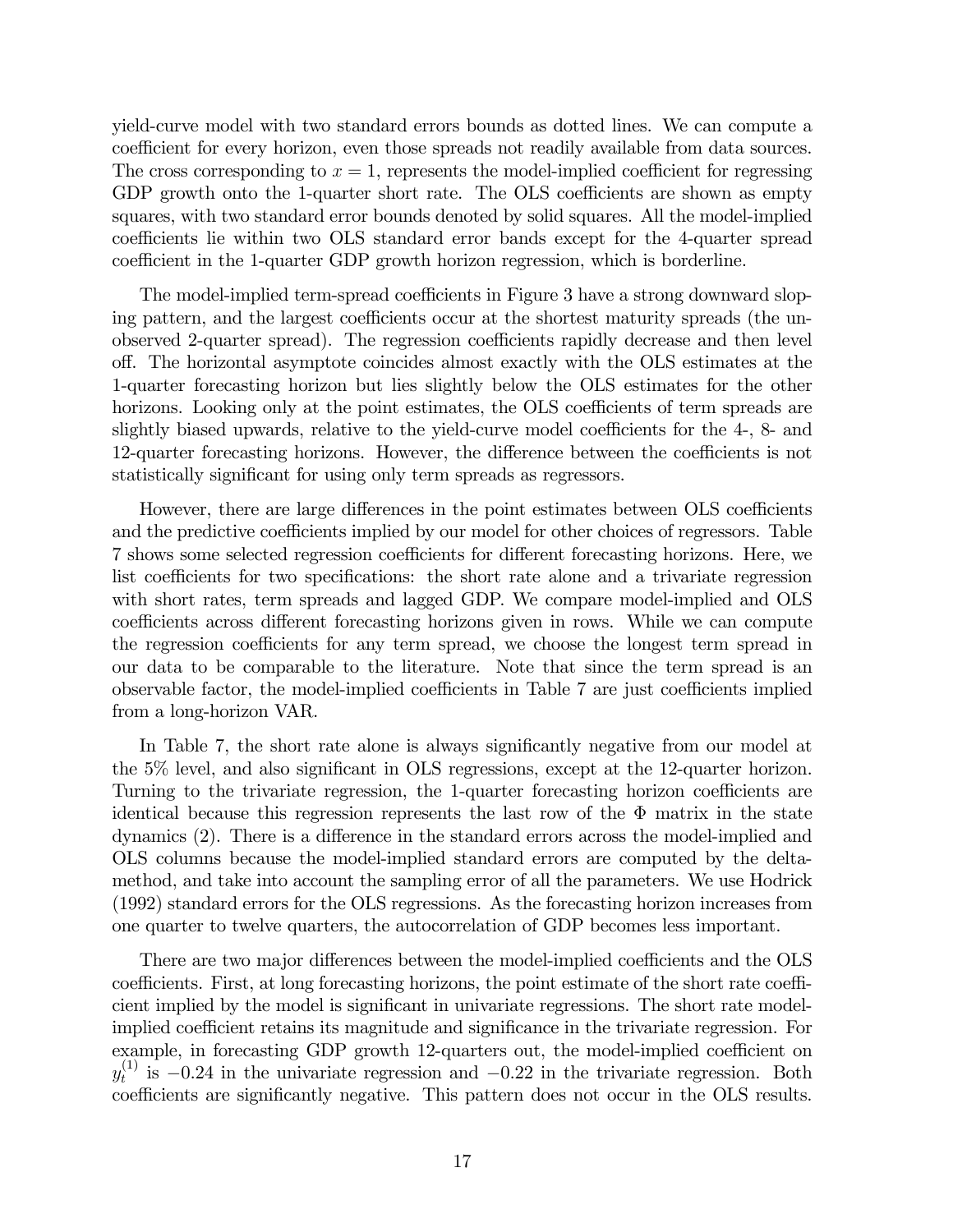The OLS short rate coefficients, like the model-implied coefficients, are also significantly negative when GDP is regressed solely on the short rate at the 1-, 4- and 8-quarter forecasting horizons. However, at the 12-quarter horizon, the OLS coefficient on  $y_t^{(1)}$  is  $-0.14$ and insignificant in the univariate regression. Moreover, the OLS short rate coefficient is small and insignificant  $(-0.07)$  in the trivariate regression.

Second, the model-implied coefficients assign more predictive power to the short rate than to term spreads, while the opposite is true for OLS. This is consistent with the theoretical  $R<sup>2</sup>$  patterns observed in Figure 2. In the trivariate regressions, the modelimplied coefficients on  $y_t^{(20)} - y_t^{(1)}$  are all insignificant. For the OLS regressions, it is only at the 1-quarter horizon where the spread coefficient is insignificant. At the 12-quarter forecasting horizon, the model-implied (OLS) coefficient on  $y_t^{(20)} - y_t^{(1)}$  is 0.08 (0.42). According to the yield-curve model, the only significant forecaster of GDP growth is the short rate, not the spread, at long horizons. Moreover, the largest effect should still come from the short rate, even after including the spread. According to OLS, the short rate has little predictive power controlling for the spread, in line with Plosser and Rouwenhorst (1994).

The differences in the  $y_t^{(1)}$  and  $y_t^{(20)} - y_t^{(1)}$  coefficients are not statistically significant — otherwise the model would be rejected. The OLS coefficients in Table 7 lie within two standard error bounds of the model-implied coefficients, where the standard errors are due solely to sampling error of the OLS predictive coefficients. The model-implied coefficients also lie within two standard error bounds of the OLS coefficients, where the standard errors are computed using the delta-method. Hence, statistically there may not be much difference, but the two sets of coefficients have vastly different implications for the role of the short rate and spread in forecasting GDP growth. Note that while some authors, like Dueker (1997) and Dotsey (1998) demonstrate the weak performance of the spread over specific sample periods (particularly over the 1990's), the unconstrained OLS regressions still firmly make the case for the predictive power of the spread. However, our model, estimated over the whole sample, implies that the short rate — not the spread — should be the most powerful predictor of GDP growth. The strong model prediction that the short rate should have the most explanatory power for future GDP movements is not the product of looking at a particular subsample, but is due to estimating the predictive relationship more efficiently.

The source of discrepancy between the model-implied and the OLS coefficients is sampling error, both from estimating the model and from estimating the OLS coefficients.<sup>8</sup> When we estimate the yield-curve model, we use information from across the entire curve and impose restrictions derived from no-arbitrage factor models that yield greater efficiency. In contrast, the OLS regressions treat the regressors as exogenous variables. To better characterize the important differences between the OLS and model-implied pre-

<sup>8</sup>An alternative explanation for the difference is small-sample endogenous regressor bias (see Stambaugh, 1999). We performed small sample simulations which indicate that this is not the source of the discrepancy between the OLS and model-implied coefficients. Of course, another explanation — which can never be ruled out — is model misspecification. However, Monte Carlo simulations in Section 4.5 show that our model can give rise to the OLS patterns observed in the data in small samples.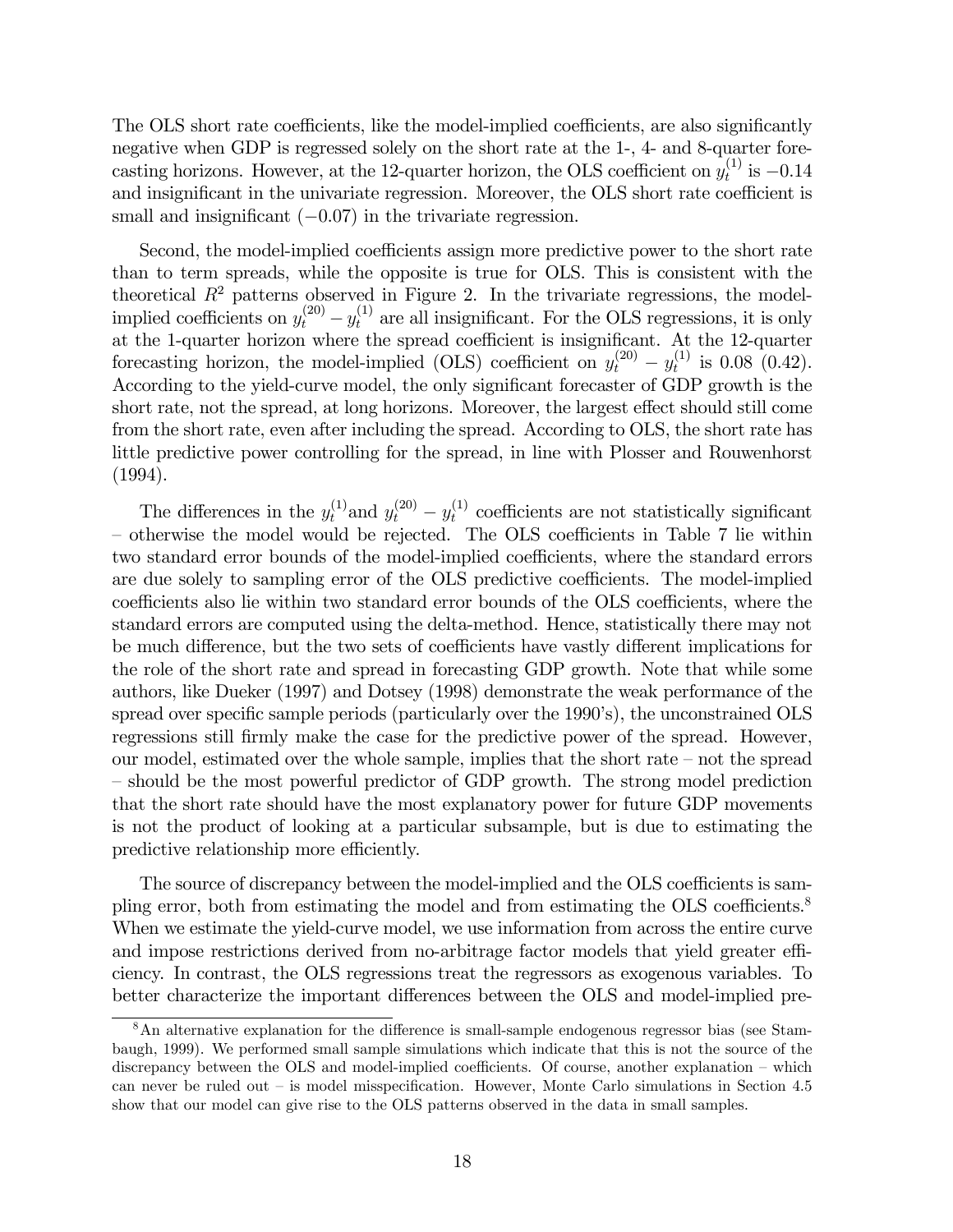dictions for GDP, we next examine the role of risk premia in Section 4.4 and describe the small sample distributions of the OLS regression coefficients implied by our model in Section 4.5.

### 4.4 The Role of Risk Premia in Forecasting

To help interpret the finding that the model assigns little role to the term spread in forecasting GDP growth in the OLS regression, but assigns more importance to the short rate, we can write the spread as the sum of two components:

$$
y_t^{(n)} - y_t^{(1)} = E_t \left[ \frac{1}{n} \sum_{i=0}^{n-1} y_{t+i}^{(1)} \right] - y_t^{(1)} + y_t^{(n)} - E_t \left[ \frac{1}{n} \sum_{i=0}^{n-1} y_{t+i}^{(1)} \right]
$$
(13)

The first component is the spread computed under the Expectations Hypothesis (EH). The n-quarter yield under the EH is just the expected average future short rate. The second component is the risk premium  $(RP)$  – the deviation of the actual yield from the yield implied by the EH.

The OLS predictive regressions (1) are often motivated by the idea that the term spread captures expectations of the future path of GDP. The regressions, however, do not differentiate between the risk premium and expectations of future interest rates. There is thus no distinction between correlations between future GDP growth and expectations of future short rates and the premium that investors demand for holding long-term bonds. Based on equation (13), we can disentangle expected future short rates and risk premia in term spreads. We compute the EH-spread from the VAR dynamics (2) and regress GDP growth on both components in (13) separately for the 4- and 20-quarter term spreads in Table 8.9

The results in Table 8 are striking. For comparison, we repeat the results with only the spread regressor in the first set of columns for different spread maturities from Table 2. The other columns report the EH and RP components of the spreads, treated as separate regressors. The  $R^2$ s from the bivariate regression with the two separate EH and RP components are much higher than the  $R^2$ s from the univariate regressions using the term spread. Moreover, the EH-spread coefficient is much larger in magnitude than the term spread coefficient for all forecasting horizons. Finally, the coefficient on the RP component is always insignificant, while the EH-spread is highly significant. These

<sup>9</sup>Strictly speaking, the interpretation of the EH-spread computed using the VAR (2) is inaccurate. The VAR dynamics in equation (2) do not impose the null of the EH, because the 20-year spread contains risk premia that is already captured by the VAR. To strictly impose the EH on the VAR requires complex estimation procedures (see, for example, Bekaert and Hodrick, 2001). The EH component also does not take into account Jensen's inequality terms. To check whether these two approximations matter for our results, we re-ran the results of Table 8 using the EH-spread directly computed from the latent factor model in the Appendix by imposing the prices of risk to be zero  $(\lambda_1 = \lambda_2 = 0)$ . However, the results in Table 8 did not change.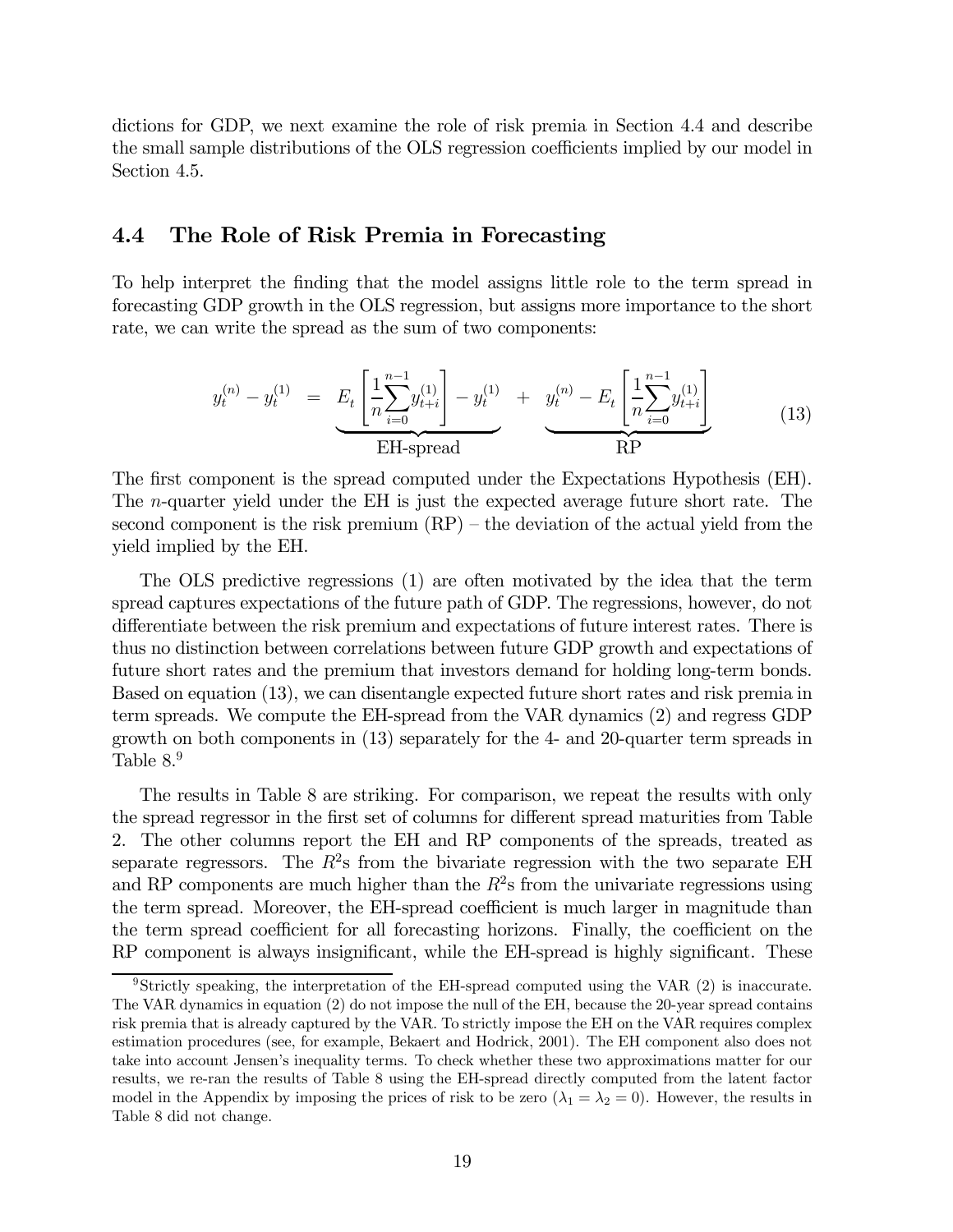results suggest that to predict GDP growth, we should subtract the RP component from the spread. Otherwise the expectations contained in the term spread are contaminated by the RP component, which blurs the GDP forecasts.

The EH-spread is highly correlated with the current short rate, because the short rate is slowly mean-reverting and, thus, highly predictable. The short rate instruments for the EH-spread in multivariate regressions based on the short rate and the term spread. This may explain why our model finds that the short rate does better at forecasting GDP than term spreads. An advantage of our model is that it effectively allows for a decomposition of term spreads into expected short rate changes and RP according to equation (13) using prices of risk.

### 4.5 Small Sample Simulations

The model coefficients that we estimate and the implied predictions for GDP predictive regressions that favor the short rate (rather than the term spread as the unconstrained OLS regressions suggest) are statements about population coefficients. It is conceivable that even though the OLS spread regression does not deliver an optimal population forecast, OLS may have less sampling variability than the model-implied forecast and is preferable in finite samples. To examine this possibility, and the implied small sample behavior of the forecasting coefficients, we use the estimated yield-curve model to generate 10,000 samples of the same length as our sample period (152 observations). In each simulated sample, we re-estimate our factor dynamics (a VAR), and compute an implied long-run forecast, which is a long-horizon VAR forecast, and compare them to a forecast from a simple OLS regression. For this exercise, we focus on the 5-year term spread. In this case, the GDP forecasts computed from our no-arbitrage model and those computed from the VAR in equation  $(2)$  are identical.<sup>10</sup> Table 9 presents the results.

Table 9 lists three rows for each forecasting horizon. First, the row labelled "Truth" reports the population forecasting coefficients from the estimated yield-curve model. The row labelled "Re-estimated Model" reports the average coefficients across all the simulations from re-estimating the model VAR, and computing long-horizon VAR forecasts. The numbers in parentheses represent the standard deviations of the coefficients across the simulations. Similar numbers are reported for the row labelled "OLS," which refer to the simple unconstrained OLS specification. The last column "RMSE" in Table 9 reports the Root Mean Squared Errors an out-of-sample forecasting period of 44 observations that corresponds to the same length of the out-of-sample forecasting period we use below in Section 5. The RMSE are relative to an  $AR(1)$  which we estimate for each simulated sample. The RMSE numbers for "Truth" use the true populations coefficients for forecasting in each simulated sample. In the out-of-sample forecasting period, each model is re-estimated in a rolling procedure, corresponding to the out-of-sample exercise using actual U.S. data in Section 5.

<sup>10</sup>Unfortunately, we cannot re-estimate prices of risk in each simulation due to computational complexity. Note that when using the 5-year yield as a factor, the model reduces to a VAR.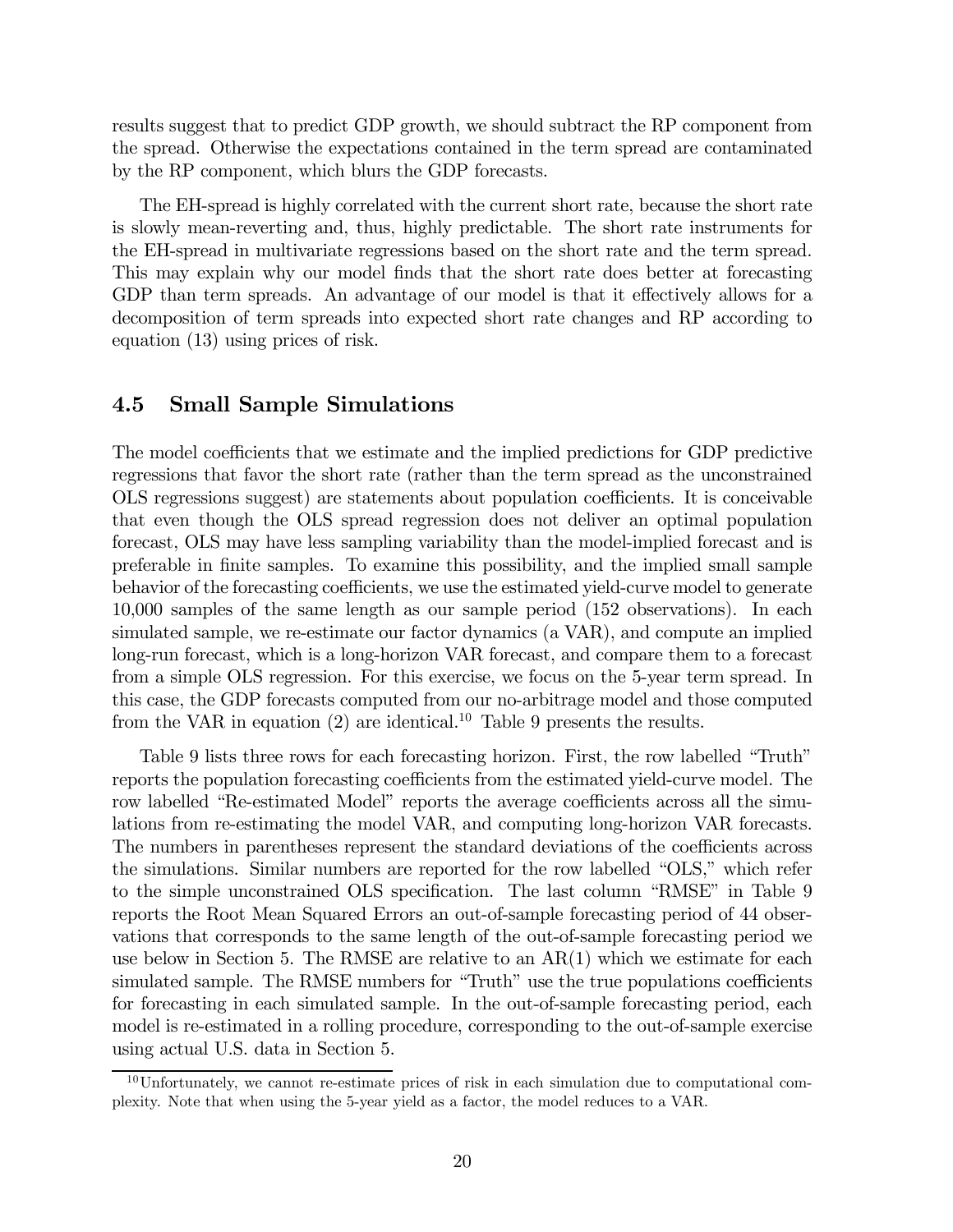Table 9 shows that the small sample distributions of the implied forecasting coefficients from the re-estimated model come much closer to the truth than the OLS regressions. In fact, the averages are often exactly aligned with the population coefficients. The small sample distributions of the OLS regressions are very interesting. The OLS regressions place a large weight on the spread, even though the population places little weight on the spread. For example, for the 12-quarter horizon, the spread coefficient in population is only 0.08 (which the re-estimated model nails at 0.09), whereas the spread coefficient is a very large 0.61. This is exactly the result we see from the OLS coefficients estimated from data reported in Table 7! Hence, OLS has a tendency to favor the spread in small samples, even though the population distribution places little weight on the spread. In contrast, the greater efficiency of our yield-curve model recovers the true population forecasting coefficients that emphasize the short rate. Finally, consistent with the small sample distributions of the forecasting coefficients, the model RMSE are lower than OLS in the simulated out-of-sample.

## 5 Out-of-Sample Forecasting

### 5.1 Out-of-Sample Forecasting Results

We perform out-of-sample forecasts over the period  $1990:Q1-2001:Q4$ . Our choice of the out-of-sample period must balance the need for a long in-sample time-series of data needed to estimate the yield-curve model, and a sufficiently long out-of-sample period to conduct the forecasting analysis. Our out-of-sample period covers 11 years and encompasses two recessions (one from 1990-1991 and one beginning in 2001). The forecasting exercise we conduct is rolling. That is, we first estimate the model parameters  $\Theta = {\mu, \Phi, \Sigma, \lambda_0, \lambda_1}$  starting in 1964:Q1, and forecast k-quarter GDP growth from 1990:Q1 ( $k > 1$ ). Then at each later point in time t, we re-estimate  $\Theta$  again using the same number of observations up to time t, and forecast for horizons  $t + k$ .

Table 10 focuses on the forecasting performance using the short rate as opposed to spreads, while Table 11 examines the performance of different spread maturities. Our benchmark is the RMSE from an  $AR(1)$  specification, which is a reasonable benchmark that is also used by Stock and Watson (2001) in the context of forecasting macro-series. We first focus on the ability of the yield-curve model's factor structure to beat unconstrained OLS regressions. In out-of-sample forecasts, very often it is the most parsimonious statistical models that produce the best forecasts even if they are not based on economic theory. Over-parameterized models usually perform very well on in-sample tests but perform poorly out-of-sample. Our yield-curve model has many more parameters than an unconstrained OLS approach. This puts the performance of our model at a potential disadvantage relative to the standard OLS regressions.

Table 10 reports the out-of-sample forecasts results for several specifications to illustrate the efficiency gains from moving from OLS to a parsimonious factor VAR representation. The second last column refers to a system that includes all yields and GDP. The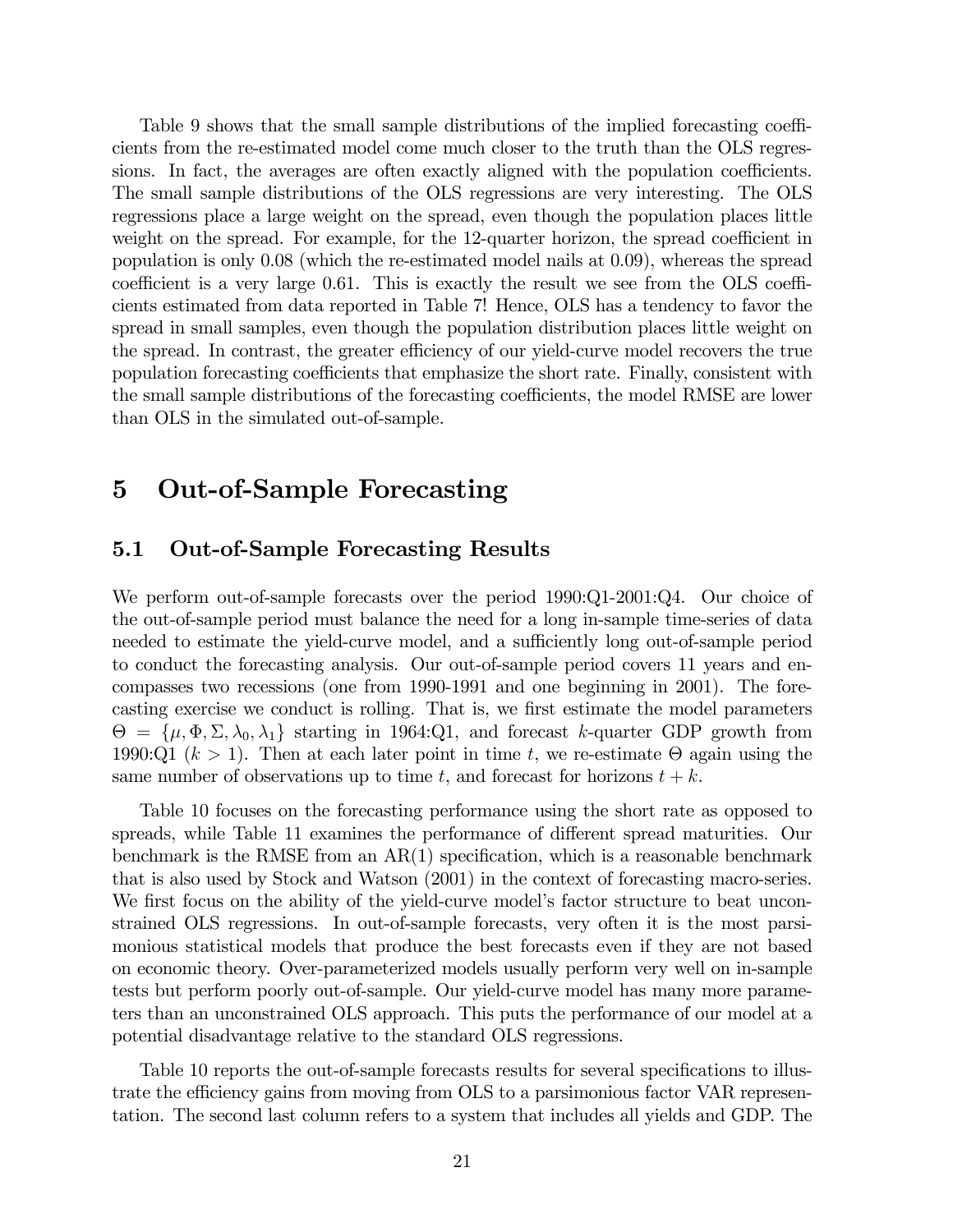last column refers to a 4-variable system with the short rate, 5-year term spread, GDP growth and the CPI inflation rate. The remaining columns compare the results from the yield-curve model, which here reduces to a long-horizon VAR because the short rate and term spread are factors. The rows labeled "OLS" refer to unconstrained OLS regressions. For comparison, a random walk performs atrociously, producing RMSE ratios as large as 1.496 for the 12-quarter forecasting horizon. Similarly, a simple OLS regression with all yields and GDP produces RMSE ratios all larger than the RMSE ratios in Table 10, reaching 1.378 for the 8-quarter horizon.

The first striking result of Table 10 is that the best performing models use short rates rather than term spreads. This is in line with the theoretical  $R^2$  results in Section 4.2, which advocates using short rates as predictors. The RMSE ratios are particularly low for long-horizon out-of-sample forecasts at 8- and 12-quarters for the short rate only and short rate plus lagged GDP specifications. While the OLS in-sample results (Table 7) advocate the use of the term spread to forecast GDP, the out-of-sample results confirm the predictions from the yield-curve model that stress the use of the short rate. Not surprisingly, adding GDP helps to lower the RMSE ratios, particularly at short horizons.

As we add more predictors, the out-of-sample forecasts implied by the yield-curve model tend to produce lower RMSE ratios than the corresponding unconstrained OLS forecasts. For the full specification of the short rate, spread and GDP, the OLS and model forecasts are identical at the 1-quarter horizon by construction. As we increase the forecasting horizon, the model RMSE ratios become markedly lower than the OLS forecasts. This result is not unexpected, since the yield-curve model is able to incorporate information from the yield curve more efficiently than OLS, where the regressors are exogenous. This demonstrates that the yield-curve model can improve forecasts of GDP by exploiting the factor structure.

In our framework, it is easy to accommodate more factors than the 3 factors (short rate, spread and GDP) of our basic model. Because of the factor structure in equation (2), including additional factors simply augments the VAR. Table 10 shows that using two term structure factors is not only more parsimonious, but also produces more accurate forecasts than employing all the yields as factors. In particular the column labelled "Short Rate, All Spreads and GDP" reports higher RMSE ratios than the columns lying on its left, partly due to the added noise from having many more parameters from the additional state variables. Hence, there are valuable forecasting gains by reducing the dimensionality of the system. When we include inflation in the system, the forecasts are similar to our chosen 3-factor specification (slightly worse for short horizon and slightly better at long horizons).

The first potential gain from forecasting from the yield-curve model is the reduction in dimensionality of the system relative to a large VAR with all yields. The second potential gain is that the yield-curve model uses the risk premia to ensure the yields not used as factors move in a manner consistent with no-arbitrage. To investigate which gain is more important, Table 11 reports results for 3-variable systems with the short rate, a term spread of an arbitrary maturity, and GDP growth. To compute the "Model" RMSE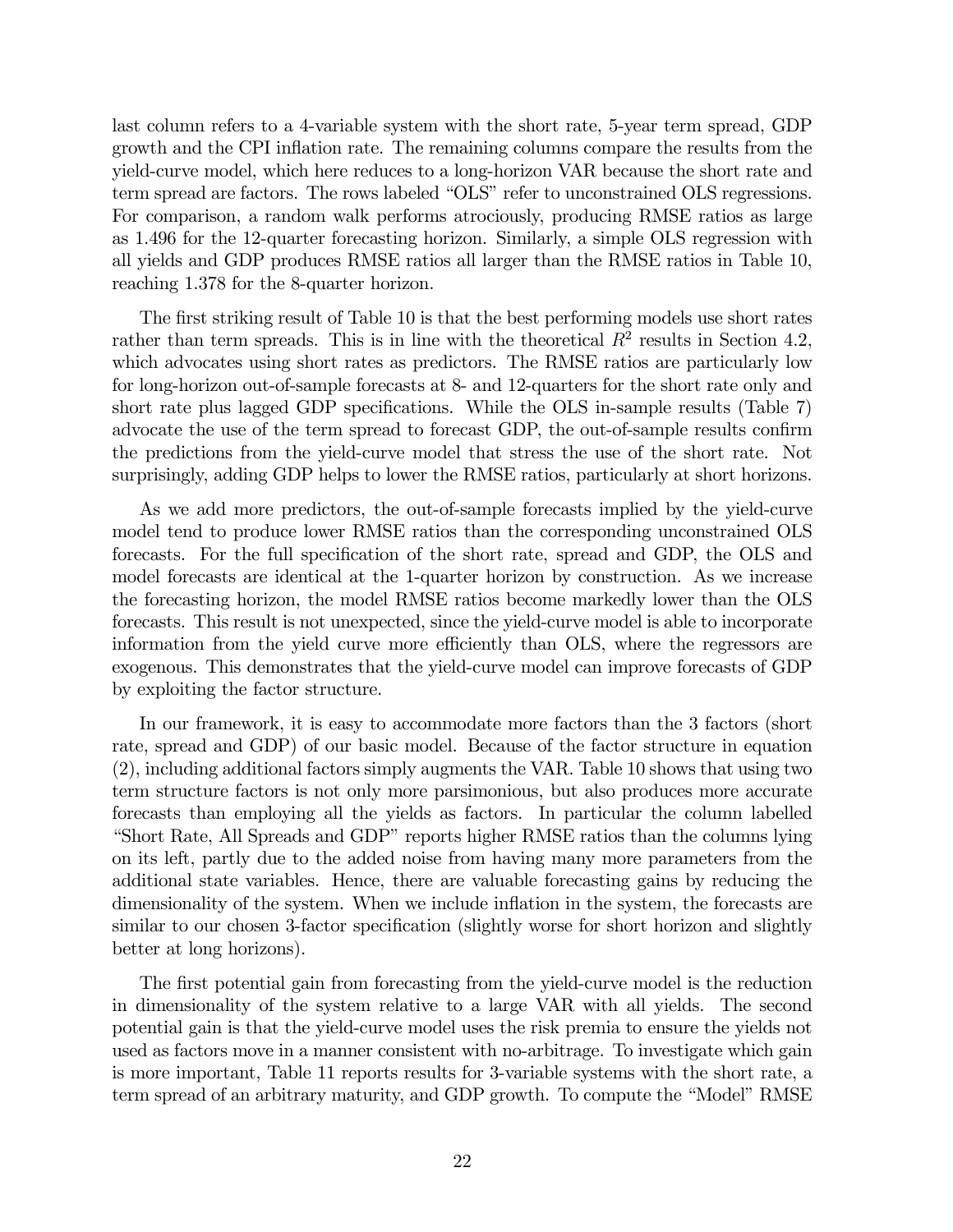ratios, we compute the predictive coefficients using the model with relations similar to those in equation (9). (Note that when we use the 5-year term spread, as in Table 10, the model implies long-horizon VAR forecasts.) The row labelled "OLS" in Table 11 reports the RMSE ratio of an unconstrained OLS regression using the short rate, the term spread of arbitrary maturity, and GDP growth. Finally, the "VAR" refers to long-horizon forecasts from a 3-variable VAR with the same regressors as the OLS regressions, which is why the OLS and VAR RMSE ratios coincide for the 1-quarter forecasting horizon. The VAR forecasts differ from the forecasts implied by the model, because the model uses the prices of risk to pin down the implied forecasting coefficients, rather than just using the arbitrary term spread from data.

Table 11 shows that the risk premia not already captured by the factor structure does not contribute much to improving the GDP forecasts. The RMSE of the last column are much larger than those in the other columns. Table 11 also reports that the forecasting gains come from moving from OLS to the model or from OLS to the VAR. However, there is little difference between the RMSE ratios of the model and the VAR, and the model RMSE ratios are slightly higher for the model forecasts at for longer term spread maturities. Hence, the main advantage of the yield-curve model comes from using the VAR factor dynamics (equation (2)). The VAR structure places larger weight on the short rate (with a negative sign) and less weight on the spread than OLS (see Table 7), especially at long horizons. The better performance of the model is not due to the lack of inverted yield curves during the sample: the yield curve was inverted before both the 1991 and 2001 recessions for substantial periods of time (see Table 1).

There are two important messages in these out-of-sample forecasting results. First, while the point estimates of the predictive coefficients in the various regression specifications are well within OLS confidence bounds (see Table 7 and Figure 3), the magnitudes of the model-implied coefficients are quite different from the OLS estimates. In out-of-sample forecasting, this difference becomes important, particularly for the weight assigned to the short rate. By imposing restrictions implied by a term structure pricing framework, our estimates are more efficient than unrestricted OLS estimates. The stark implications of the superior forecasting power from short rates in the model versus term spreads in OLS show that these efficiency gains matter.

Second, the biggest gain comes from imposing a low-dimensional factor structure. Estimating a full VAR with all yields and GDP results in an over-parameterized model. A select choice of factors captures the common information in the yield curve, allowing us to reduce the sampling variability of the prediction functions. In this sense, the factor structure works like the shrinkage approaches on large VAR systems (see, for example, Schorfheide, 2003; Del Nelgro and Schorfheide, 2004). While our model has, for simplicity, used observable short rates and term spreads as factors, we expect that other methods of constructing factors will have similar efficiency gains. Some alternative factors include principal components (which we also consider below) or Nelson and Siegel (1987) splines (as used by Diebold and Li, 2003).

Our forecasting results are subject to a number of important qualifications. For exam-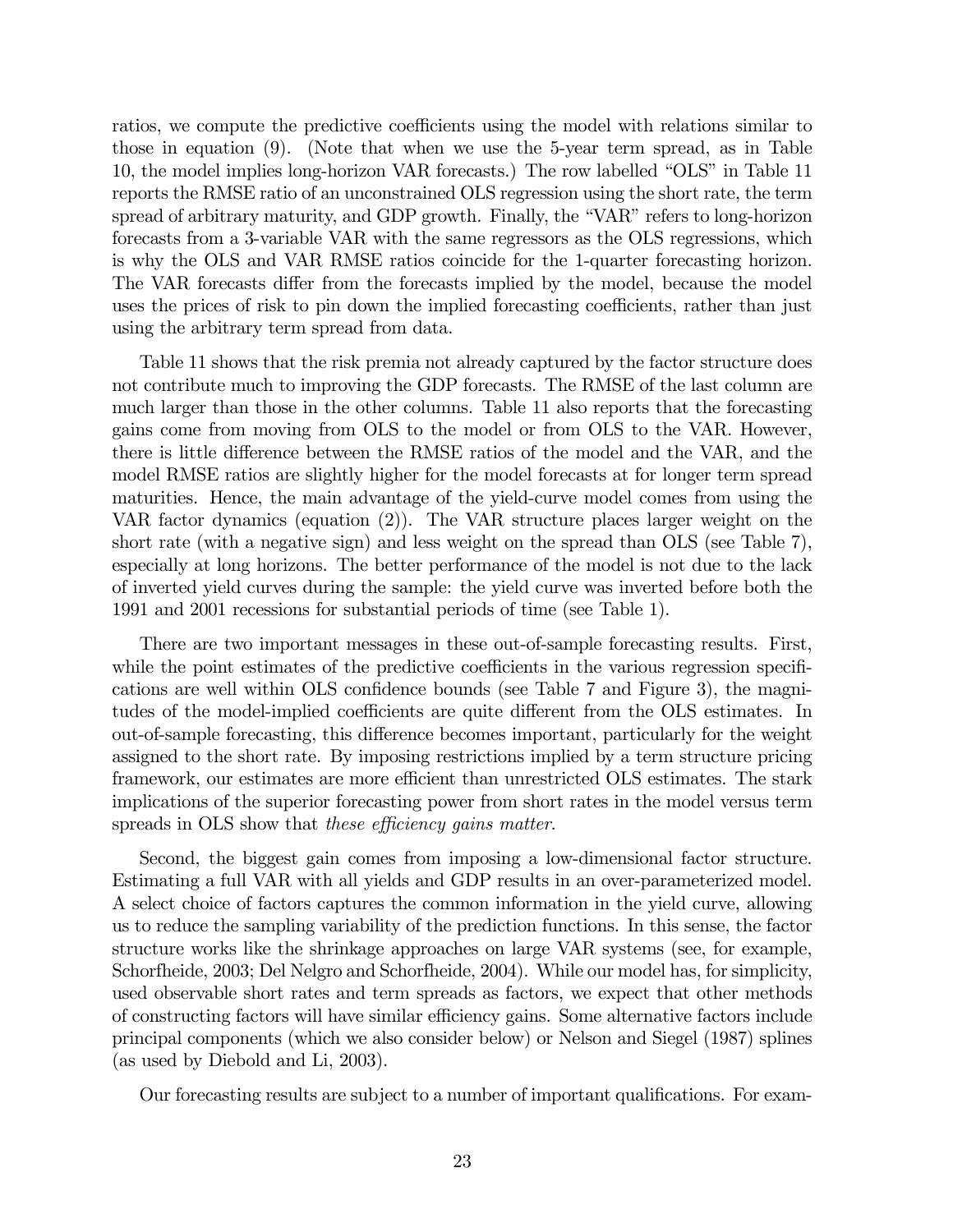ple, the out-of-sample period covers only two recessions and during the mid-1990's, there was a large decline in interest rates. While the full sample shows strong predictability (see Tables 2 and 7), there may be issues of the structural stability of these relations, particularly since monetary policy has undergone several different regimes. Another concern is that the superior forecasting ability of adding short rates or using a yield-curve model is small. None of the forecasts from the yield-curve model are strongly significant relative to their OLS counterparts using Diebold and Mariano (1995) tests. However, the number of observations in the out-sample is small and out-of-sample forecasting tests have very low power in these cases. Another observation is that there is one prediction from the model  $R^2$ s that is not borne out in the out-of-sample forecasting. The model predicts that greater explanatory power should come from longer term spreads. In Table 11, the RMSE ratios for longer term spread maturities should be lower, but they are not always so.

### 5.2 What is Driving the Short Rate Predictability?

#### Are the 1990's Special?

The high predictability of GDP growth by the short rate during the out-of-sample forecasting exercise may be due to the 1990's. The best performing models in the out-ofsample forecasting exercise used short rates. Over the out-sample (1990:Q1 to 2001:Q4), this particular sample may favor the short rate over the spread. Looking at Figure 1, we can see that during the 1990's, particularly, post 1994, the lagged term spread, if anything, is slightly negatively correlated with GDP growth. In contrast, the short rate moves clearly in the opposite direction to future GDP growth. Hence, the 1990's does seem to be a period where the spread does not seem to positively predict GDP growth but high short rates forecast negative GDP growth. However, the top panel of Figure 1 shows that prior to 1970, the term spread is almost flat and has little to do with GDP fluctuations. It is only between 1970 and 1990 that the lagged spread is positively correlated with GDP growth. In contrast, in the bottom panel of Figure 1, lagged short rates and GDP are negatively correlated throughout the whole sample period. Table 12 makes this clear.

Table 12 reports unconstrained OLS coefficients on the short rate, 5-year term spread and lagged GDP growth, forecasting future GDP growth k-quarters ahead across various sample periods. Over the out-of-sample period, post-1990, the OLS regressions place little weight on the spread but significantly large negative weights on the short rate. Prior to 1970, we see that the 5-year spread is also insignificant (but also has negative point estimates) and the coefficients on short rates are large in magnitude, highly statistically significant, and negative. It is only from 1971-1989 that the term spread significantly predicts future GDP growth with a positive sign and drives out the predictive power of the short rate. It is this period that dominates in the unconstrained OLS regressions over the full sample (listed in Table 7). Hence, although the 1990's favor the short rate, this period is by no means special. Over the full sample, OLS favors the term spread rather than the short rate. In contrast, the forecasting coefficients implied by our model always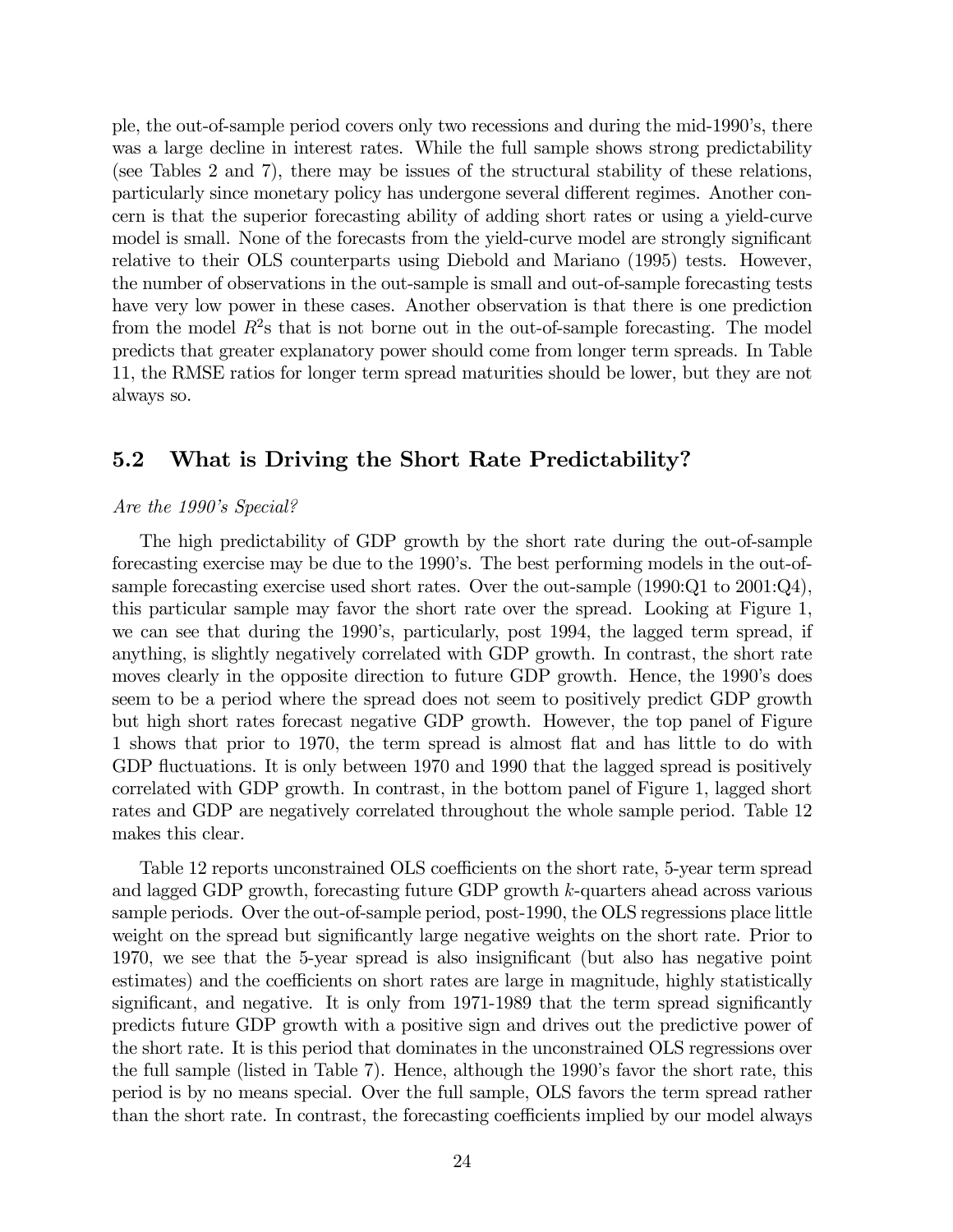favor the short rate over the term spread. Our model estimations do not let the 1970's and 1980's dominate the results.

#### Is it Inflation or the Real Rate?

To better understand why the nominal short rate predicts GDP growth, we decompose the nominal rate into the real rate and inflation. The actual real rate is unobservable, so we use an ex-post real rate that we construct by using the nominal short rate less realized CPI inflation over the last quarter. Since we use the ex-post real rate, the two sum up to the nominal short rate. To decompose the effect of the nominal rate into the real rate and inflation, we fit a 4-variable VAR of inflation, the real rate, the 5-year term spread and GDP. We compute long-horizon coefficients of each variable for forecasting inflation k-quarters out.

Table 13 reports the GDP forecasting coefficients where we distinguish between the real rate and inflation. We compare the 4-variable inflation-real rate system with the last 3 columns, which report the results from the yield-curve model that uses the nominal rate. We can see that the forecasting power from the nominal rate is mostly due to inflation. While both inflation and the real rate have negative coefficients, the inflation coefficients are larger in magnitude than the real rate coefficients. Moreover, the real rate coefficients are all insignificant while the inflation coefficients are all significant at the 5% level. The magnitude of the inflation coefficient is also roughly comparable to the coefficient on the nominal rate in the yield-curve model. We can conclude that it is the inflation content of the nominal rate that has predictive power for future economic growth. These results are consistent with Stock and Watson (1999), who find that the nominal rate is a leading business-cycle indicator, while the ex-post real rate is less cyclical. Bernanke and Blinder (1992) argue that the forecasting power of the nominal rate may be due to monetary policy. However, a full analysis of how monetary policy influences GDP through the short rate is beyond the scope of this paper, and should be approached with a structural model with no-arbitrage assumptions, building on the models of Hordahl, Tristani and Vestin (2003) and Rudebusch and Wu (2003).

### 5.3 Comparison with Other Predictive Variables

Best practice in forecasting involves the use of combinations of forecasts from a variety of models (see Granger and Newbold, 1987; Diebold, 2004). Our results show the benefit of using term structure approaches for forecasting GDP, but the yield curve is only one set of predictive instruments available to forecast economic growth. While finding optimal combinations of term structure forecasts with other variables is beyond the scope of this paper, we can compare the out-of-sample forecasts of the term structure model with a laundry list of predictive instruments. We compare the following variables as predictors: consensus GDP forecasts, the Stock-Watson experimental leading index XLI and the alternative non-financial experimental leading index XLI-2, default spreads, commercial paper spreads, lagged stock returns, housing starts, residential investments, growth in help-wanted ads, the first three principal components of yields and predictions from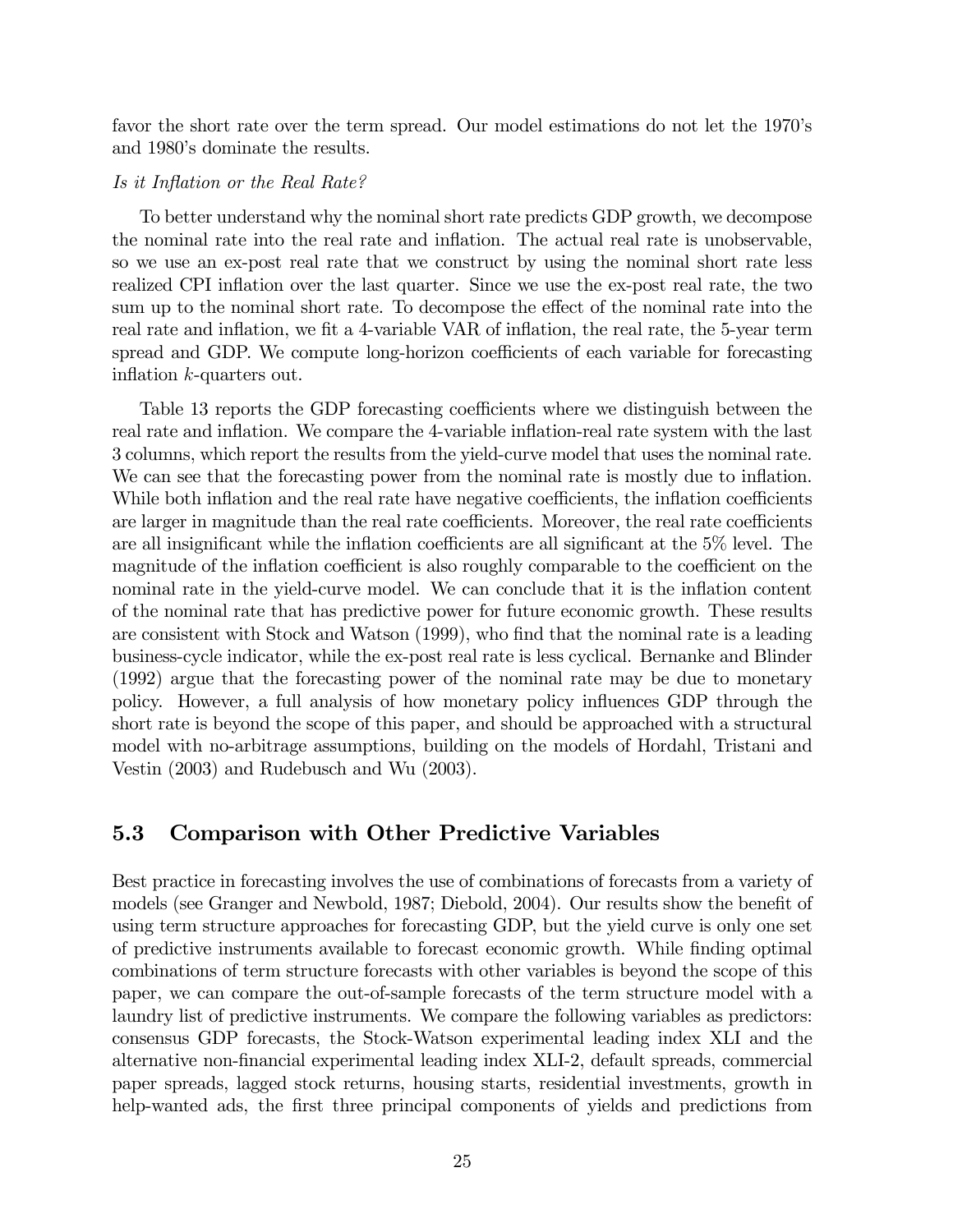Hamilton (1989)'s regime-switching model. A full description of these variables is given in the Appendix.

Table 14 compares the term structure model forecasts along with forecasts with other predictive variables, concentrating on results only with the short rate and GDP, and with the full 3-variable specification of the short rate, spread and GDP. Table 14 lists ratios of RMSE's relative to an AR(1) over the same out-of-sample period as Tables 10 and 11, 1990:Q1 to 2001:Q4. The results are very interesting. At all horizons, many variables perform much more poorly than an AR(1). The strongest competitor of the yield-curve model is the Stock-Watson XLI index. Note that the index employs term structure information along with other economic variables. For 1-quarter ahead forecasts, the consensus forecasts and both Stock-Watson indices do well. At the 12-quarter horizon, the term structure model outperforms all alternative predictors in the table, including the Stock-Watson XLI index.

### 6 Conclusion

We present a model of yields and GDP growth for forecasting GDP. Our approach is motivated from term structure approaches for pricing bonds in a no-arbitrage framework. The model is easily estimated and gives us a number of advantages to forecasting future economic growth. First, the model advocates using a select number of factors to summarize the information in the whole yield curve. These factors follow a Vector Autoregression (VAR), and long-term forecasts for these factors and GDP are simply long-horizon forecasts implied by the VAR. Second, the yield-curve model guides us in choosing the right spread maturity in forecasting GDP growth. We find that the maximal maturity difference is the best measure of slope in this context. Third, the nominal short rate dominates the slope of the yield curve in forecasting GDP growth both in- and out-of-sample. We find that the factor structure is largely responsible for most of the efficiency gains resulting in better out-of-sample forecasts. In contrast, our term structure approach allows us to show that risk premia not captured by the factor dynamics matter less in forecasting GDP. However, an unanswered question is whether we can improve on these yield curve forecasts by combining both term structure information and other macro variables. Furthermore, a better out-of-sample test than just using U.S. data is to use international data to test the efficiency gains of factor approaches implied by a term structure model.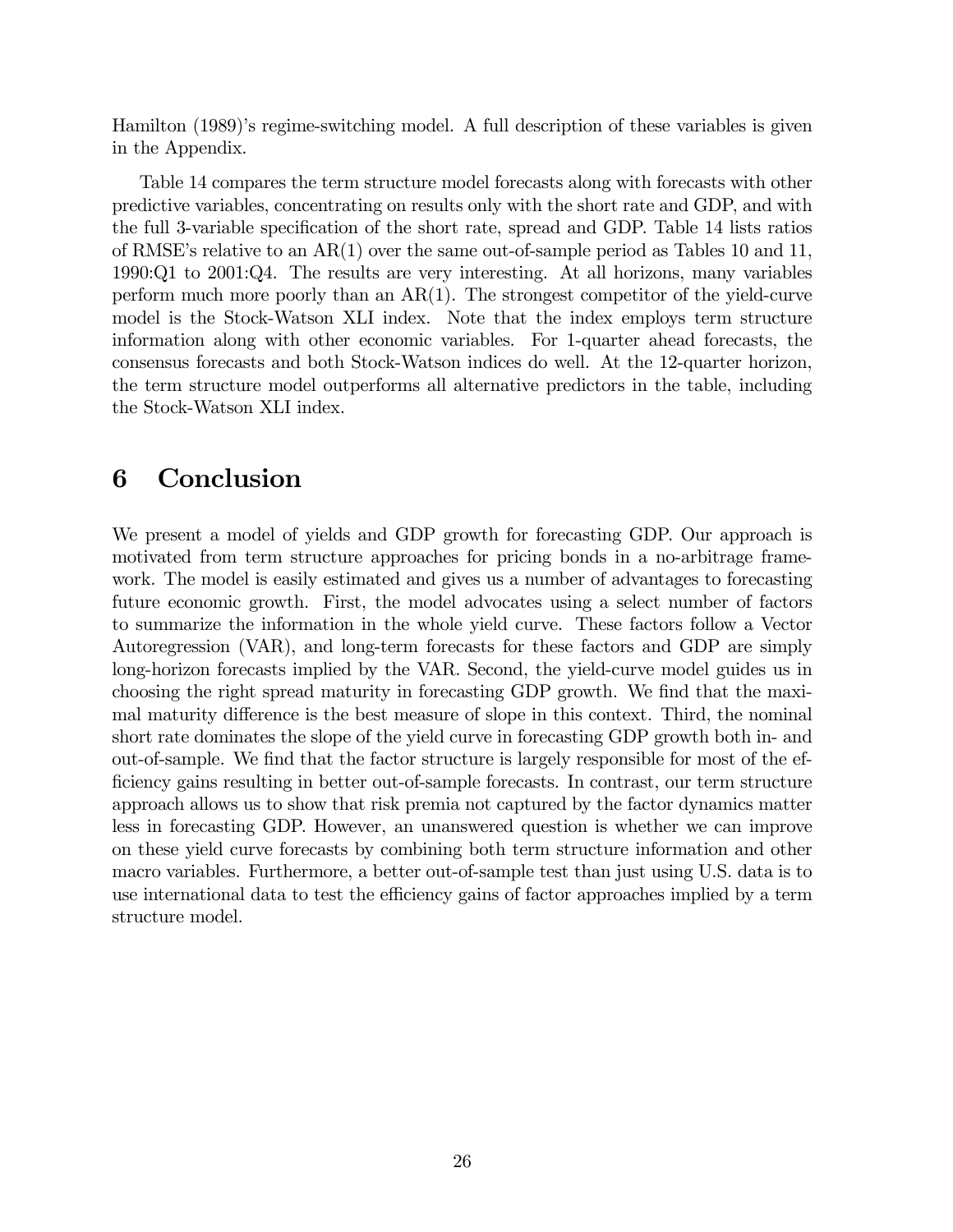## Appendix

### Estimation procedure

We use a two-step procedure to estimate the model. The parameters  $\Theta$  can be partitioned into the parameters  $\mu$ ,  $\Phi$  and  $\Sigma$  governing the factor dynamics (2) and the risk premia  $\lambda_0$  and  $\lambda_1$ . In the first step, we estimate the VAR parameters  $\mu$ ,  $\Phi$  and  $\Sigma$  using standard SUR. In the second step, we estimate  $\lambda_0$  and  $\lambda_1$  given the estimates of the parameters  $\mu$ ,  $\Phi$  and  $\Sigma$  estimated in the first step. This is done by minimizing the sum of squared fitting errors of the model. More precisely, we compute model-implied yields  $\hat{y}_t^{(n)} = a_n + b_n^{\top} X_t$ for given values of the state vector at time  $t$  and then solve:

$$
\min_{\{\lambda_0, \lambda_1\}} \sum_{t=1}^T \sum_{n=1}^N \left(\hat{y}_t^{(n)} - y_t^{(n)}\right)^2 \tag{14}
$$

for the N yields used to estimate the model.

The observed factors, the short rate and spread, make direct use of the yields  $y_t^{(1)}$  and  $y_t^{(20)}$ . Hence these are yields to be considered to be measured without any observation error. The other yields (with maturities 4, 8, 12, and 16 quarters) are then functions of  $y_t^{(1)}$  and  $y_t^{(20)} - y_t^{(1)}$  and GDP growth, according to the model pricing equation (5). Naturally, this stochastic singularity means that the model generates yields  $\hat{y}_t^{(n)}$  slightly different from the observed yields for the intermediate maturities. We therefore place a small sampling error on these yields not included as factors. We assume that the sampling errors have mean zero and estimate their standard deviation  $\Omega$  in the second stage. Since  $y_t^{(1)}$  and  $y_t^{(20)} - y_t^{(1)}$  are generated by the VAR, and the model also determines  $y_t^{(20)}$ , we ensure that the no-arbitrage restrictions are satisfied by  $y_t^{(20)}$  by imposing this constraint on the estimation. Effectively, the price of risk parameters adjust in our estimation so that this constraint is satisfied. We can also view the minimization (14) as a GMM estimation, subject to a constraint (see Newey and McFadden, 1994; Bekaert and Hodrick, 2001).

We compute standard errors for our parameter estimates using GMM, with moments from each stage of our two-step procedure. The moments are the first order conditions of ordinary least squares for  $\mu$  and  $\Phi$ , the covariance conditions of  $\Sigma$ , and the first-order conditions of  $\lambda_0$  and  $\lambda_1$  to satisfy (14). The standard errors we compute adjust for the two-stage estimation process. This is done as follows.

Let  $\theta_1 = {\mu, \Phi, \Sigma}$  and  $\theta_2 = {\lambda_0, \lambda_1, \Omega}$  be the partitioned parameter space and denote the corresponding sample estimates by overlined letters. We estimate  $\Theta = {\theta_1, \theta_2}$ following a consistent two-step procedure. In the first step, we fit a VAR(1) process to the observed state variable series and estimate  $\theta_1$  by solving the system of equations:

$$
\sqrt{T}g_1\left(\overline{\theta}_1\right) = 0,\t\t(15)
$$

where the function  $g_1(.)$  represents the usual SUR moment conditions.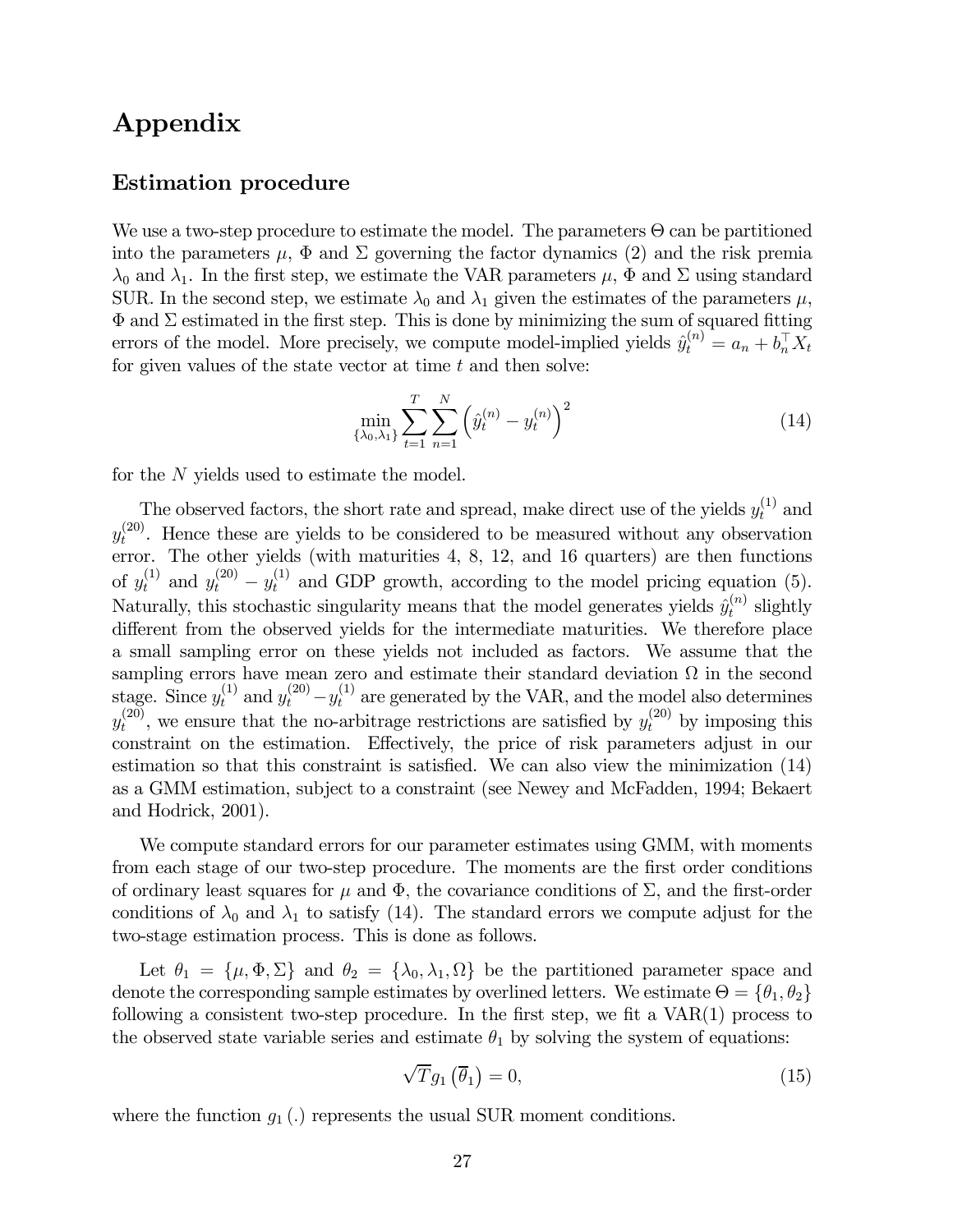In the second step we choose  $\theta_2$  so as to minimize the sum of squared fitting errors of the yields:

$$
\min_{\theta_2} \frac{1}{2} g_2 \left( \theta_2; \overline{\theta}_1 \right)^{\top} g_2 \left( \theta_2; \overline{\theta}_1 \right),
$$

where  $g_2(\theta_2; \overline{\theta}_1) = \left\{\hat{y}_t^{(n)} - y_t^{(n)}\right\}$  $\mathcal{N}^N$ is a column vector of fitting errors of the yields evaluated at any given  $\theta_2$  and a fixed  $\overline{\theta}_1$  from the first step. The first-order conditions for this minimization problem are:

$$
G'_{2,2}\sqrt{T}g_2\left(\overline{\theta}_2;\overline{\theta}_1\right)=0,\t\t(16)
$$

.

where  $G_{i,j} = \partial g_i / \partial \theta'_j$ ,  $i, j = 1, 2$ .

We can expand the function  $g_1$  and  $g_2$  around the true parameter values using the first-order Taylor approximation:

$$
\sqrt{T}g_1(\overline{\theta}_1) = \sqrt{T}g_1(\theta_1) + G_{1,1}\sqrt{T}(\overline{\theta}_1 - \theta_1),
$$
  

$$
\sqrt{T}g_2(\overline{\theta}_2, \overline{\theta}_1) = \sqrt{T}g_2(\theta_2, \theta_1) + G_{2,1}\sqrt{T}(\overline{\theta}_1 - \theta_1) + G_{2,2}\sqrt{T}(\overline{\theta}_2 - \theta_2),
$$

which can then be substituted back into the moment conditions (15) and (16) to yield:

$$
\begin{bmatrix} 0 \\ 0 \end{bmatrix} = \begin{bmatrix} -\sqrt{T}g_1(\theta_1) \\ -G'_{2,2}\sqrt{T}g_2(\theta_2, \theta_1) \end{bmatrix} - \begin{bmatrix} G_{1,1} & 0 \\ G'_{2,2}G_{2,1} & G'_{2,2}G_{2,2} \end{bmatrix} \begin{bmatrix} \sqrt{T} (\overline{\theta}_1 - \theta_1) \\ \sqrt{T} (\overline{\theta}_2 - \theta_2) \end{bmatrix}
$$
 (17)

Invoking the rule of partitioned matrix inversion we obtain:

$$
\left[\begin{array}{cc}G_{1,1}&0\\G'_{2,2}G_{2,1}&G'_{2,2}G_{2,2}\end{array}\right]^{-1}=\left[\begin{array}{cc}G_{1,1}^{-1}&0\\-(G'_{2,2}G_{2,2})^{-1}(G'_{2,2}G_{2,1})G_{1,1}^{-1}&(G'_{2,2}G_{2,2})^{-1}\end{array}\right],
$$

which allows us to rewrite  $(17)$  as:

$$
\begin{bmatrix}\n\sqrt{T} (\overline{\theta}_1 - \theta_1) \\
\sqrt{T} (\overline{\theta}_2 - \theta_2)\n\end{bmatrix} =\n\begin{bmatrix}\nG_{1,1} & 0 \\
G'_{2,2} G_{2,1} & G'_{2,2} G_{2,2}\n\end{bmatrix}^{-1}\n\begin{bmatrix}\n-\sqrt{T}g_1 (\theta_1) \\
-G'_{2,2} \sqrt{T}g_2 (\theta_2, \theta_1)\n\end{bmatrix}\n=\n\begin{bmatrix}\nG_{1,1}^{-1} & 0 \\
-(G'_{2,2} G_{2,2})^{-1} (G'_{2,2} G_{2,1}) G_{1,1}^{-1} & (G'_{2,2} G_{2,2})^{-1} G'_{2,2}\n\end{bmatrix}\n\begin{bmatrix}\n-\sqrt{T}g_1 (\theta_1) \\
-\sqrt{T}g_2 (\theta_2, \theta_1)\n\end{bmatrix}
$$

The asymptotic variances of the parameter estimates are thus:

$$
\operatorname{var}\left[\sqrt{T}\left(\overline{\theta}_{1}-\theta_{1}\right)\right]=G_{1,1}^{-1}\Omega_{11}G_{1,1}'^{-1}
$$
\n
$$
\operatorname{var}\left[\sqrt{T}\left(\overline{\theta}_{2}-\theta_{2}\right)\right]=\left[-\left(G_{2,2}'G_{2,2}\right)^{-1}\left(G_{2,2}'G_{2,1}\right)G_{1,1}^{-1}\left(G_{2,2}'G_{2,2}\right)^{-1}G_{2,2}'\right]\Omega
$$
\n
$$
\left[-\left(G_{2,2}'G_{2,2}\right)^{-1}\left(G_{2,2}'G_{2,1}\right)G_{1,1}^{-1}\left(G_{2,2}'G_{2,2}\right)^{-1}G_{2,2}'\right]'
$$

where  $\Omega = \begin{bmatrix} \Omega_{11} & \Omega_{12} \\ \Omega_{21} & \Omega_{22} \end{bmatrix}$  is the variance of the sample mean of the moment conditions  ${g_1, g_2}.$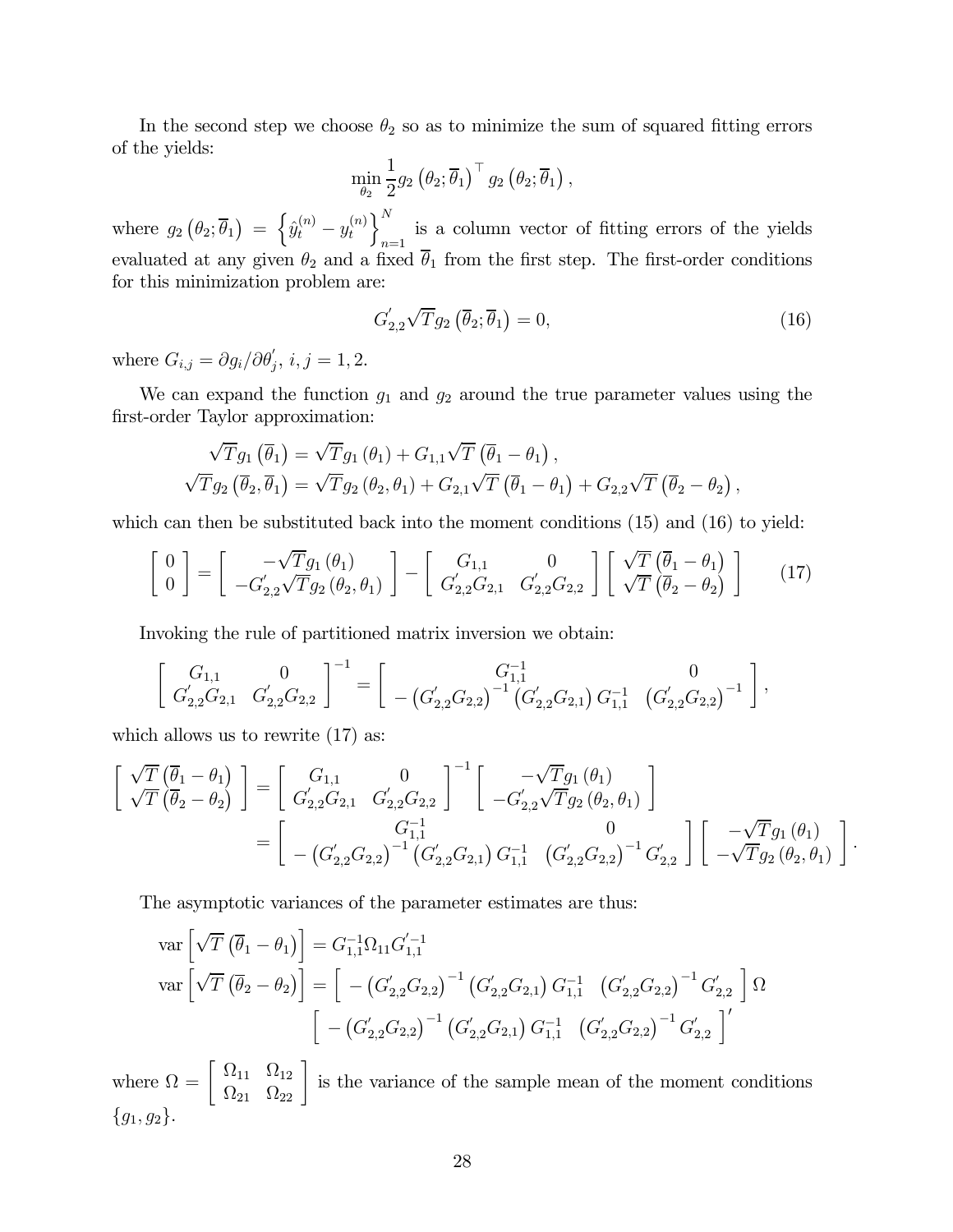## Computing Regression  $R^2$ s

We detail the computation of the  $R^2$  statistic for the most general regression (10), which regresses the k-quarter GDP growth  $g_{t\rightarrow t+k}$  onto the short rate, the n-quarter term spread and GDP growth. By switching the order of summation, the last term in (11) can be rewritten as:

$$
\frac{1}{k}e_3^T \sum_{j=1}^k \sum_{i=j}^k \Phi^{i-j} \Sigma \varepsilon_{t+j} = \frac{1}{k} e_3^T \sum_{j=1}^k \sum_{i=0}^{k-j} \Phi^i \Sigma \varepsilon_{t+j}
$$
\n
$$
= \frac{1}{k} e_3^T \sum_{j=1}^k \sum_{i=0}^{j-1} \Phi^i \Sigma \varepsilon_{t+k-j+1}
$$
\n
$$
= e_3^T \sum_{j=1}^k \frac{j}{k} \widetilde{\Phi}_j \Sigma \varepsilon_{t+k-j+1}
$$
\n(18)

Combining  $(11)$  and  $(18)$ , we can compute the unconditional variance of the k-quarter ahead GDP growth as

$$
\text{var}(g_{t\to t+k}) = e_3^T \Phi \widetilde{\Phi}_k(\Sigma_X \Sigma_X^{\top}) \widetilde{\Phi}_k^T \Phi^T e_3 + e_3^T \sum_{j=1}^k \left(\frac{j}{k}\right)^2 \widetilde{\Phi}_j \Sigma \Sigma^T \widetilde{\Phi}_j^T e_3
$$

and the  $R^2$  statistic as

$$
R^{2} = \frac{\left(\beta_{k}^{(n)}\right)^{T} B(\Sigma_{X}\Sigma_{X}^{\top}) B^{T}\beta_{k}^{(n)}}{e_{3}^{T} \Phi \widetilde{\Phi}_{k}(\Sigma_{X}\Sigma_{X}^{\top}) \widetilde{\Phi}_{k}^{T} \Phi^{T} e_{3} + e_{3}^{T} \sum_{j=1}^{k} \left(\frac{j}{k}\right)^{2} \widetilde{\Phi}_{j}(\Sigma \Sigma^{T}) \widetilde{\Phi}_{j}^{T} e_{3}}.
$$

We compute the standard errors for  $R^2$  using the delta method.

### Comparison with a Latent Factor Model

To compare the performance of our model with a more traditional model with unobservable factors, we estimate a system with 2 latent yield curve factors and GDP. Latent factors leads to identification issues of parameters, as rotations and linear transformations can be applied to the latent factors that result in observationally equivalent systems (see Dai and Singleton, 2000). We estimate the most general identified model.<sup>11</sup> We use maximum likelihood following Chen and Scott (1993) by inverting the latent factors from the 1 and 20-quarter yields.

While the estimation of the observable yield-curve model is not as efficient as the 1-step estimation of the latent yield-curve model, the results from the two approaches

<sup>&</sup>lt;sup>11</sup>The first two elements of  $\mu$  are set to zero,  $\Phi$  is lower triangular,  $\Sigma$  can be partitioned into as  $\Sigma = \begin{bmatrix} 1 & 0 & 0 \\ \frac{0}{2} & 1 & 0 \\ \frac{0}{2} & \frac{1}{2} & \frac{0}{2} & \frac{0}{2} \\ 0 & 0 & 0 & 0 \end{bmatrix}$ . The short rate is  $r_t = \delta_0 + \delta_1^{\top} X$  for a scalar  $\delta_0$  and a 3-dimensional vector  $\delta_1$ . The first element in  $\lambda_0$  is constrained to be zero.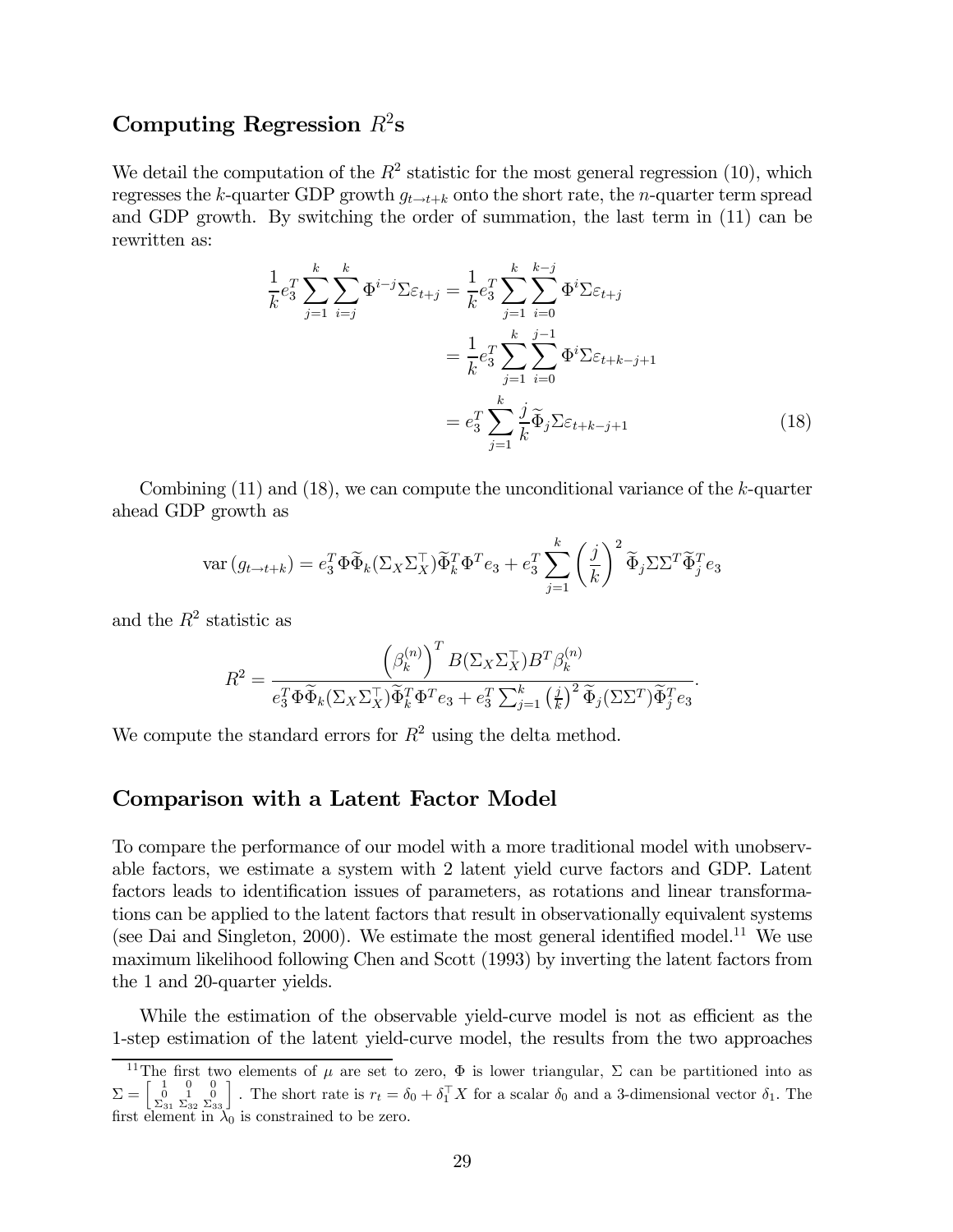are almost identical. The extracted latent factors are almost exact transformations of the first two principal components, or level and slope. The first latent factor has a 97% correlation with the first principal component and a −100% correlation with the short rate level. The second latent factor has a 98% correlation with the second principal component and a −99% correlation with the 20-quarter term spread. The correlations of the two latent factors with any other principal components are very small.

The second, more convincing, evidence is that the latent and observable models have near-identical implications for forecasting GDP. Figure 4 graphs the implied coefficients from a predictive GDP regression with short rate, term spread and lagged GDP regressors, as given by equation (10). In the left (right) hand column we show the coefficients for a forecast horizon of  $k = 1$  quarter (4 quarters). In each plot, the x-axis denotes the maturity of the term spread used in the regression. For example, the coefficients  $\beta_{1,1}^{(10)}$ for the short rate,  $\beta_{1,2}^{(10)}$  for the 10-quarter term spread and  $\beta_{1,3}^{(10)}$  for GDP shown in the top, middle and bottom panels on the left column, respectively, correspond to using a term spread maturity of  $n = 10$  quarters for a forecasting horizon of  $k = 1$  quarter. The thin solid line in Figure 4 represents the implied predictive coefficients from the latent yield-curve model. The implied coefficients from the observable yield-curve model are shown as diamonds. The two lines are almost identical. The dotted lines represent two standard deviation bounds computed using the delta-method from the latent yield-curve model. Figure 4 clearly shows that the predictive implications for forecasting GDP from the latent and observable yield-curve models are the same. Hence, we focus on the more easily interpretable observable yield-curve model that is more tractable, especially for out-of-sample forecasting.

### Data Appendix of Other Predictive Instruments

Consensus forecasts on next-quarter real GDP growth are computed using consensus forecasts on current and next-quarter nominal GDP numbers together with current and next-quarter GDP deflators obtained from the Federal Reserve Bank of Philadelphia. The resulting series starts in 1968:Q4. We use the Stock-Watson Experimental Leading Index (XLI) and Alternative Nonfinancial Experimental Leading Index-2 (XLI-2) from Jim Stock's website. The *default spread* is computed as the difference between Moody's AAA corporate bond yield and Moody's BAA corporate bond yield, obtained from the Federal Reserve Bank of St. Louis FREDII database. The commercial paper spread is computed as the difference between the 3-month AA nonfinancial commercial paper rate, obtained from the Board of Governors of the Federal Reserve System, and the 3 month T-Bill rate. The 3-month non-financial commercial paper rate is only available back to 1997:Q1 and is supplemented using the 3-month commercial paper rate from 1971:Q2 to 1996:Q4. The stock returns are NYSE value-weighted returns from CRSP. The housing starts are the level of "new privately owned housing units started" available from the Census Bureau, while *residential investment growth* is the quarterly log growth rate of "real private residential fixed investment" from the Bureau of Economic Analysis. The index of help-wanted advertising in newspapers is in levels and is obtained from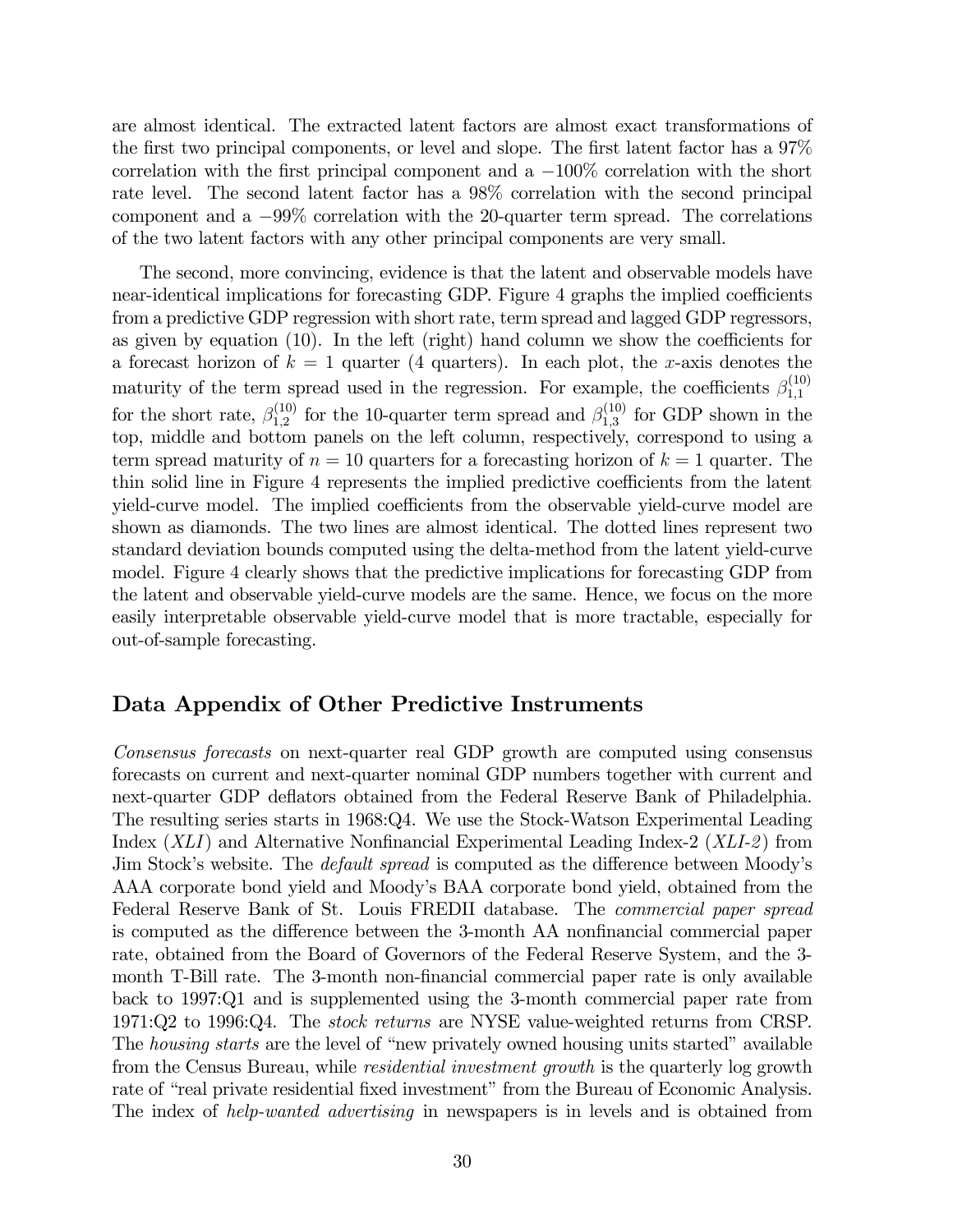the Conference Board. All data start in 1964:Q1, except those marked with special start dates. The out-of-sample forecast period is the same as in Table 10: 1990:Q1 to 2001:Q4.

The two remaining forecasts are based on the first 3 principal components of yields and Hamilton (1989)'s regime-switching model. The regime-switching model is specified as:

$$
g_{t+1} = \mu (s_{t+1}) + \rho \cdot g_t + \sigma (s_{t+1}) \varepsilon_{t+1},
$$

where  $\varepsilon_{t+1} \sim N(0, 1)$  and the regime variable  $s_t = \{1, 2\}$  follows a Markov chain with the constant transition probability matrix:

$$
\Pi = \left[ \begin{array}{cc} p & 1-p \\ 1-q & q \end{array} \right].
$$

The model is estimated using maximum likelihood. The time t forecast is computed as

$$
E_t [g_{t \to t+k}] = E_t \sum_{i=1}^k \rho^{k-i} \mu (s_{t+i}) + \rho^k g_t
$$
  
= 
$$
\sum_{i=1}^k \rho^{k-i} \left\{ \sum_{S_t} \sum_{S_{t+i}} \mu (s_{t+i}) P [s_{t+i} | s_t] \right\} + \rho^k g_t.
$$

Both the principal components and the regime-switching model are estimated recursively through the sample.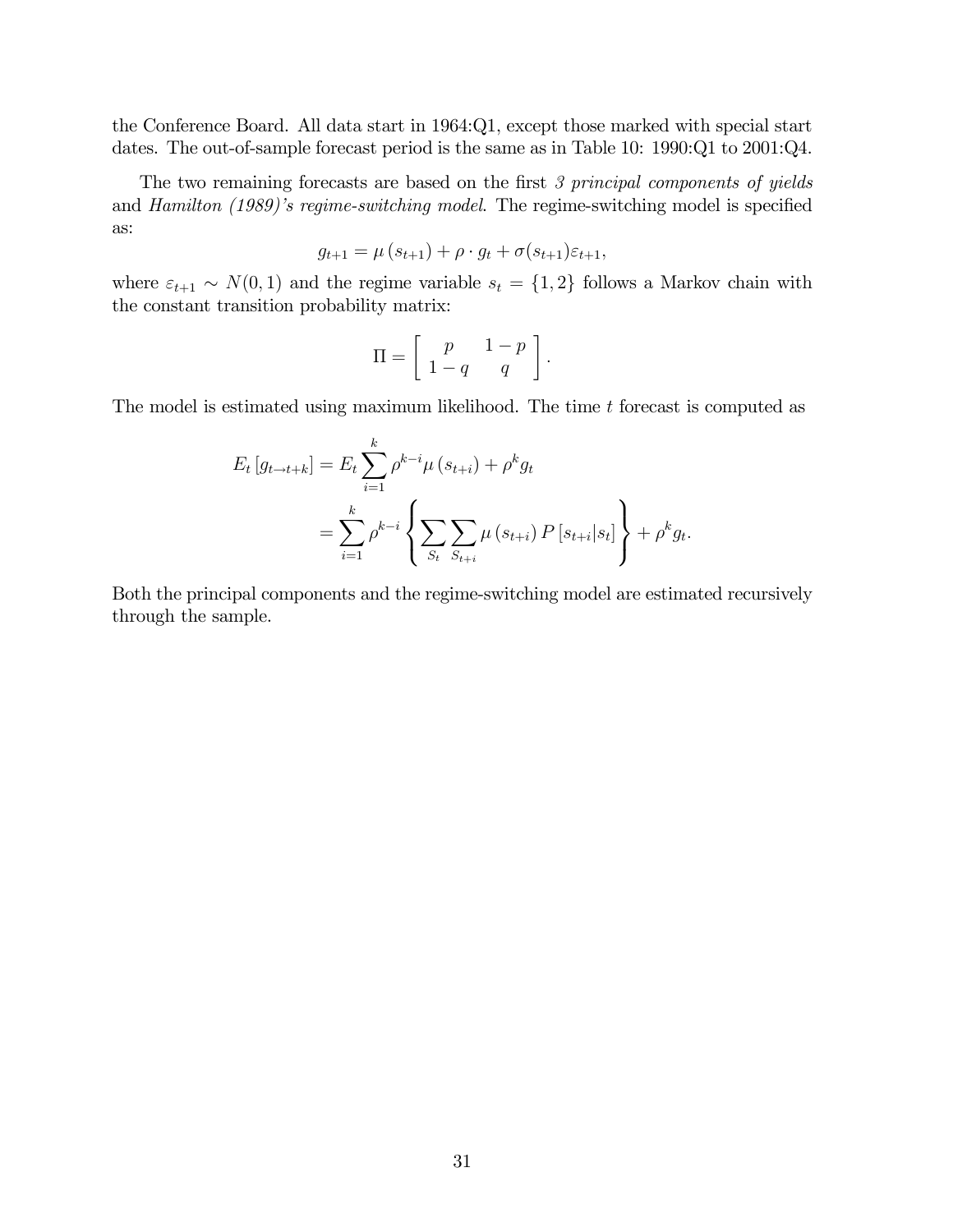## References

- [1] Ang, A. and G. Bekaert, 2001, Stock Return Predictability: Is it There?, Working paper, Columbia University.
- [2] Ang, A. and G. Bekaert, 2002, Regime Switches in Interest Rates, Journal of Business and Economic Statistics 20, 2, 163-189.
- [3] Ang, A. and G. Bekaert, 2003, The Term Structure of Real Rates and Expected Inflation, Working paper, Columbia University.
- [4] Ang, A. and M. Piazzesi, 2003, A No-Arbitrage Vectorautoregression of Term Structure Dynamics with Macroeconomic and Latent Variables, Journal of Monetary Economics 50, 4, 745-787.
- [5] Bekaert, G. and R.J. Hodrick, 2001, Expectations Hypotheses Tests, Journal of Finance 56, 1357-1394.
- [6] Bernanke, B.S. and A.S. Blinder, 1992, The Federal Funds Rate and the Channels of Monetary Transmission, American Economic Review 82, 4, 901-921.
- [7] Bernard, H. and S. Gerlach, 1998, Does the Term Structure Predict Recessions? The International Evidence, International Journal of Finance and Economics 3, 195-215.
- [8] Berardi, A. and W. Torous, 2002, Does the Term Structure Forecast Consumption Growth?, Working paper, UCLA.
- [9] Campbell, J.Y. and R.J. Shiller, 1988, The Dividend-Price Ratio and Expectations of Future Dividends and Discount Factors, Review of Financial Studies 1, 195-228.
- [10] Campbell, J.Y. and R.J. Shiller, 1991, Yield Spreads and Interest Rate Movements: A Bird's Eye View, Review of Economic Studies 58, 495-514.
- [11] Chen, N.F., 1991, Financial Investment Opportunities and the Macroeconomy, Journal of Finance 46, 529-54.
- [12] Chen, R.R. and L. Scott, 1993, Maximum Likelihood Estimation for a Multi-factor Equilibrium Model of the Term Structure of Interest Rates, Journal of Fixed Income 3, 14-31.
- [13] Christiano, L.J., M. Eichenbaum and C. Evans, 1999, Monetary Policy Shocks: What Have we Learned and to What End? in: *Handbook of Macroeconomics*, edited by M. Woodford and J.B. Taylor, North Holland, Amsterdam.
- [14] Cochrane, J.Y., 1994, Permanent and Transitory Components of GNP and Stock Prices, Quarterly Journal of Economics 109, 241-66.
- [15] Cochrane, J.Y. and M. Piazzesi, 2002, Bond Risk Premia, NBER Working paper 9178, September.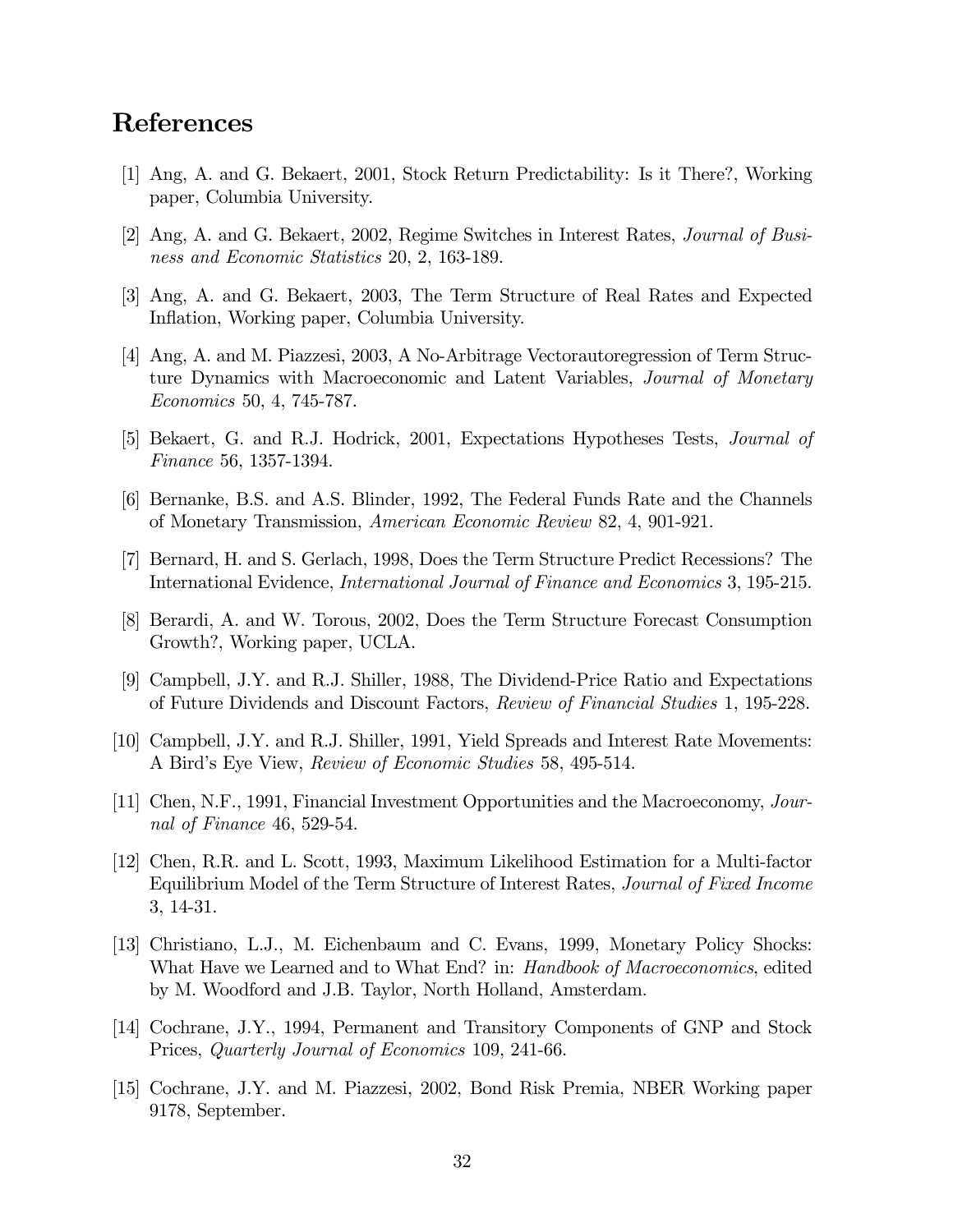- [16] Dai, Q. and K. Singleton, 2000, Specification Analysis of Affine Term Structure Models, Journal of Finance 55, 1943-78.
- [17] Dai, Q. and K. Singleton, 2002, Expectation Puzzles, Time-varying Risk Premia, and Affine Models of the Term Structure, Journal of Financial Economics 63, 415-41.
- [18] Dai, Q., K. Singleton, and W. Yang, 2003, Regime Shifts in a Dynamic Term Structure Model of the U.S. Treasury Yields, Working paper, NYU.
- [19] Del Negro, M. and F. Schorfheide, 2004, Priors from General Equilibrium Models for VARs, Forthcoming International Economic Review.
- [20] Diebold, F.X. 2004. Elements of Forecasting. South-Western College Publishing.
- [21] Diebold, F.X. and C. Li, 2003, Forecasting the Term Structure of Government Bond Yields, Working Paper, University of Pennsylvania.
- [22] Diebold, F.X. and R.S. Mariano, 1995, Comparing Predictive Accuracy, Journal of Business and Economic Statistics 13, 3, 253-63.
- [23] Diebold, F.X., G.D. Rudebusch and B. Aruoba, 2003, The Macroeconomy and the Yield Curve, Working paper, University of Pennsylvania.
- [24] Dotsey, M., 1998, The Predictive Content of the Interest Rate Term Spread for Future Economic Growth, Federal Reserve Bank of Richmond Economic Quarterly 84, 3, 31-51.
- [25] Dueker, M.J., 1997, Strengthening the Case for the Yield Curve as a Predictor of U.S. Recessions, Federal Reserve Bank of St. Louis Review, 79, March/April, 41-51.
- [26] Duffie, D. and R. Kan, 1996, A Yield-Factor Model of Interest Rates, Mathematical Finance 6, 379-406.
- [27] Estrella, A. and G.A. Hardouvelis, 1991, The Term Structure as Predictor of Real Economic Activity, *Journal of Finance* 46, 555-76.
- [28] Estrella, A. and F.S. Mishkin, 1996, The Yield Curve as a Predictor of U.S. Recessions, Current Issues in Economics and Finance, Federal Reserve Bank of New York, 2, 1-6.
- [29] Estrella, A. and F.S. Mishkin, 1997, The Predictive Power of the Term Structure of Interest Rates in Europe and the United States: Implications for the European Central Bank, European Economic Review, 41, 1375-401.
- [30] Estrella, A. and F.S. Mishkin, 1998, Predicting U.S. Recessions: Financial Variables as Leading Indicators, Review of Economics and Statistics 1, 45-61.
- [31] Evans, C. and D. Marshall, 1998, Monetary Policy and the Term Structure of Nominal Interest Rates: Evidence and Theory, Carnegie-Rochester Conference Series on Public Policy 49, 53-111.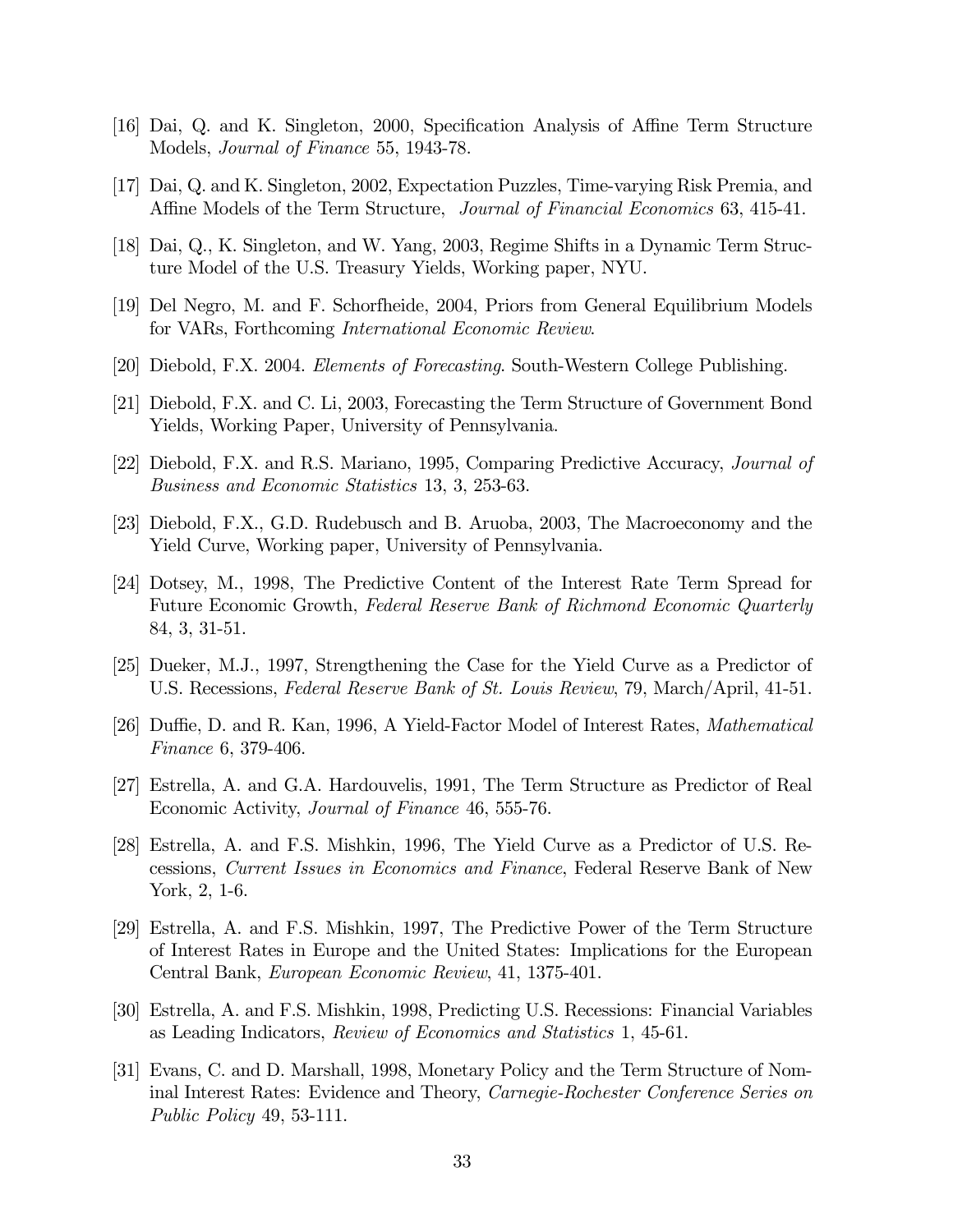- [32] Fama, E.F., 1990, Term Structure Forecasts of Interest Rates, Inflation and Real Returns, Journal of Monetary Economics 25, 56-76.
- [33] Fama, E.F. and R.R. Bliss, 1987, The Information in Long-Maturity Forward Rates, American Economic Review 77, 680-692.
- [34] Granger, C.W.J. and P. Newbold, 1986, Forecasting Economic Time Series. Academic Press.
- [35] Hamilton, J.D., 1989, A New Approach To The Economic Analysis Of Nonstationary Time Series And The Business Cycle, Econometrica 57, 2, 357-384.
- [36] Hamilton, J.D. and D.H. Kim, 2002, A Re-Examination of the Predictability of the Yield Spread for Real Economic Activity, Journal of Money, Credit, and Banking 34, 340-60.
- [37] Harvey, C.R., 1989, Forecasts of Economic Growth from the Bond and Stock Markets, Financial Analysts Journal 45, 38-45.
- [38] Harvey, C.R., 1991, The Term Structure and World Economic Growth, Journal of Fixed Income 1, 7-19.
- [39] Harvey, C.R., 1993, The Term Structure Forecasts Economic Growth, Financial Analyst Journal 49, 6-8.
- [40] Hodrick, R.J., 1992, Dividend Yields And Expected Stock Returns: Alternative Procedures For Influence And Measurement, Review of Financial Studies 5, 357-86.
- [41] Hordahl, P., O. Tristani and D. Vestin, 2003, A Joint Econometric Model of Macroeconomic and Term Structure Dynamics, Working Paper, European Central Bank.
- [42] Jorion, P. and F.S. Mishkin, 1991, A Multi-Country Comparison of Term-Structure Forecasts at Long Horizons, Journal of Financial Economics 29, 59-80.
- [43] King, R.G., J.H. Stock and M.W. Watson, 1995, Temporal Instability of the Unemployment-Inflation Relationship, FRB Chicago - Economic Perspectives 19, 3, 2-12.
- [44] Knez, P.J., R. Litterman and J. Scheinkman, 1994, Explorations Into Factors Explaining Money Market Returns, Journal of Finance 49, 5, 1861-882.
- [45] Laurent, R., 1988, An Interest Rate-Based Indicator of Monetary Policy, Economic Perspectives, Federal Reserve Bank of Chicago 12, 3-14.
- [46] Mishkin, F.S., 1990a, The Information in the Longer Maturity Term Structure about Future Inflation, Quarterly Journal of Economics 55, 815-28.
- [47] Mishkin, F.S., 1990b, A Multi-country study of the Information in the Term Structure about Future Inflation, Journal of International Money and Finance 19, 2-22.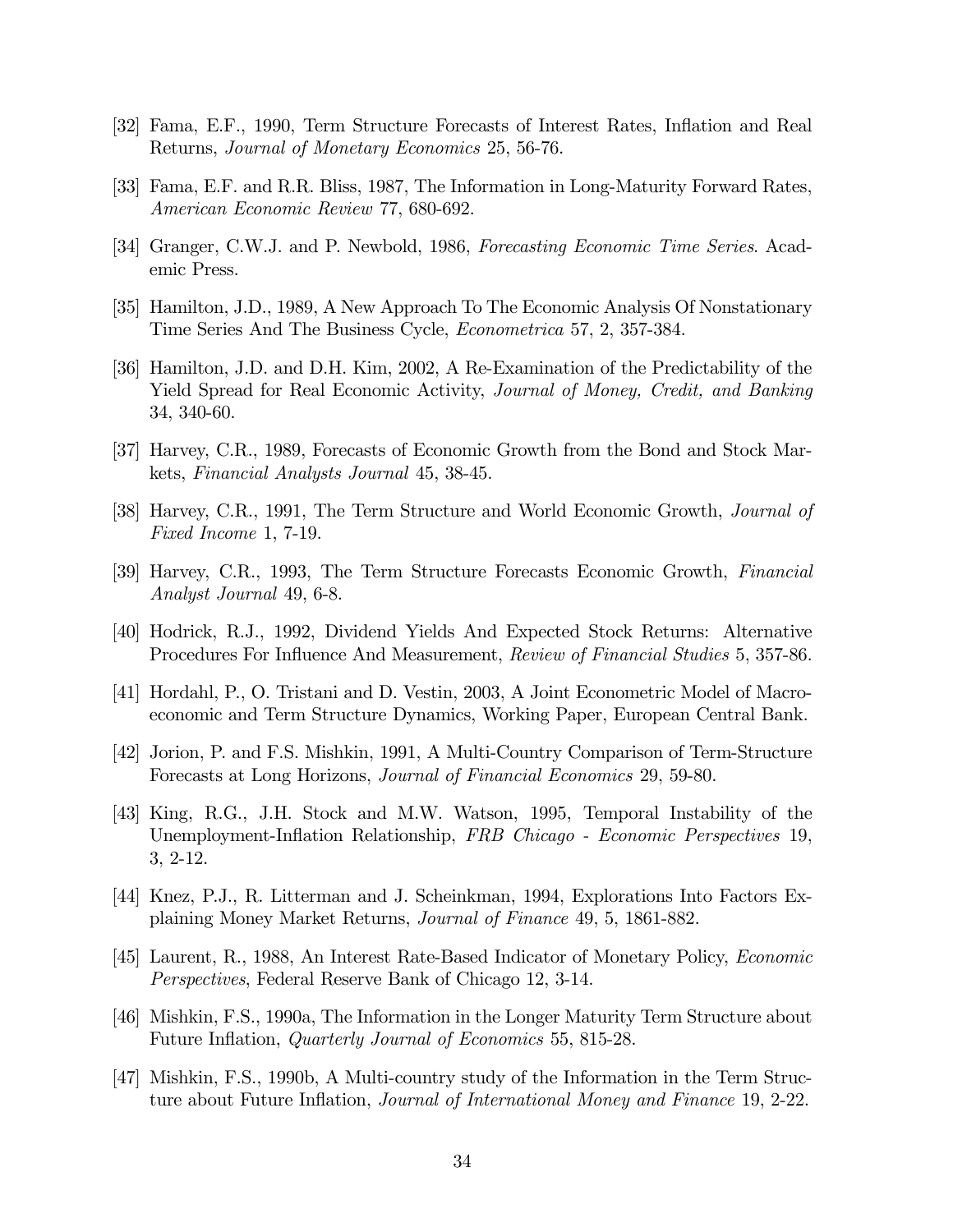- [48] Mody, A., and M.P. Taylor, 2003, The High Yield Spread as a Predictor of Real Economic Activity: Evidence of a Financial Accelerator for the United States, Working paper, IMF.
- [49] Nelson, C.R. and A.F. Siegel, 1987, Parsimonious Modeling of Yield Curves, Journal of Business 60, 4, 473-490.
- [50] Newey, W.K. and D.L. McFadden, 1994, Large Sample Estimation and Hypothesis Testing, in: Handbook of Econometrics Vol. 4, edited by R.F. Engle and D.L. McFadden, 2111-2245, Elsevier, Amsterdam.
- [51] Newey, W.K. and K.D. West, 1987, A Simple, Positive Semi-Definite, Heteroskedasticity and Autocorrelation Consistent Covariance Matrix, Econometrica 55, 703-08.
- [52] Piazzesi, M., 2003, Bond Yields and the Federal Reserve, Forthcoming Journal of Political Economy.
- [53] Plosser, C.I. and K.G. Rouwenhorst, 1994, International Term Structures and Real Economic Growth, Journal of Monetary Economics 33, 133-55.
- [54] Rudebusch, G.D., and T. Wu, 2003, A Macro-Finance Model of the Term Structure, Monetary Policy, and the Economy, Working Paper, Federal Reserve Bank of San Francisco.
- [55] Schorfheide, F., 2003, Learning and Monetary Policy Shifts, Working paper, University of Pennsylvania.
- [56] Schorfheide, F., 2004, VAR Forecasting under Misspecification, Forthcoming Journal of Econometrics.
- [57] Stambaugh, R.F., 1999, Predictive Regressions, Journal of Financial Economics 54, 375-421.
- [58] Stock, J.H. and M.W. Watson, 1989, New Indexes of Coincident and Leading Indicators, in: 1989 NBER Macroeconomics Annual, edited by O. Blanchard and S. Fischer, MIT Press, Cambridge MA.
- [59] Stock, J.H. and M.W. Watson, 1999, Business Cycle Fluctuationsin U.S. Macroeconomic Time Series, in: Handbook of Macroeconomics Vol. 1, edited by J.B. Taylor and M. Woodford, 3-63, Elsvier, Amsterdam.
- [60] Stock, J.H. and M.W. Watson, 2001, Forecasting Output and Inflation: The Role of Asset Prices, NBER Working Paper 8180.
- [61] Stock, J.H. and M.W. Watson, 2002, Has the Business Cycle Changed and Why? in NBER Macroeconomics Annual 2002, edited by M. Gertler and K. Rogoff.
- [62] Taylor, J.B., 1993, Discretion versus Policy Rules in Practice, Carnegie-Rochester Conference Series on Public Policy 39, 195-214.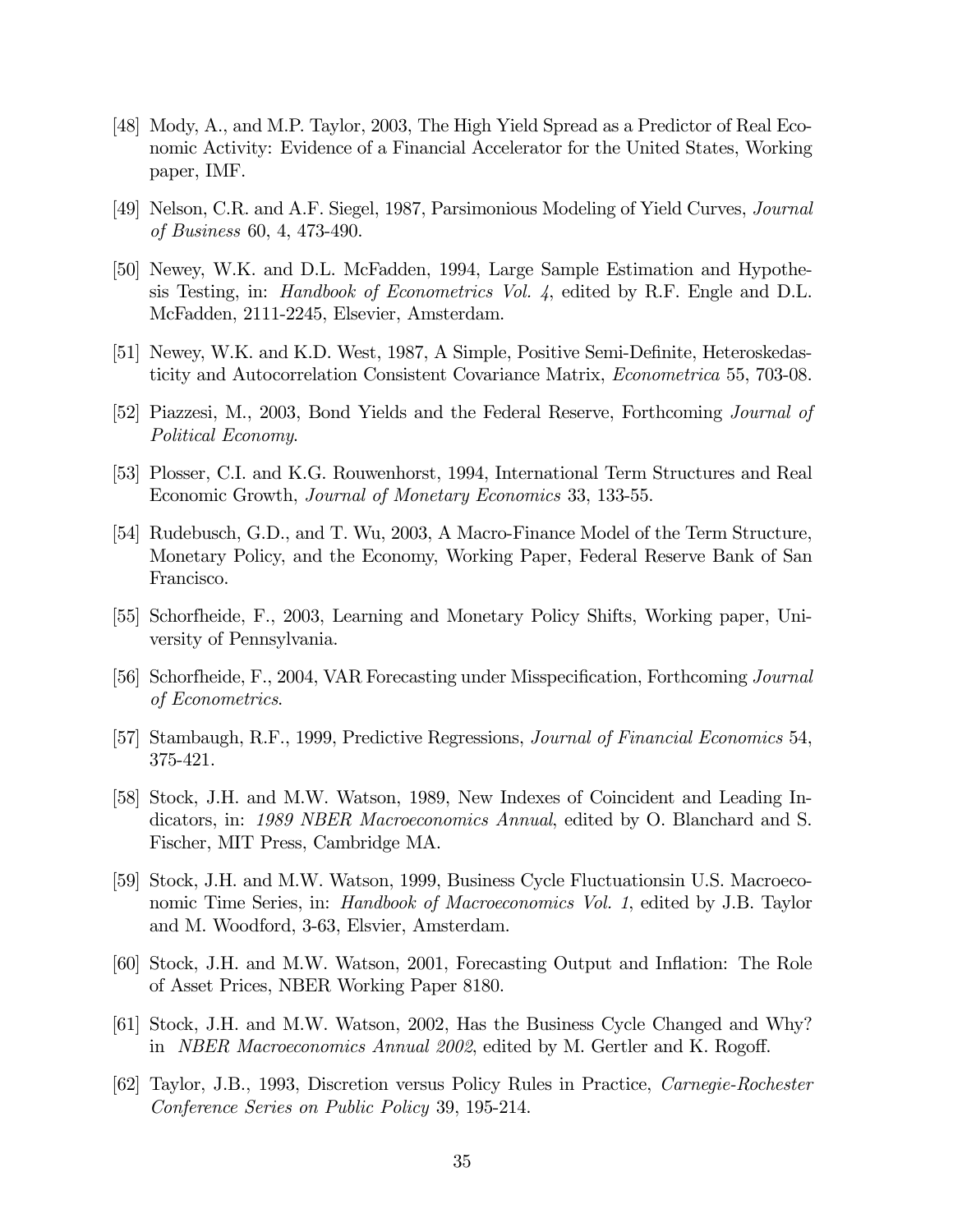[63] Wu, T., 2002, Monetary Policy and the Slope Factors in Empirical Term Structure Estimations, Federal Reserve Bank of San Francisco Working Paper 02-07.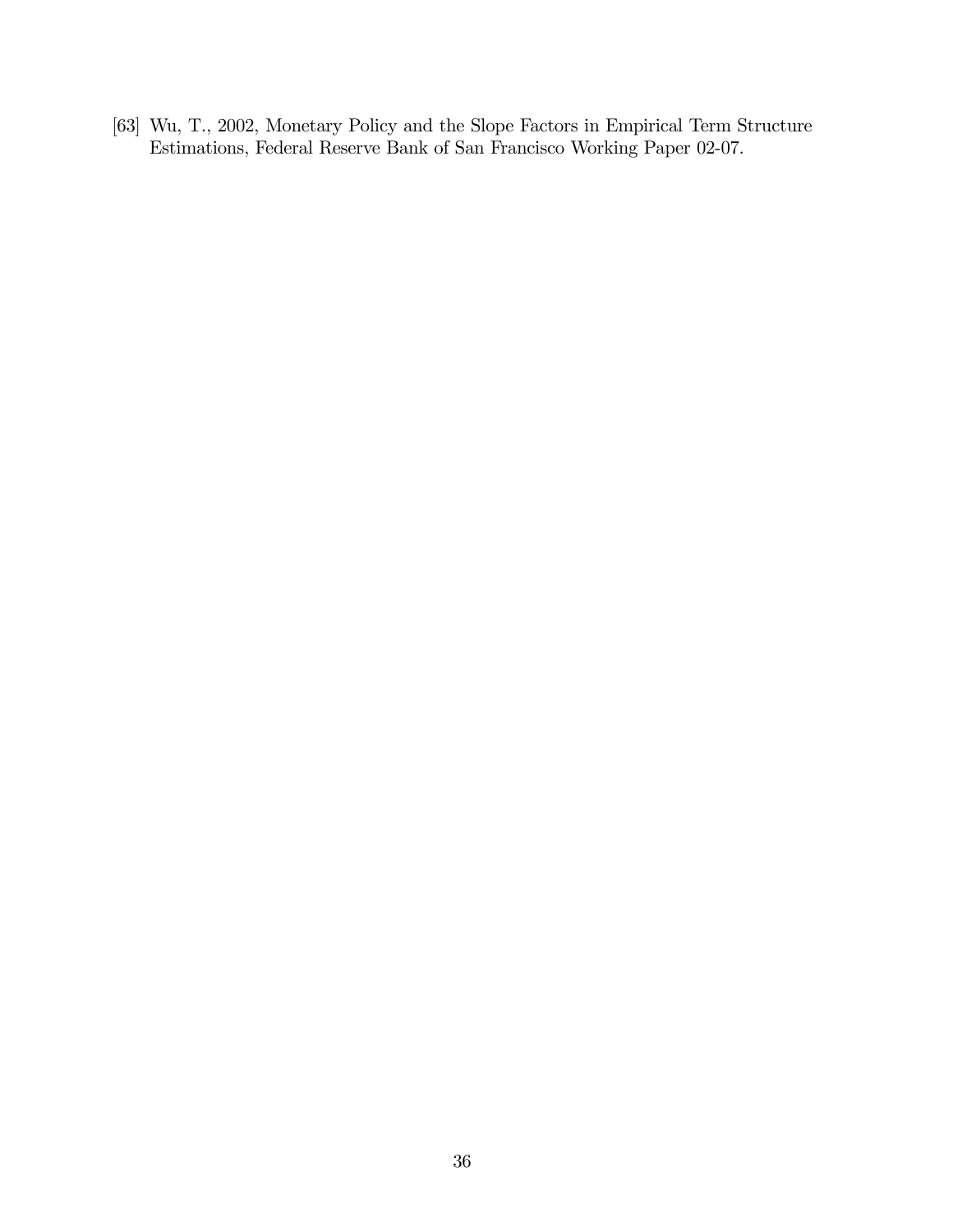| NBER recession  | Inversion                                 | Lead Time        |
|-----------------|-------------------------------------------|------------------|
| 1953:Q3-1954:Q2 |                                           |                  |
| 1957:Q3-1958:Q2 |                                           |                  |
| 1960:Q2-1961:Q1 |                                           |                  |
|                 | -------- Fama-Bliss sample starts 1964:Q1 |                  |
|                 | 1966:Q3-1966:Q4                           |                  |
| 1969:Q4-1970:Q4 | 1968:Q2,1968:Q4,1969:Q4                   | $6 \text{ qtrs}$ |
| 1973:Q4-1975:Q1 | 1973:Q2-1974:Q1,1974:Q4                   | $2 \text{ qtrs}$ |
| 1980:Q1-1980:Q3 | 1978:Q4-1980:Q1                           | $5 \text{ qtrs}$ |
| 1981:Q3-1982:Q4 | 1980:Q3-1980:Q4,1981:Q2,1982:Q1           | $4 \text{ qtrs}$ |
| 1990:Q3-1991:Q1 | 1989:Q2                                   | $5 \text{ qtrs}$ |
| 2001:Q1-2002:Q1 | 2000:Q3-2000:Q4                           | $2 \text{ qtrs}$ |

Table 1: NBER Recession Forecasts from Term Spreads

NOTE: The first column lists periods of recessions as defined by the NBER. The second column reports the periods of inverted yield curves (a negative difference between the 5-year zero coupon yield and the 3-month T-bill yield) prior to the onset of a recession. The final column reports the time from an initial inverted yield curve and the onset of a recession.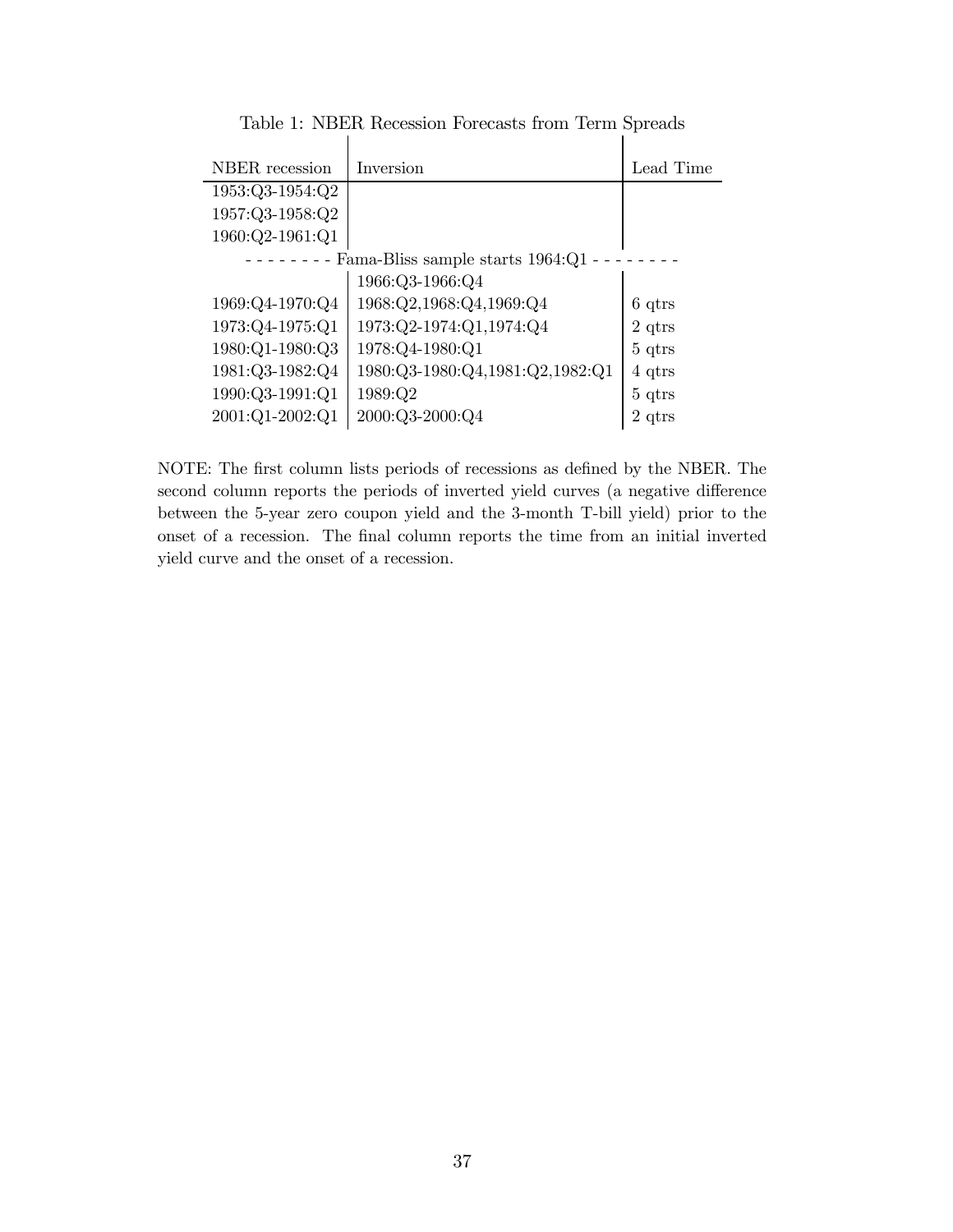|                | Term Spread Maturity |                |                 |       |                  |                |                  |                |                  |         |
|----------------|----------------------|----------------|-----------------|-------|------------------|----------------|------------------|----------------|------------------|---------|
| Horizon        | $4$ -qtr             |                | $8-qtr$         |       | $12-qtr$         |                | $16-qtr$         |                | $20$ -qtr        |         |
| $k$ -qtrs      | $\beta_k^{(4)}$      | $\mathbb{R}^2$ | $\beta_k^{(8)}$ | $R^2$ | $\beta_k^{(12)}$ | $\mathbb{R}^2$ | $\beta_k^{(16)}$ | $\mathbb{R}^2$ | $\beta_k^{(20)}$ | $\,R^2$ |
| 1              | 0.31                 | 0.00           | 0.78            | 0.03  | 0.72             | 0.04           | 0.66             | 0.04           | 0.65             | 0.04    |
|                | (0.73)               |                | (0.49)          |       | (0.39)           |                | (0.33)           |                | (0.29)           |         |
| $\overline{4}$ | 1.18                 | 0.06           | 1.23            | 0.16  | 1.06             | 0.18           | 0.90             | 0.17           | 0.89             | 0.20    |
|                | (0.49)               |                | (0.38)          |       | (0.32)           |                | (0.28)           |                | (0.26)           |         |
| $8\,$          | 1.06                 | 0.10           | 1.04            | 0.20  | 0.91             | 0.25           | 0.78             | 0.24           | 0.73             | 0.24    |
|                | (0.41)               |                | (0.33)          |       | (0.29)           |                | (0.26)           |                | (0.24)           |         |
| 12             | 0.56                 | 0.05           | 0.67            | 0.16  | 0.59             | 0.19           | 0.53             | 0.20           | 0.48             | 0.20    |
|                | (0.32)               |                | (0.27)          |       | (0.24)           |                | (0.21)           |                | (0.20)           |         |

Table 2: Forecasts of GDP Growth from Term Spreads

NOTE: The table reports the slope coefficient  $\beta_k^{(n)}$  and  $R^2$  for the regression  $g_{t\rightarrow t+k} = \alpha_k^{(n)} + \beta_k^{(n)}$  $\Big(y^{(n)}_t-y^{(1)}_t$ t  $\bigg) + \varepsilon_{t+k,k}^{(n)}$ , where  $g_{t \to t+k}$  is annualized GDP growth over the next k quarters and  $y_t^{(n)}$  denotes a zero-coupon yield of maturity n quarters. Hodrick (1992) standard errors are reported in parentheses.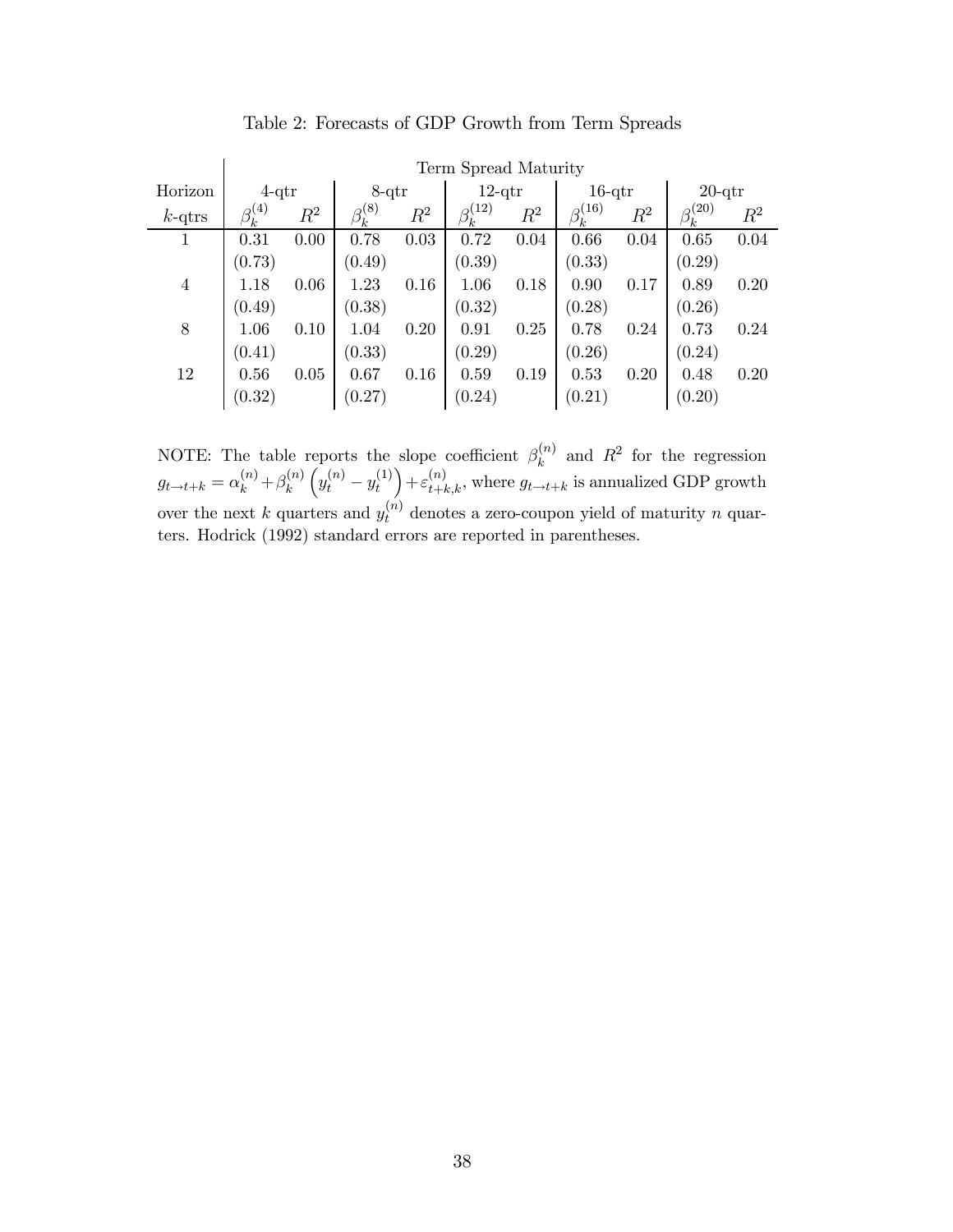| Horizon   |        | Principal Components |                 | Lagged     |       |
|-----------|--------|----------------------|-----------------|------------|-------|
| $k$ -qtrs | PC1    | PC2                  | PC <sub>3</sub> | <b>GDP</b> | $R^2$ |
| 1         | 0.10   | $-0.68$              | 1.48            | 0.27       | 0.18  |
|           | (0.05) | (0.28)               | (1.00)          | (0.08)     |       |
| 4         | 0.11   | $-0.91$              | 0.05            | 0.12       | 0.32  |
|           | (0.06) | (0.30)               | 0.72)           | (0.06)     |       |
| 8         | 0.07   | $-0.81$              | $-0.10$         | $-0.02$    | 0.32  |
|           | (0.05) | (0.27)               | (0.54)          | (0.04)     |       |
| 12        | 0.02   | $-0.59$              | 0.37            | $-0.02$    | 0.24  |
|           | (0.04) | (0.22)               | (0.43)          | (0.03)     |       |
|           |        |                      |                 |            |       |

Table 3: Forecasting GDP with Principal Components

NOTE: The table reports the slope estimates and  $R^2$  from regressing GDP growth on a constant and the indicated right-hand side variables. Hodrick (1992) standard errors are reported in parentheses.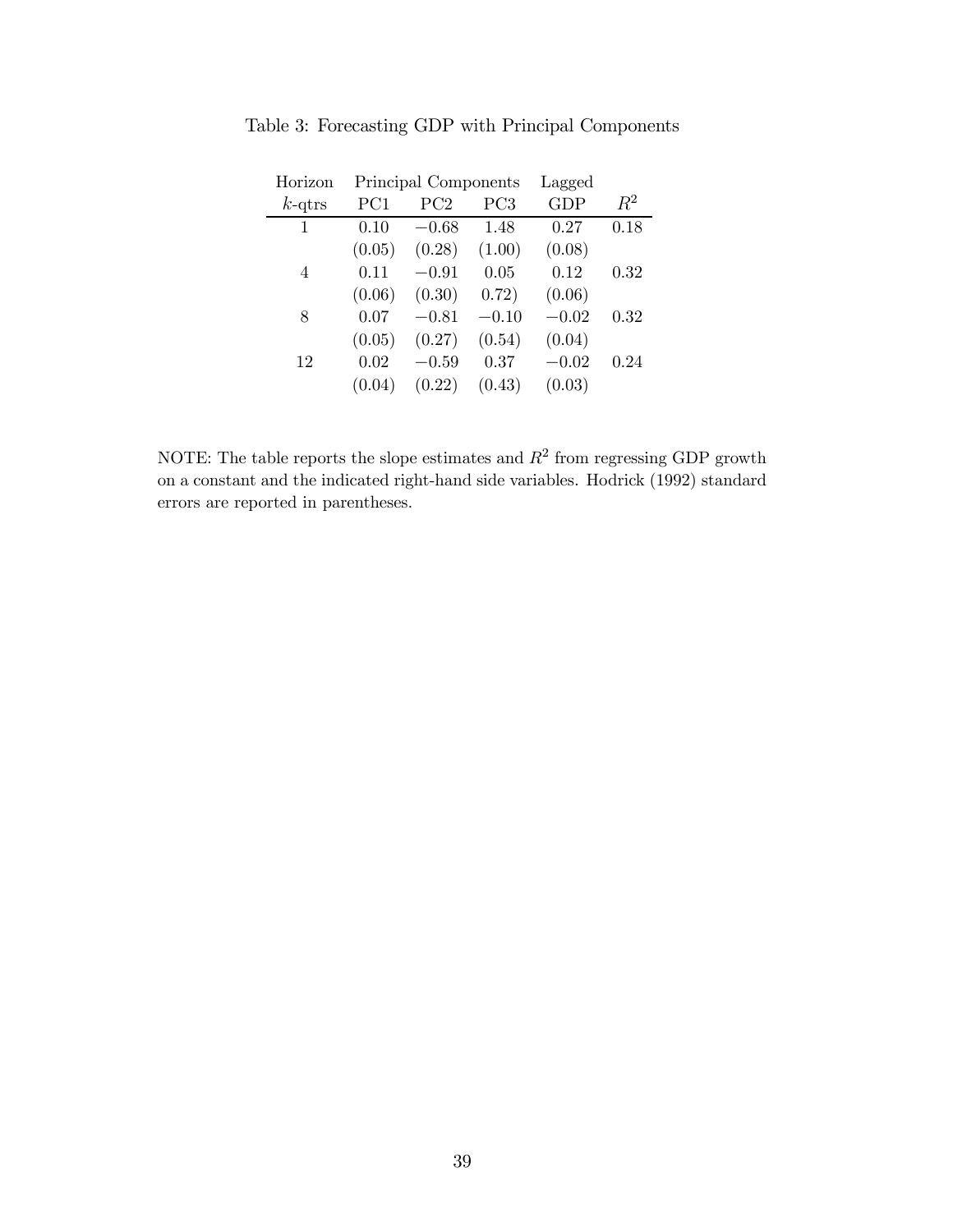|            | State dynamics $X_t = \mu + \Phi X_{t-1} + \Sigma \varepsilon_t$ |          |                                                     |          |               |                            |         |  |  |  |  |
|------------|------------------------------------------------------------------|----------|-----------------------------------------------------|----------|---------------|----------------------------|---------|--|--|--|--|
|            | $\mu$                                                            |          | Φ                                                   |          | Σ             |                            |         |  |  |  |  |
| Short Rate | 0.086                                                            | 0.923    | 0.096                                               | 0.012    | 0.286         |                            |         |  |  |  |  |
|            | (0.087)                                                          | (0.044)  | (0.094)                                             | (0.040)  | (0.062)       |                            |         |  |  |  |  |
| Spread     | 0.025                                                            | 0.026    | 0.768                                               | $-0.008$ | $-0.150$      | 0.124                      |         |  |  |  |  |
|            | (0.056)                                                          | (0.029)  | (0.072)                                             | (0.024)  | (0.038)       | (0.009)                    |         |  |  |  |  |
| GDP growth | 0.935                                                            | $-0.269$ | 0.320                                               | 0.258    | 0.177         | 0.147                      | 0.773   |  |  |  |  |
|            | (0.303)                                                          | (0.132)  | (0.325)                                             | (0.090)  | (0.061)       | (0.075)                    | (0.068) |  |  |  |  |
|            |                                                                  |          |                                                     |          |               |                            |         |  |  |  |  |
|            |                                                                  |          | Risk premia $\lambda_t = \lambda_0 + \lambda_1 X_t$ |          |               | Std dev of errors $\Omega$ |         |  |  |  |  |
|            | $\lambda_0$                                                      |          | $\lambda_1$                                         |          | $1$ -yr yield | $2$ -yr yield              |         |  |  |  |  |
| Short Rate | 0.29                                                             | $-34.18$ | $-52.61$                                            | 1.60     | 0.084         | 0.058                      |         |  |  |  |  |
|            | (0.22)                                                           | (0.27)   | (0.17)                                              | (10.88)  | (0.009)       | (0.006)                    |         |  |  |  |  |
| Spread     | 0.41                                                             | 2.04     | $-102.90$                                           | 0.85     |               |                            |         |  |  |  |  |
|            | (0.67)                                                           | (0.11)   | (0.08)                                              | (1.64)   | 3-yr yield    | 4-yr yield                 |         |  |  |  |  |
| GDP Growth | 6.57                                                             | 2.84     | $-2.56$                                             | 8.87     | 0.041         | 0.031                      |         |  |  |  |  |
|            | (4.89)                                                           | (0.09)   | (0.01)                                              | (0.38)   | (0.012)       | (0.008)                    |         |  |  |  |  |

Table 4: Parameter estimates for Yield-Curve Model

NOTE: Parameters  $\mu$ ,  $\Sigma$  and standard deviations of measurement errors are multiplied by 100. Standard errors (in parentheses) are computed following the method in the Appendix.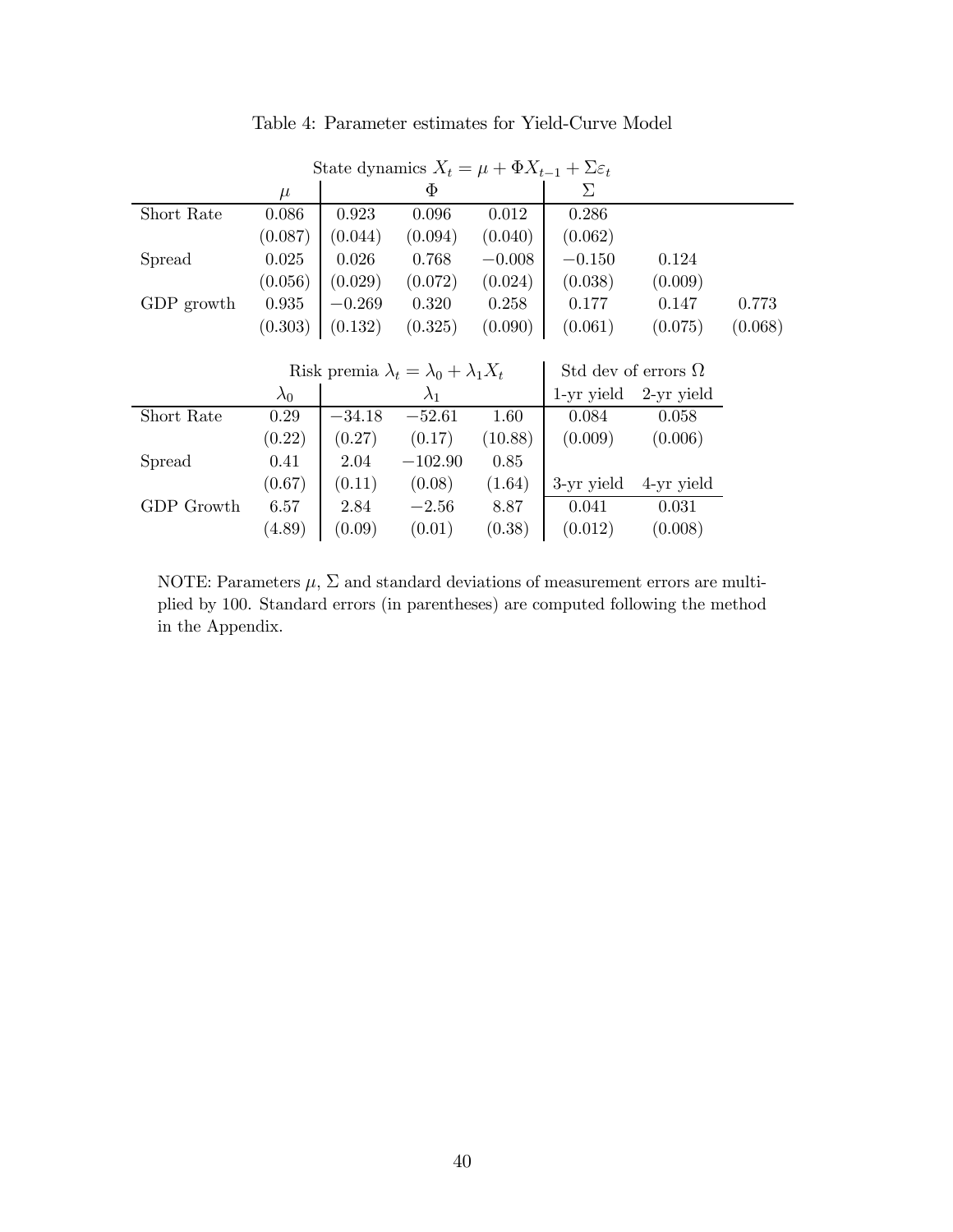| Short   |          |           |           |          |                                       |        |  |  |  |
|---------|----------|-----------|-----------|----------|---------------------------------------|--------|--|--|--|
| Rate    |          |           |           |          |                                       | GDP    |  |  |  |
| $1-qtr$ | $4$ -qtr | $8 - qtr$ | $12$ -qtr | $16-qtr$ | $20$ -qtr                             | growth |  |  |  |
|         |          |           |           |          |                                       |        |  |  |  |
|         |          |           |           |          |                                       |        |  |  |  |
| 6.28    | 0.44     | 0.70      | 0.85      | 0.96     | 1.03                                  | 3.21   |  |  |  |
| (1.06)  | (0.07)   | (0.12)    | (0.16)    | (0.18)   | (0.20)                                | (0.42) |  |  |  |
| 2.66    | 0.36     | 0.70      | 0.91      | 1.06     | 1.16                                  | 3.52   |  |  |  |
| (0.72)  | (0.15)   | (0.24)    | (0.29)    | (0.31)   | (0.33)                                | (0.30) |  |  |  |
|         |          |           |           |          |                                       |        |  |  |  |
| Data    |          |           |           |          |                                       |        |  |  |  |
| 6.34    | 0.46     | 0.66      | 0.81      | 0.93     | 0.99                                  | 3.20   |  |  |  |
| 2.61    | 0.50     | 0.74      | 0.93      | 1.06     | 1.15                                  | 3.54   |  |  |  |
|         |          |           |           |          | Term Spreads<br>Model Implied Moments |        |  |  |  |

Table 5: Unconditional Moments from Model and Data

NOTE: The table compares model-implied means and standard deviations of short rates, term spreads and GDP growth with data. Standard errors (in parentheses) are computed using the delta method.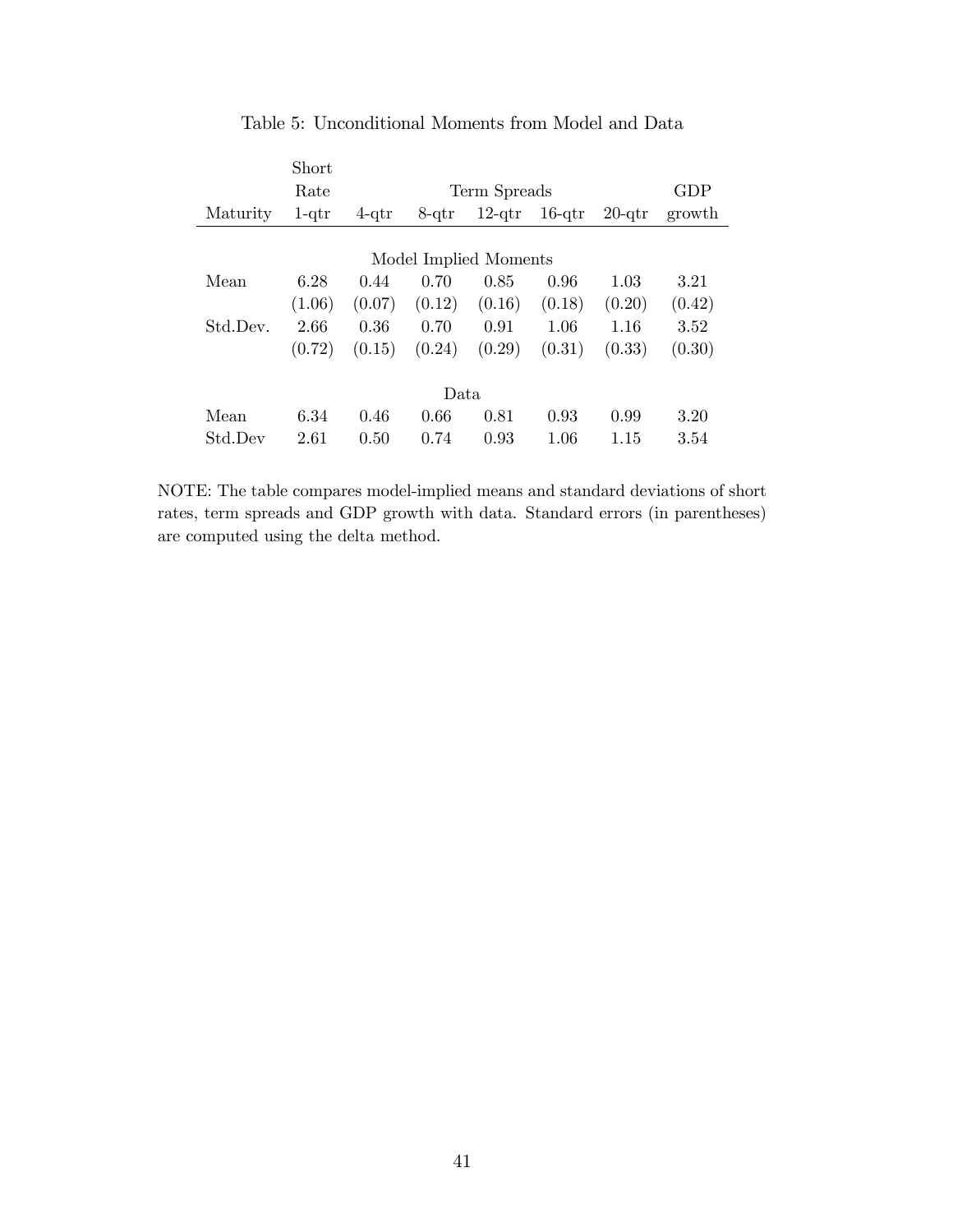|                                               |  | $4-qtr$ $8-qtr$ $12-qtr$ $16-qtr$ Joint |  |
|-----------------------------------------------|--|-----------------------------------------|--|
| Mean                                          |  | 0.845 0.947 0.958 0.932 0.071           |  |
| Variance                                      |  | 0.908 0.967 0.909 0.971 0.007           |  |
| Autocorrelation 0.510 0.544 0.591 0.673 0.905 |  |                                         |  |

Table 6: P-values of  $\chi^2$  Specification Tests

NOTE: The table reports p-values for GMM  $\chi^2$  tests for matching means, variances and autocorrelations of yields not used as factors in the estimation of the model. The last column lists p-values for  $\chi^2$  tests performed jointly across the 4-, 8-, 12-, and 16-quarter yields.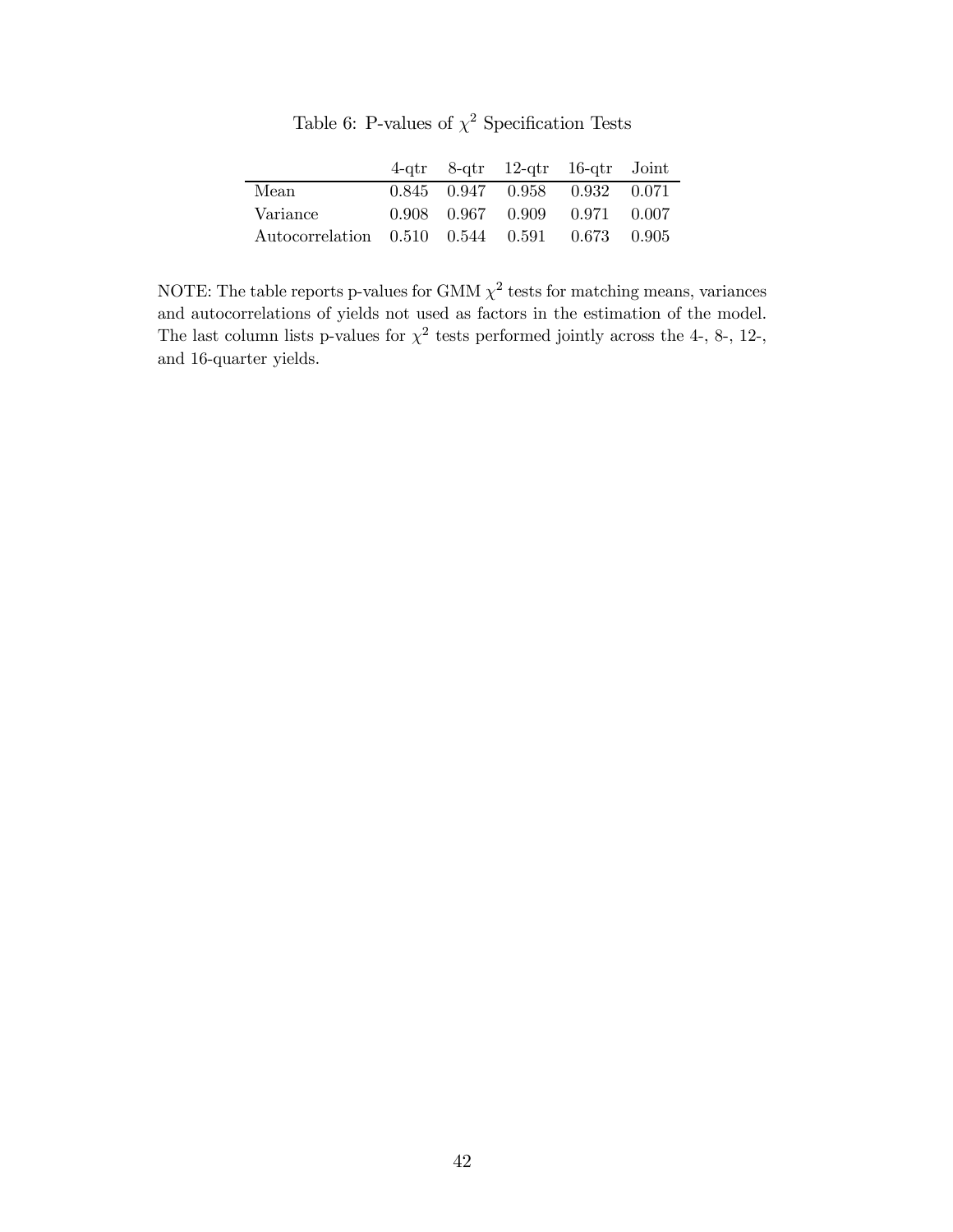|                |            | Model Implied Coefficients |        | <b>OLS</b> Coefficients |             |            |  |  |
|----------------|------------|----------------------------|--------|-------------------------|-------------|------------|--|--|
| Horizon        |            | 5-Year                     | GDP    |                         | 5-Year      | <b>GDP</b> |  |  |
| $q$ trs        | Short Rate | Term Spread                | Growth | Short Rate              | Term Spread | Growth     |  |  |
| 1              | $-0.39$    |                            |        | $-0.39$                 |             |            |  |  |
|                | (0.14)     |                            |        | (0.14)                  |             |            |  |  |
|                | $-0.27$    | 0.32                       | 0.26   | $-0.27$                 | 0.32        | 0.26       |  |  |
|                | (0.13)     | (0.33)                     | (0.09) | (0.14)                  | (0.26)      | (0.09)     |  |  |
| $\overline{4}$ | $-0.35$    |                            |        | $-0.42$                 |             |            |  |  |
|                | (0.13)     |                            |        | (0.15)                  |             |            |  |  |
|                | $-0.28$    | 0.25                       | 0.08   | $-0.28$                 | 0.60        | 0.11       |  |  |
|                | (0.14)     | (0.31)                     | (0.04) | (0.15)                  | (0.25)      | (0.06)     |  |  |
| 8              | $-0.28$    |                            |        | $-0.28$                 |             |            |  |  |
|                | (0.11)     |                            |        | (0.13)                  |             |            |  |  |
|                | $-0.25$    | 0.14                       | 0.04   | $-0.19$                 | 0.56        | $-0.02$    |  |  |
|                | (0.14)     | (0.25)                     | (0.03) | (0.13)                  | (0.21)      | (0.03)     |  |  |
| 12             | $-0.24$    |                            |        | $-0.14$                 |             |            |  |  |
|                | (0.10)     |                            |        | (0.12)                  |             |            |  |  |
|                | $-0.22$    | 0.08                       | 0.02   | $-0.07$                 | 0.42        | $-0.02$    |  |  |
|                | (0.13)     | (0.20)                     | (0.02) | (0.11)                  | (0.17)      | (0.02)     |  |  |

Table 7: Model-Implied and OLS Coefficients

NOTE: Slope estimates for predictive GDP regressions using only short rates as regressors, and short rates, term spreads and GDP growth as regressors. The table reports predictive coefficients implied by the yield-curve model (left panel) versus unrestricted OLS coefficients (right panel). Standard errors (in parentheses) are computed by the delta-method for the model-implied coefficients, and following the method of Hodrick (1992) for the OLS coefficients.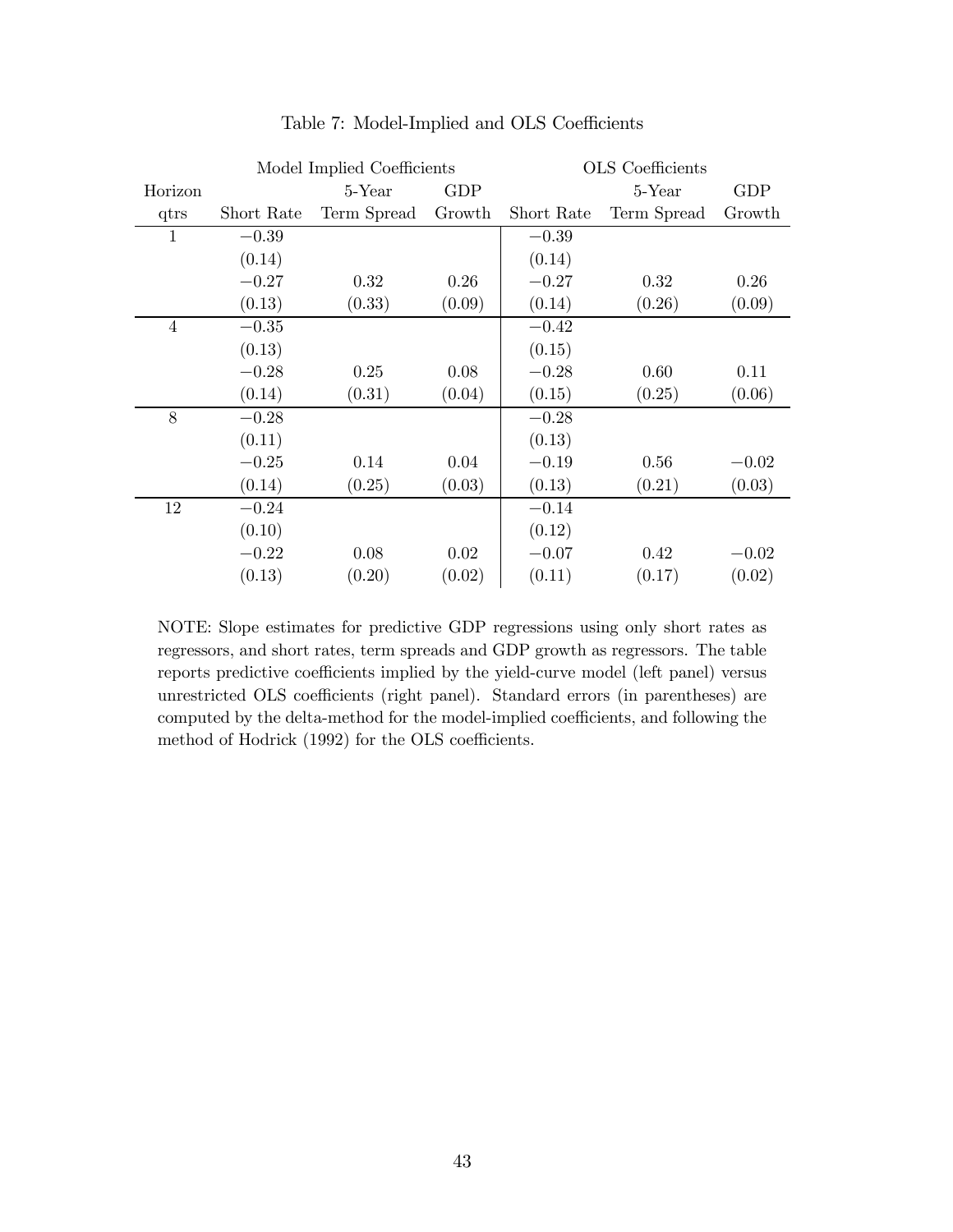| Horizon        | 4-qtr Term Spread |       |        |         |         | 20-qtr Term Spread |       |        |        |       |
|----------------|-------------------|-------|--------|---------|---------|--------------------|-------|--------|--------|-------|
| $k$ -qtrs      | Spread            | $R^2$ | EH     | RP      | $\,R^2$ | Spread             | $R^2$ | EH     | RP     | $R^2$ |
| 1              | 0.31              | 0.00  | 2.75   | $-1.00$ | 0.12    | 0.65               | 0.04  | 0.92   | 0.20   | 0.09  |
|                | (0.73)            |       | (1.02) | (0.73)  |         | (0.29)             |       | (0.34) | (0.31) |       |
| $\overline{4}$ | 1.18              | 0.06  | 3.41   | $-0.08$ | 0.30    | 0.89               | 0.20  | 1.15   | 0.47   | 0.30  |
|                | (0.49)            |       | (0.65) | (0.45)  |         | (0.26)             |       | (0.23) | (0.30) |       |
| 8              | 1.06              | 0.10  | 2.46   | 0.26    | 0.27    | 0.73               | 0.24  | 0.87   | 0.50   | 0.31  |
|                | (0.41)            |       | (0.44) | (0.41)  |         | (0.24)             |       | (0.15) | (0.27) |       |
| 12             | 0.56              | 0.05  | 1.33   | 0.12    | 0.15    | 0.48               | 0.20  | 0.53   | 0.40   | 0.21  |
|                | (0.32)            |       | (0.50) | (0.35)  |         | (0.20)             |       | (0.14) | (0.21) |       |

Table 8: The Role of Risk Premia

NOTE: This table reports predictive GDP regression results from equation (1) and results from regressing GDP growth on the Expectations Hypothesis (EH) and risk premium (RP) components in equation (13) separately. Hodrick (1992) standard errors are in parentheses.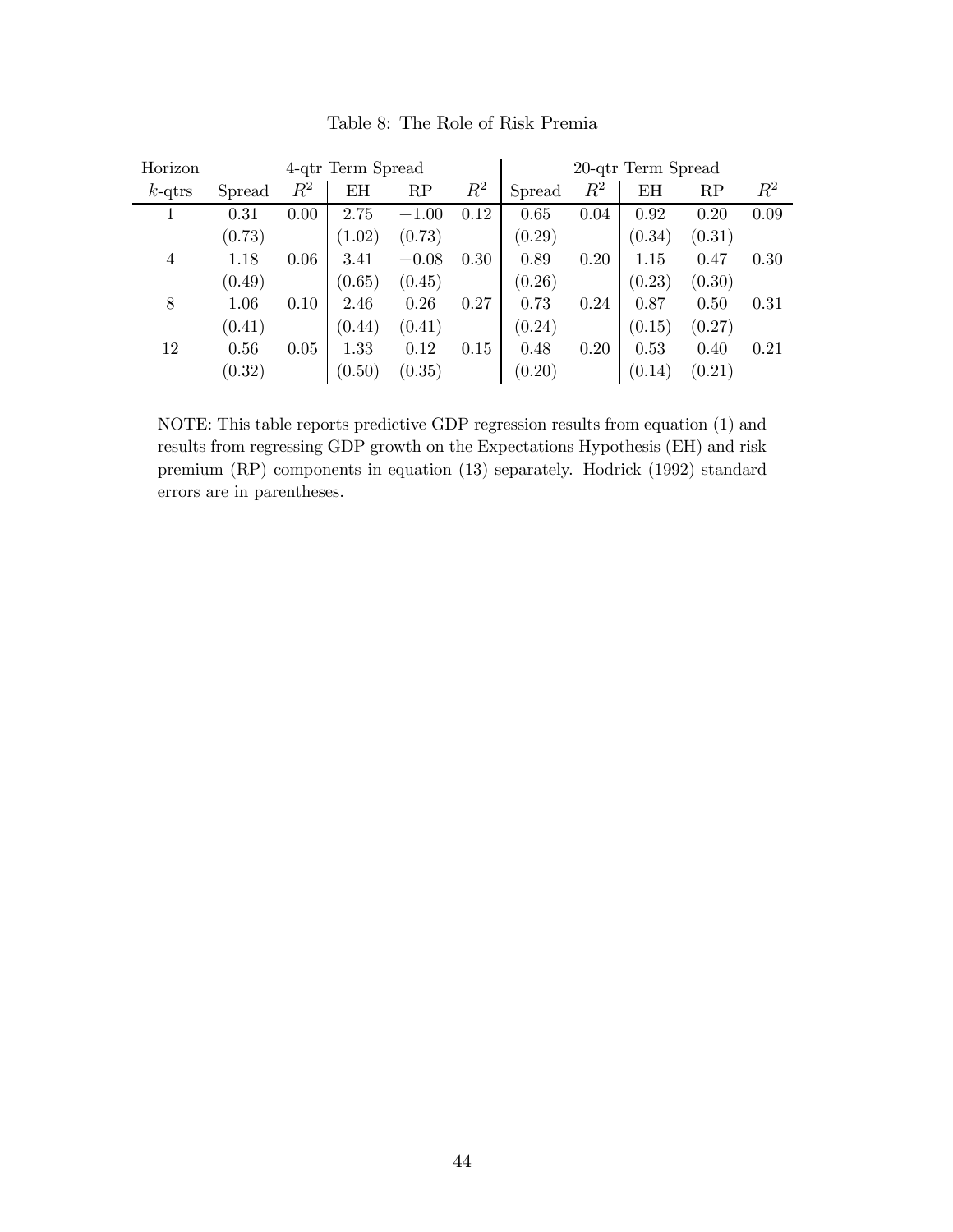| Horizon   |                    |            | 5-Year      | <b>GDP</b> |             |
|-----------|--------------------|------------|-------------|------------|-------------|
| $k$ -qtrs |                    | Short Rate | Term Spread | Growth     | <b>RMSE</b> |
| 4         | Truth              | $-0.28$    | 0.25        | 0.08       | 0.896       |
|           | Re-estimated Model | $-0.30$    | 0.20        | 0.07       | 0.951       |
|           |                    | (0.07)     | (0.07)      | (0.10)     | (0.014)     |
|           | <b>OLS</b>         | $-0.16$    | 0.59        | 0.10       | 0.960       |
|           |                    | (0.09)     | (0.16)      | (0.14)     | (0.018)     |
| 8         | Truth              | $-0.25$    | 0.14        | 0.04       | 0.887       |
|           | Re-estimated Model | $-0.22$    | 0.14        | 0.03       | 0.961       |
|           |                    | (0.07)     | (0.07)      | (0.10)     | (0.014)     |
|           | <b>OLS</b>         | $-0.07$    | 0.65        | $-0.02$    | 0.981       |
|           |                    | (0.09)     | (0.16)      | (0.14)     | (0.018)     |
| 12        | Truth              | $-0.22$    | 0.08        | 0.02       | 0.888       |
|           | Re-estimated Model | $-0.18$    | 0.09        | 0.02       | 0.974       |
|           |                    | (0.07)     | (0.07)      | (0.10)     | (0.014)     |
|           | <b>OLS</b>         | 0.02       | 0.61        | $-0.01$    | 1.004       |
|           |                    | (0.09)     | (0.16)      | (0.14)     | (0.018)     |

Table 9: Small Sample Predictive Coefficients

NOTE: The row labelled "Truth" reports population coefficients. In each simulation of 152 observations, we re-estimate the model, compute predictive coefficients implied by the model, and estimate OLS coefficients. The numbers in brackets are the standard deviations of these coefficient estimates across simulated sample paths. The column labelled "RMSE" reports the RMSE relative to an AR(1) that corresponds to a series of rolling out-of-sample estimations over the last 44 observations in each simulation. We perform 10,000 simulations.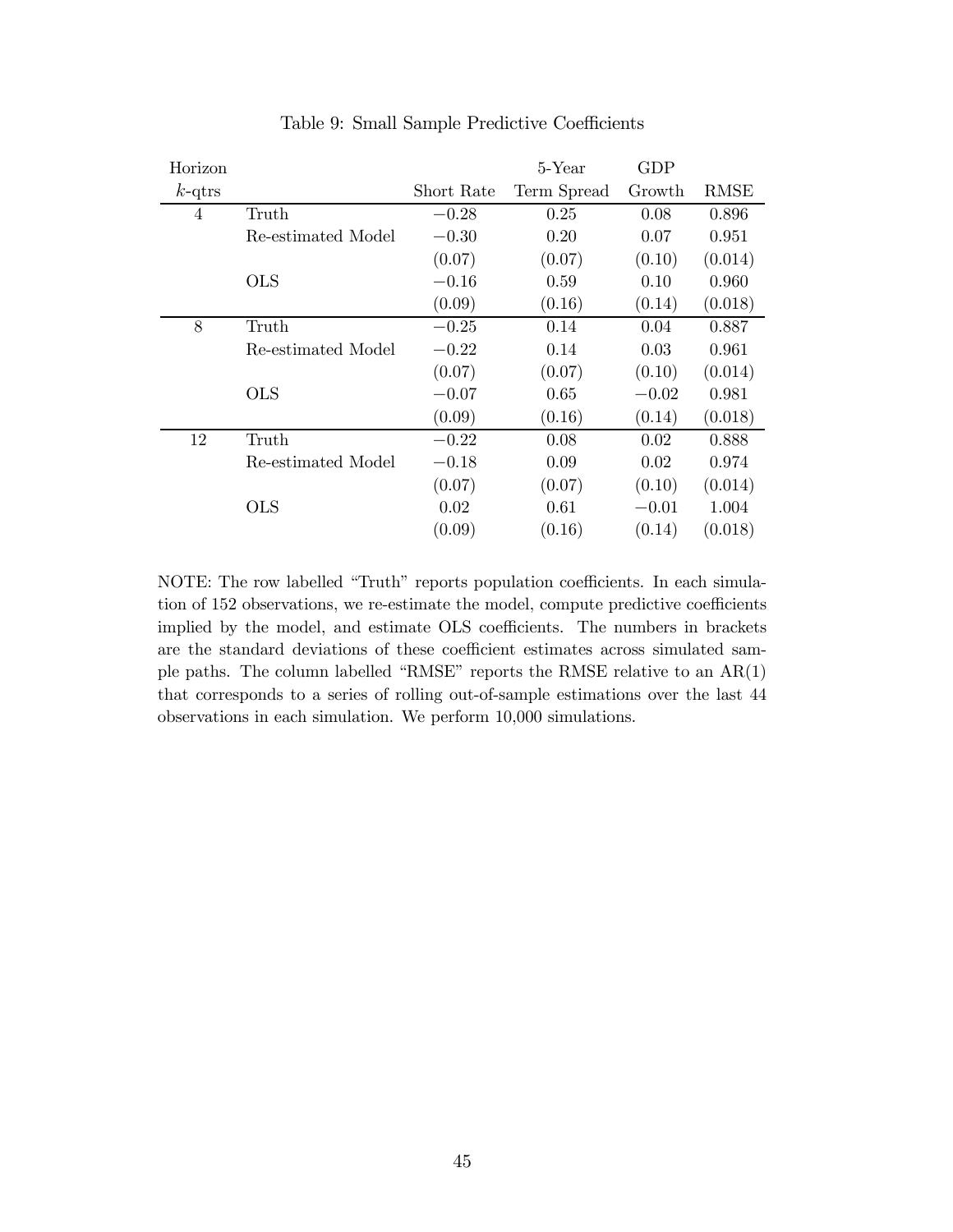|           |            |            |        |            |         | Short Rate, | Short Rate, | Short Rate.   |
|-----------|------------|------------|--------|------------|---------|-------------|-------------|---------------|
| Horizon   |            | Short Rate | Spread | Short Rate | Spread  | Spread      | All Spreads | Spread, GDP   |
| $k$ -qtrs |            | Only       | Only   | and GDP    | and GDP | and GDP     | and GDP     | and Inflation |
| 1         | <b>OLS</b> | 1.133      | 1.130  | 1.043      | 1.033   | 1.059       | 1.160       | 1.077         |
|           | Model      | 1.134      | 1.135  | 1.043      | 1.038   | 1.059       | 1.160       | 1.077         |
| 4         | <b>OLS</b> | 1.041      | 1.169  | 1.011      | 1.121   | 1.151       | 1.151       | 1.117         |
|           | Model      | 1.010      | 1.064  | 0.980      | 1.018   | 1.014       | 1.068       | 1.024         |
| 8         | <b>OLS</b> | 0.851      | 1.190  | 0.881      | 1.225   | 1.281       | 1.271       | 1.233         |
|           | Model      | 0.831      | 0.972  | 0.827      | 0.947   | 0.888       | 1.007       | 0.886         |
| 12        | <b>OLS</b> | 0.742      | 0.955  | 0.762      | 1.002   | 1.116       | 1.179       | 1.054         |
|           | Model      | 0.720      | 0.863  | 0.710      | 0.836   | 0.750       | 0.831       | 0.740         |

### Table 10: Out-of-Sample Forecasts — Effect of Factor Dynamics

NOTE: Table entries are RMSE ratios relative to an AR(1). The spread refers to the 5-year term spread. The out-of-sample period is 1990:Q1-2001:Q4.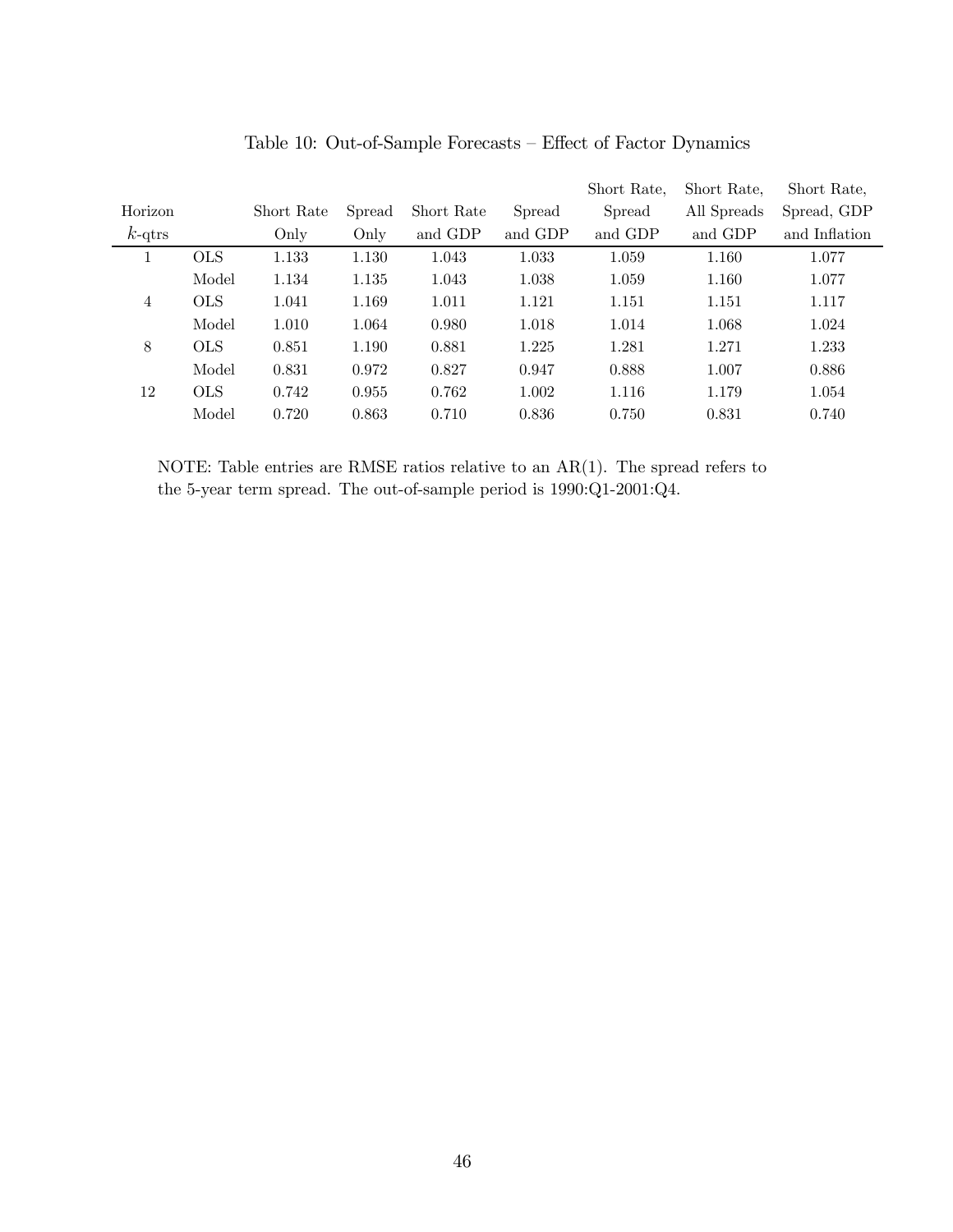| Horizon  | Term Spread Maturity |           |            |            |             |  |  |  |  |  |
|----------|----------------------|-----------|------------|------------|-------------|--|--|--|--|--|
| $kq$ trs |                      | $4$ -qtrs | $8 - qtrs$ | $12$ -qtrs | $16 - qtrs$ |  |  |  |  |  |
| 1        | Model                | 1.021     | 1.041      | 1.054      | 1.063       |  |  |  |  |  |
|          | <b>OLS</b>           | 1.080     | 1.044      | 1.048      | 1.054       |  |  |  |  |  |
|          | VAR.                 | 1.080     | 1.044      | 1.048      | 1.054       |  |  |  |  |  |
| 4        | Model                | 0.993     | 1.003      | 1.013      | 1.023       |  |  |  |  |  |
|          | <b>OLS</b>           | 0.997     | 1.060      | 1.091      | 1.117       |  |  |  |  |  |
|          | <b>VAR</b>           | 1.029     | 1.000      | 1.002      | 1.009       |  |  |  |  |  |
| 8        | Model                | 0.862     | 0.878      | 0.885      | 0.899       |  |  |  |  |  |
|          | <b>OLS</b>           | 0.908     | 1.057      | 1.148      | 1.212       |  |  |  |  |  |
|          | VAR                  | 0.899     | 0.857      | 0.861      | 0.874       |  |  |  |  |  |
| 12       | Model                | 0.709     | 0.726      | 0.741      | 0.755       |  |  |  |  |  |
|          | <b>OLS</b>           | 0.798     | 0.918      | 0.991      | 1.048       |  |  |  |  |  |
|          | VAR                  | 0.783     | 0.727      | 0.728      | 0.736       |  |  |  |  |  |

Table 11: Out-of-Sample GDP Forecasts — Effect of Risk Premia

NOTE: Table entries are RMSE ratios relative to an AR(1) for systems with the short rate, a term spread (of varying maturity), and GDP growth. The out-ofsample period is 1990:Q1-2001:Q4.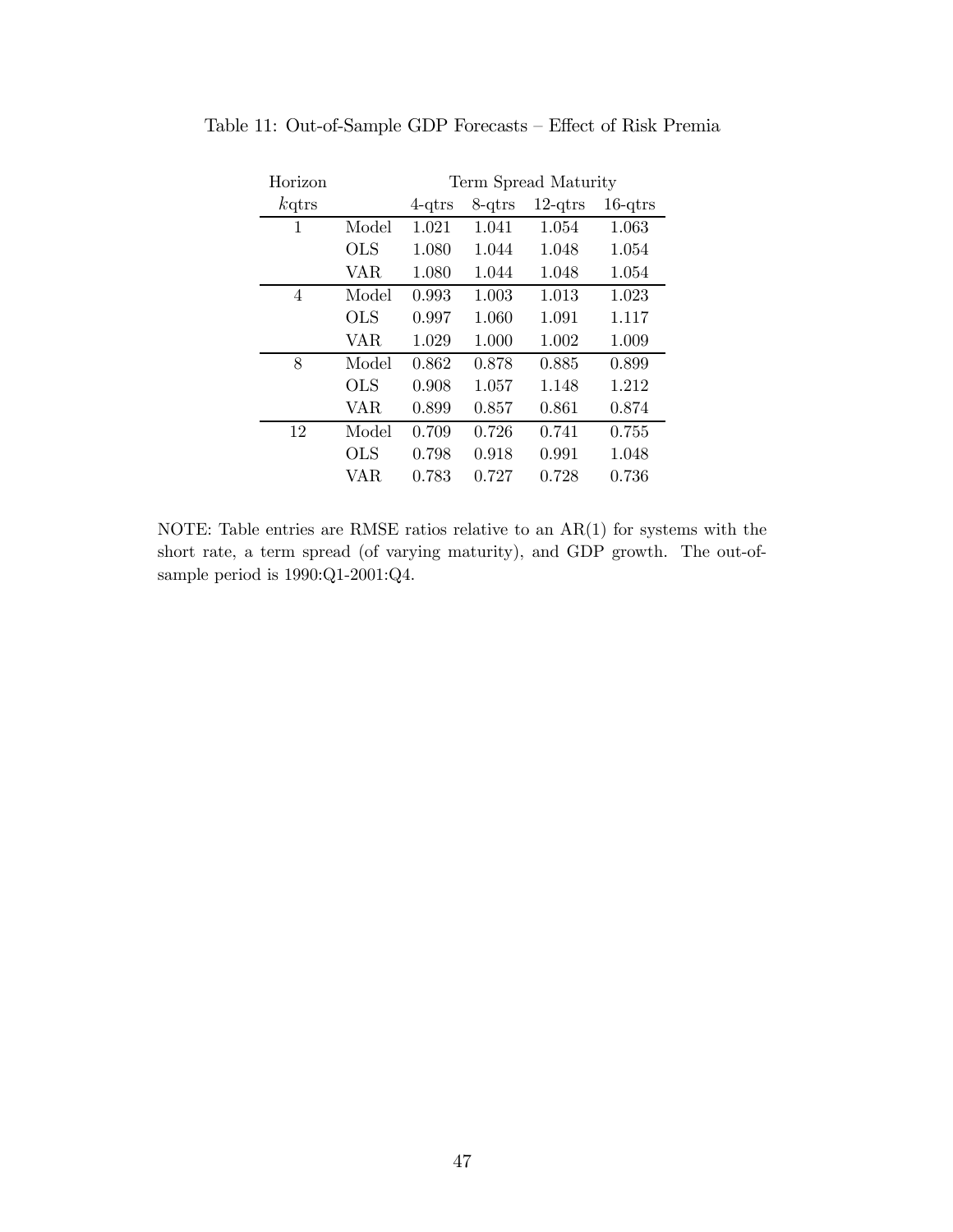|                | $1964:Q1 - 1970:Q4$ |         |            |              | $1971:Q1 - 1989:Q4$ |            | $1990:Q1 - 2001:Q4$ |         |         |
|----------------|---------------------|---------|------------|--------------|---------------------|------------|---------------------|---------|---------|
| Horizon        | Short               | 5-year  | <b>GDP</b> | <b>Short</b> | 5-year              | <b>GDP</b> | Short               | 5-year  | GDP     |
| $k$ -qtrs      | Rate                | Spread  | Growth     | Rate         | Spread              | Growth     | Rate                | Spread  | Growth  |
|                | $-1.37$             | $-2.35$ | 0.04       | $-0.27$      | 0.53                | 0.25       | $-0.75$             | $-0.27$ | 0.34    |
|                | (0.56)              | (1.48)  | (0.22)     | (0.21)       | (0.39)              | (0.11)     | (0.14)              | (0.41)  | (0.12)  |
| $\overline{4}$ | $-1.69$             | $-0.05$ | $-0.01$    | $-0.22$      | 0.93                | 0.06       | $-1.00$             | $-0.43$ | 0.08    |
|                | (0.64)              | (1.23)  | (0.12)     | (0.22)       | (0.40)              | (0.07)     | (0.30)              | (0.33)  | (0.07)  |
| 8              | $-2.16$             | $-0.94$ | $-0.07$    | $-0.06$      | 0.97                | $-0.06$    | $-0.55$             | $-0.51$ | $-0.02$ |
|                | (0.45)              | (0.73)  | (0.04)     | (0.19)       | (0.35)              | (0.04)     | (0.13)              | (0.28)  | (0.03)  |
| 12             | $-1.56$             | $-1.42$ | 0.03       | 0.11         | 0.83                | $-0.05$    | $-0.25$             | $-0.12$ | 0.03    |
|                | (0.23)              | (0.54)  | (0.02)     | (0.17)       | (0.29)              | (0.03)     | (0.09)              | (0.19)  | (0.04)  |

Table 12: Subsample Analysis

NOTE: Unconstrained OLS predictive regressions over various sample periods. Hodrick (1992) standard errors are in parentheses.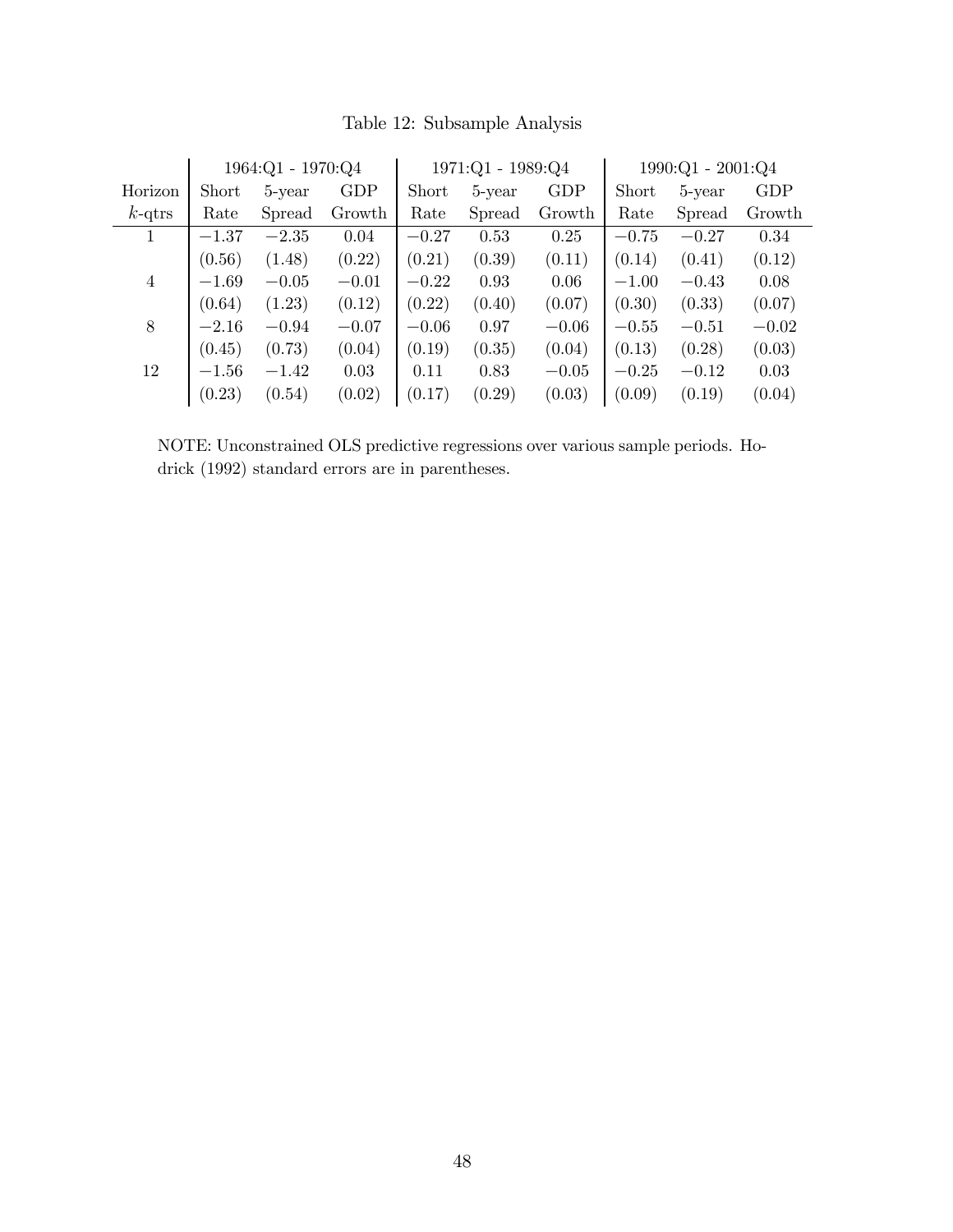| Horizon        | VAR with Inflation and Real Rate |           |        |            | Yield-Curve Model |        |        |
|----------------|----------------------------------|-----------|--------|------------|-------------------|--------|--------|
| $k$ -qtrs      | Inflation                        | Real Rate | Spread | <b>GDP</b> | Nom. rate         | Spread | GDP    |
| 1              | $-0.33$                          | $-0.17$   | 0.21   | 0.24       | $-0.27$           | 0.32   | 0.26   |
|                | (0.14)                           | (0.15)    | (0.34) | (0.08)     | (0.13)            | (0.33) | (0.09) |
| $\overline{4}$ | $-0.32$                          | $-0.20$   | 0.24   | 0.07       | $-0.28$           | 0.25   | 0.08   |
|                | (0.13)                           | (0.15)    | (0.29) | (0.04)     | (0.14)            | (0.31) | (0.04) |
| 8              | $-0.26$                          | $-0.18$   | 0.18   | 0.03       | $-0.25$           | 0.14   | 0.04   |
|                | (0.12)                           | (0.13)    | (0.22) | (0.02)     | (0.13)            | (0.24) | (0.03) |
| 12             | $-0.21$                          | $-0.16$   | 0.13   | 0.02       | $-0.22$           | 0.08   | 0.02   |
|                | (0.11)                           | (0.12)    | (0.18) | (0.02)     | (0.12)            | (0.19) | (0.02) |

Table 13: Forecasting GDP Growth

NOTE: The table reports predictive coefficients from a 4-variable VAR (left panel) and from the yield-curve model (right panel) for forecasting GDP over various horizons. Standard errors (in parentheses) are computed by the delta-method for the model-implied coefficients. We compute standard errors for the long-horizon VAR coefficients using GMM on the 1-step ahead VAR moment conditions and then applying the delta method.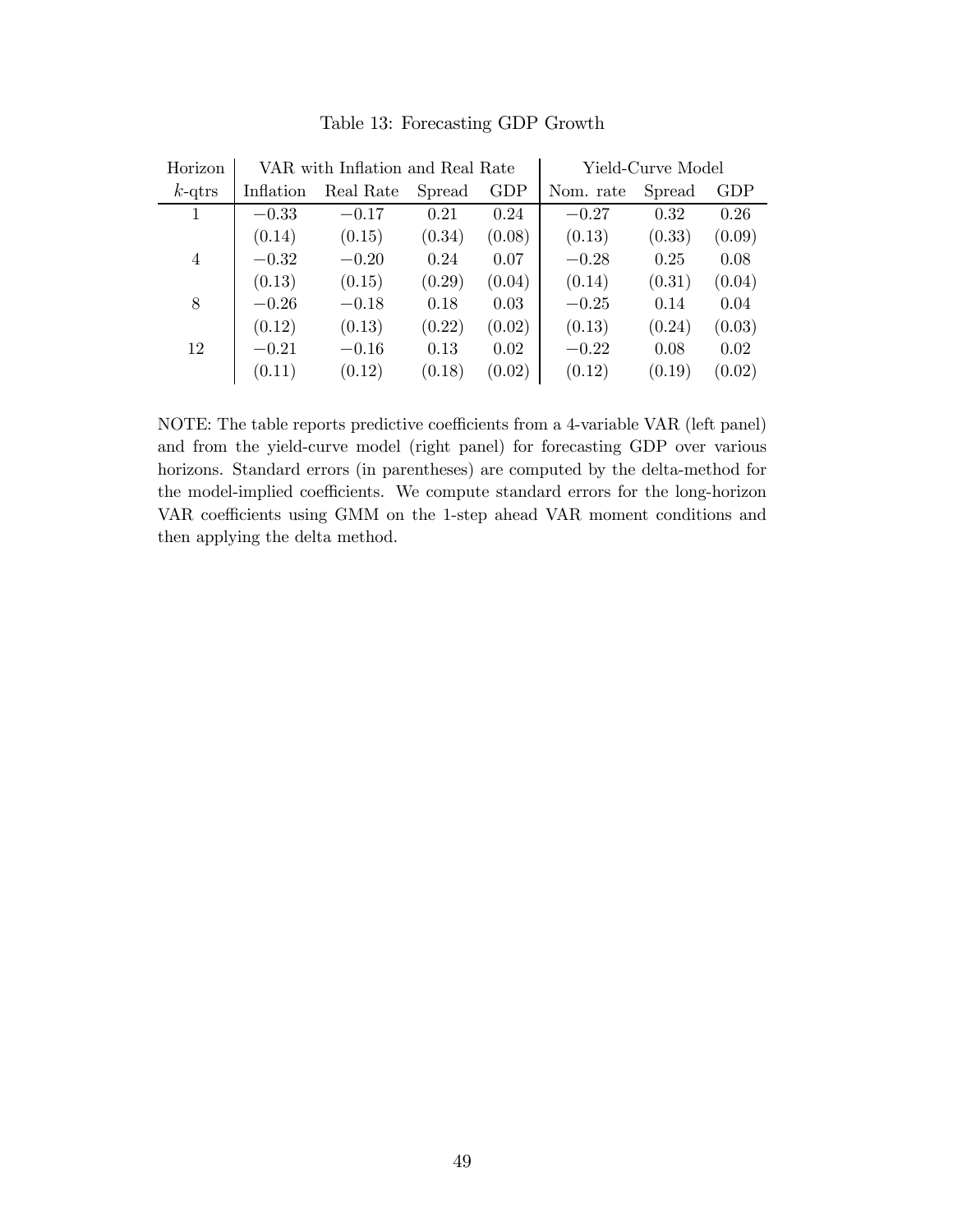|                                  | Forecasting Horizon |          |           |          |
|----------------------------------|---------------------|----------|-----------|----------|
|                                  | $1-qtr$             | $4$ -qtr | $8 - qtr$ | $12-qtr$ |
| Short Rate and GDP               | 1.043               | 0.980    | 0.827     | 0.710    |
| Short Rate, Spread and GDP       | 1.059               | 1.014    | 0.888     | 0.750    |
| Consensus Forecasts              | 0.992               | 1.035    |           |          |
| Stock-Watson XLI                 | 0.966               | 0.907    | 0.795     | 0.803    |
| Stock-Watson XLI-2               | 0.938               | 0.851    | 0.828     | 0.866    |
| Default Spread                   | 1.092               | 1.083    | 1.175     | 1.382    |
| Commercial Paper Spread          | 1.095               | 1.026    | 0.859     | 0.828    |
| <b>Stock Returns</b>             | 1.124               | 0.998    | 0.850     | 0.812    |
| <b>Housing Starts</b>            | 1.060               | 1.015    | 0.930     | 0.922    |
| Residential Investment Growth    | 1.003               | 0.920    | 0.836     | 0.817    |
| Help-Wanted Ads                  | 1.093               | 1.049    | 1.029     | 1.015    |
| 3 Principal Components of Yields | 1.283               | 1.225    | 1.243     | 1.185    |
| Hamilton Regime-Switching Model  | 1.022               | 0.997    | 0.892     | 0.859    |

Table 14: Comparison with Other Predictors

NOTE: Table entries are RMSE ratios relative to an AR(1). The in-sample period starts at 1964:Q1, unless otherwise indicated in the Appendix. The out-of-sample period is 1990:Q1-2001:Q4.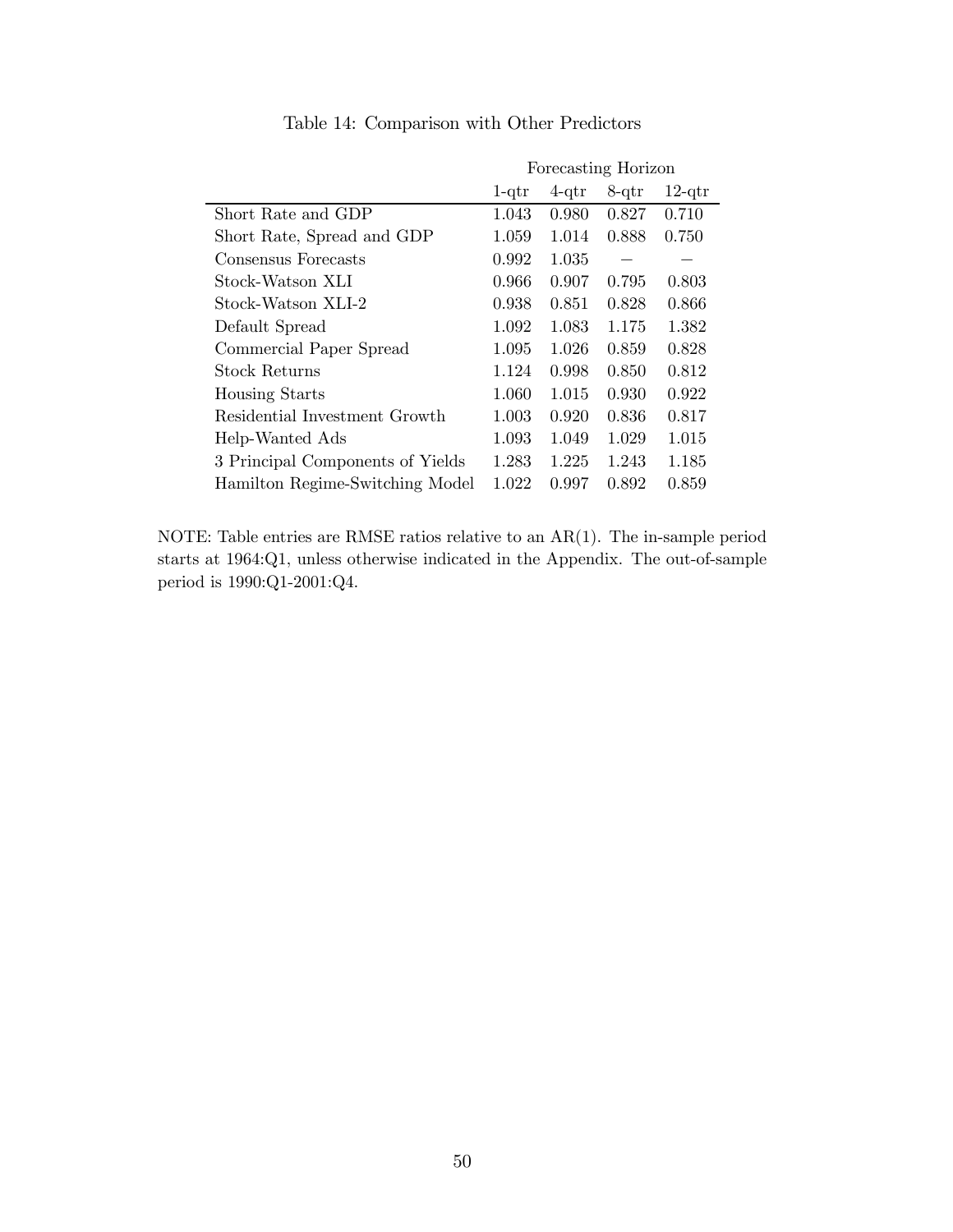| State dynamics $X_t = \mu + \Phi X_{t-1} + \Sigma \varepsilon_t$ |             |                                                     |             |         |                            |            |         |  |
|------------------------------------------------------------------|-------------|-----------------------------------------------------|-------------|---------|----------------------------|------------|---------|--|
|                                                                  | $\mu$       |                                                     | Φ           |         | Σ                          |            |         |  |
| factor 1                                                         |             | 0.936                                               |             |         | 100.000                    |            |         |  |
|                                                                  |             | (0.035)                                             |             |         | (0.000)                    |            |         |  |
| factor 2                                                         |             | 0.156                                               | 0.744       |         |                            | 100.000    |         |  |
|                                                                  |             | (0.072)                                             | (0.071)     |         |                            | (0.000)    |         |  |
| GDP growth                                                       | 0.585       | $-0.001$                                            | 0.001       | 0.264   | 0.238                      | 0.035      | 0.770   |  |
|                                                                  | (0.113)     | (0.000)                                             | (0.001)     | (0.110) | (0.137)                    | (0.163)    | (0.049) |  |
|                                                                  |             |                                                     |             |         |                            |            |         |  |
|                                                                  |             | Risk premia $\lambda_t = \lambda_0 + \lambda_1 X_t$ |             |         | Std dev of errors $\Omega$ |            |         |  |
|                                                                  | $\lambda_0$ |                                                     | $\lambda_1$ |         | $1$ -yr yield              | 2-yr yield |         |  |
| factor 1                                                         |             | 0.00                                                | $-0.10$     | 2.12    | 0.084                      | 0.059      |         |  |
|                                                                  |             | (0.04)                                              | (0.05)      | (4.96)  | (0.010)                    | (0.007)    |         |  |
| factor 2                                                         | $-0.14$     | 0.10                                                | $-0.16$     | $-3.95$ |                            |            |         |  |
|                                                                  | (2.54)      | (0.12)                                              | (0.13)      | (50.85) | 3-yr yield                 | 4-yr yield |         |  |
| GDP Growth                                                       |             |                                                     |             |         | 0.041                      | 0.031      |         |  |
|                                                                  | 13.14       | 0.28                                                | 0.53        | 150.56  |                            |            |         |  |

Table A-1: Parameter estimates for the Latent-Factor Model

NOTE: Parameters  $\mu$ ,  $\Sigma$  and standard deviations of measurement errors are multiplied by 100. Standard errors (in parentheses) are computed using the Hessian.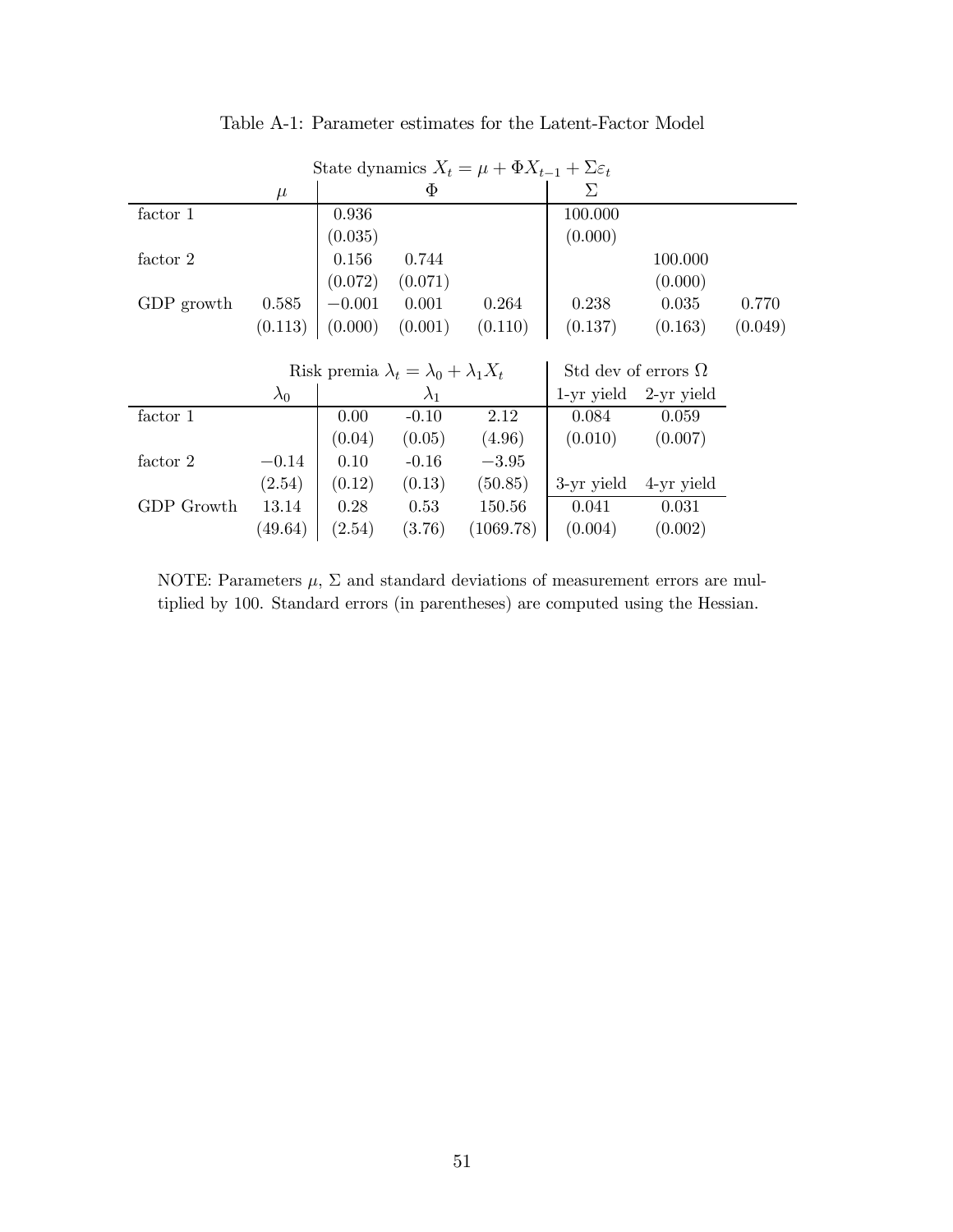

Figure 1: Four-Quarter GDP Growth.

FIGURE 1 NOTE: The figure plots 4-quarter GDP growth together with the 20 quarter term spread (upper panel) and the 1-quarter short rate (lower panel) lagged four quarters. For example, in 1990 we plot GDP growth from 1989-1990 together with the term spread (short rate) at 1989.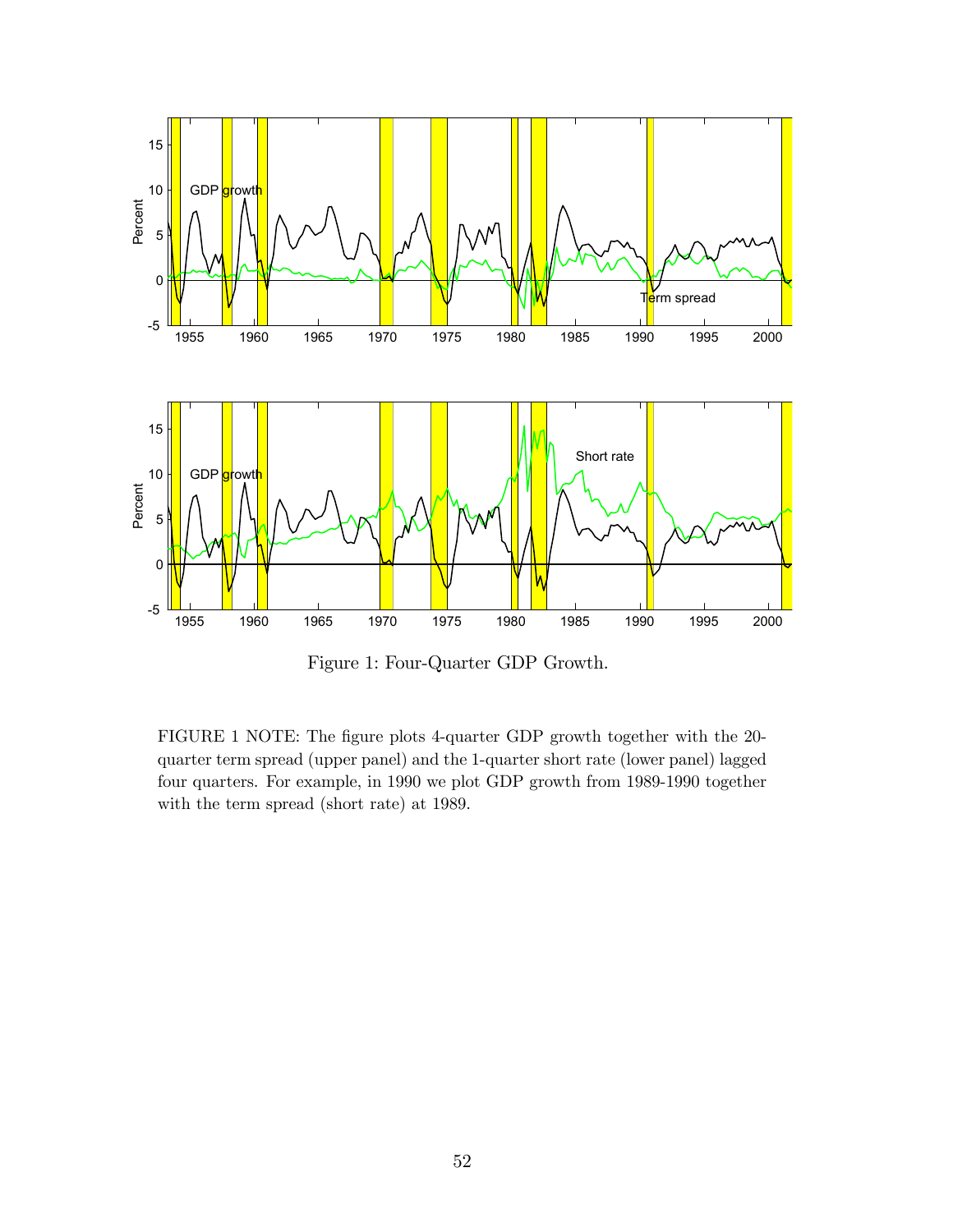

Figure 2: Model and OLS  $R^2$ .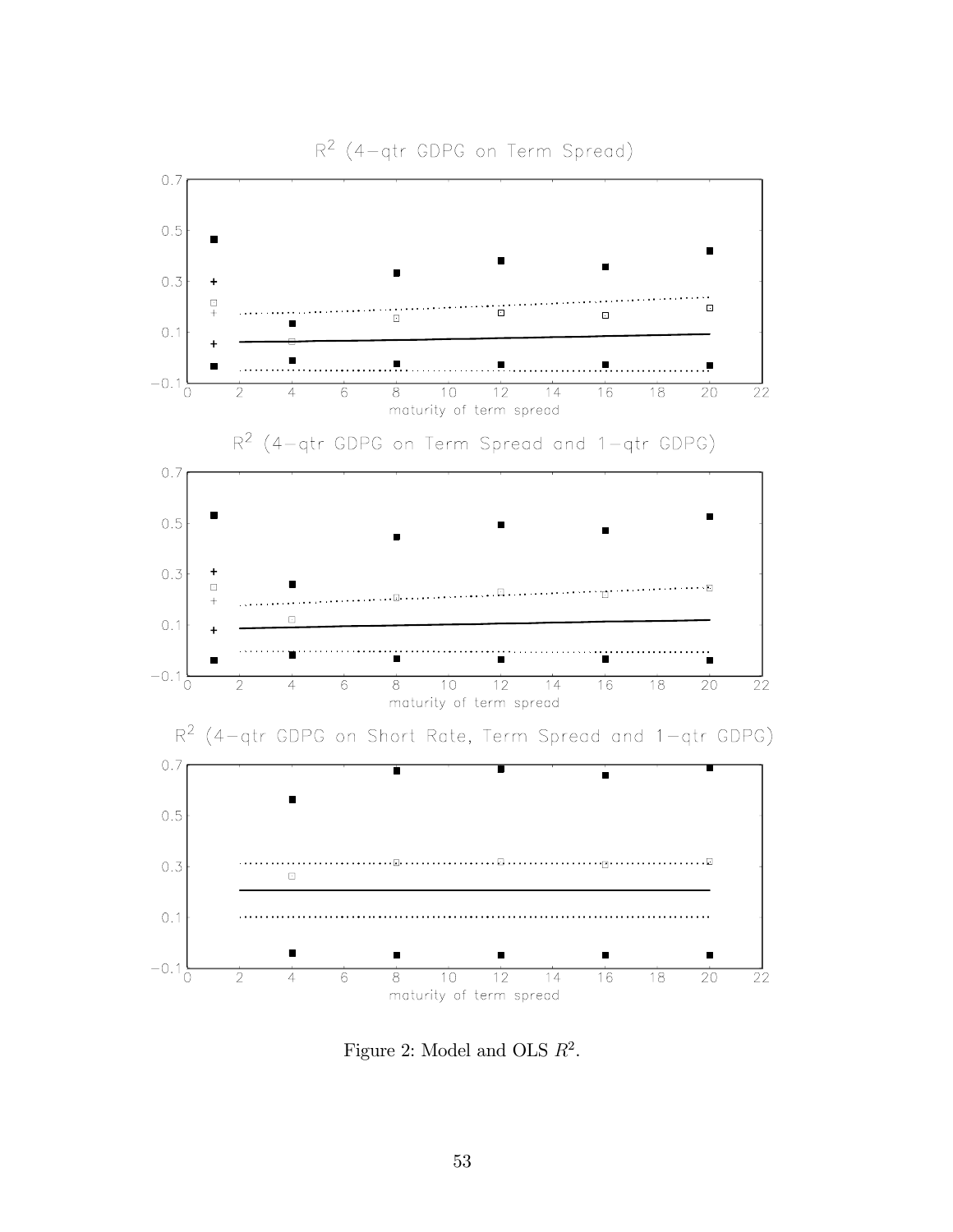FIGURE 2 NOTE: In the top panel, GDP growth is regressed on the term spread; in the middle panel, the regressors are the term spread and lagged GDP growth; and in the last panel, we have a trivariate regression on the short rate, term spread and lagged GDP growth. On the  $x$ -axis, we plot the term spread maturity. For the maturity corresponding to one quarter, we plot the  $R^2$  from a regression involving the short rate. The  $R^2$ s from OLS regressions are superimposed as empty squares, with one OLS standard error bound given by the black squares. For the regressions with the short rate, we plot the theoretical  $R^2$ s implied from the model as a gray cross and one standard error bounds are shown as black crosses. For 2- to 20 quarter spreads, the theoretical  $R^2$ s are shown as solid lines with one standard error bounds plotted as dotted lines.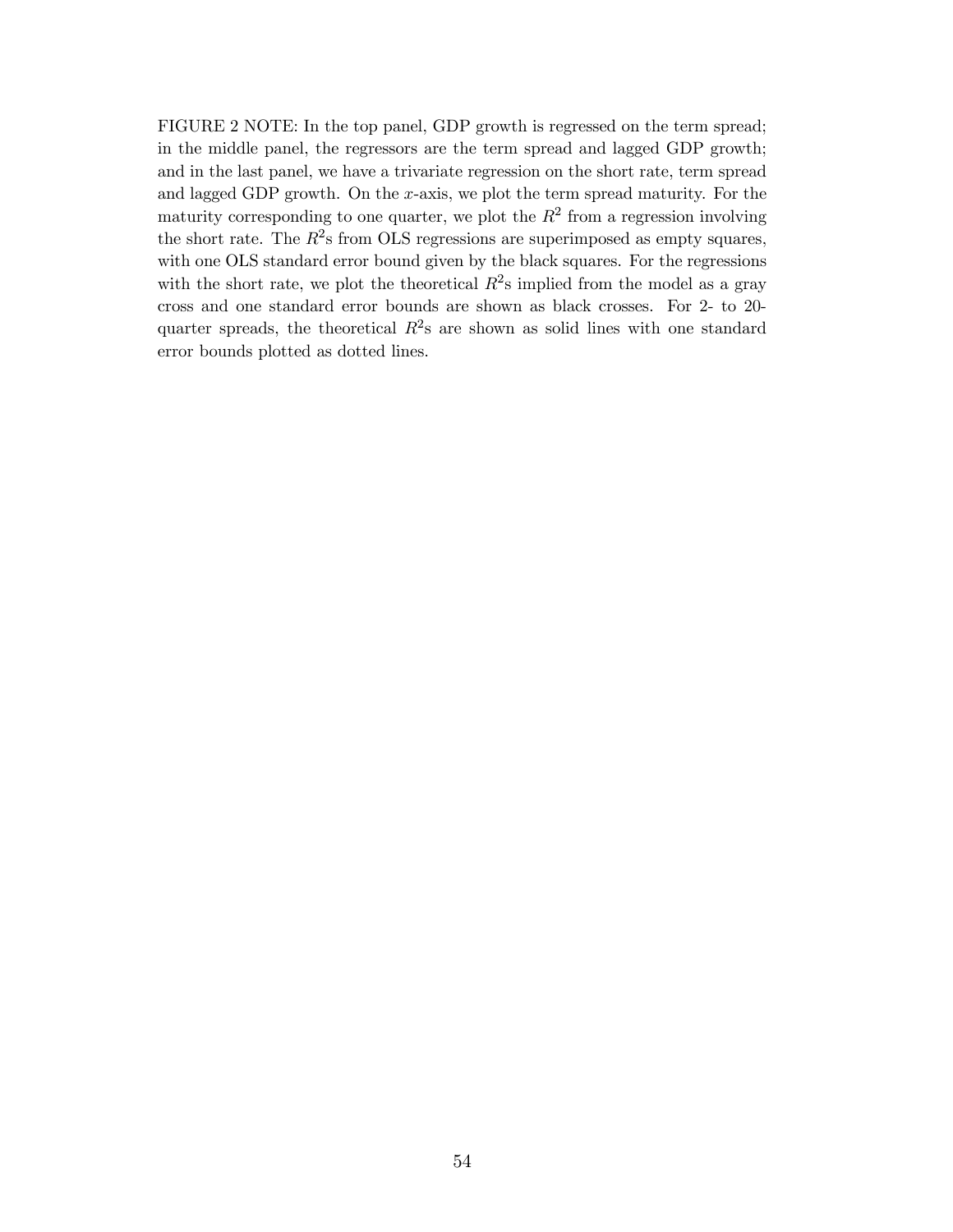

Figure 3: Model and OLS Regression Coefficients.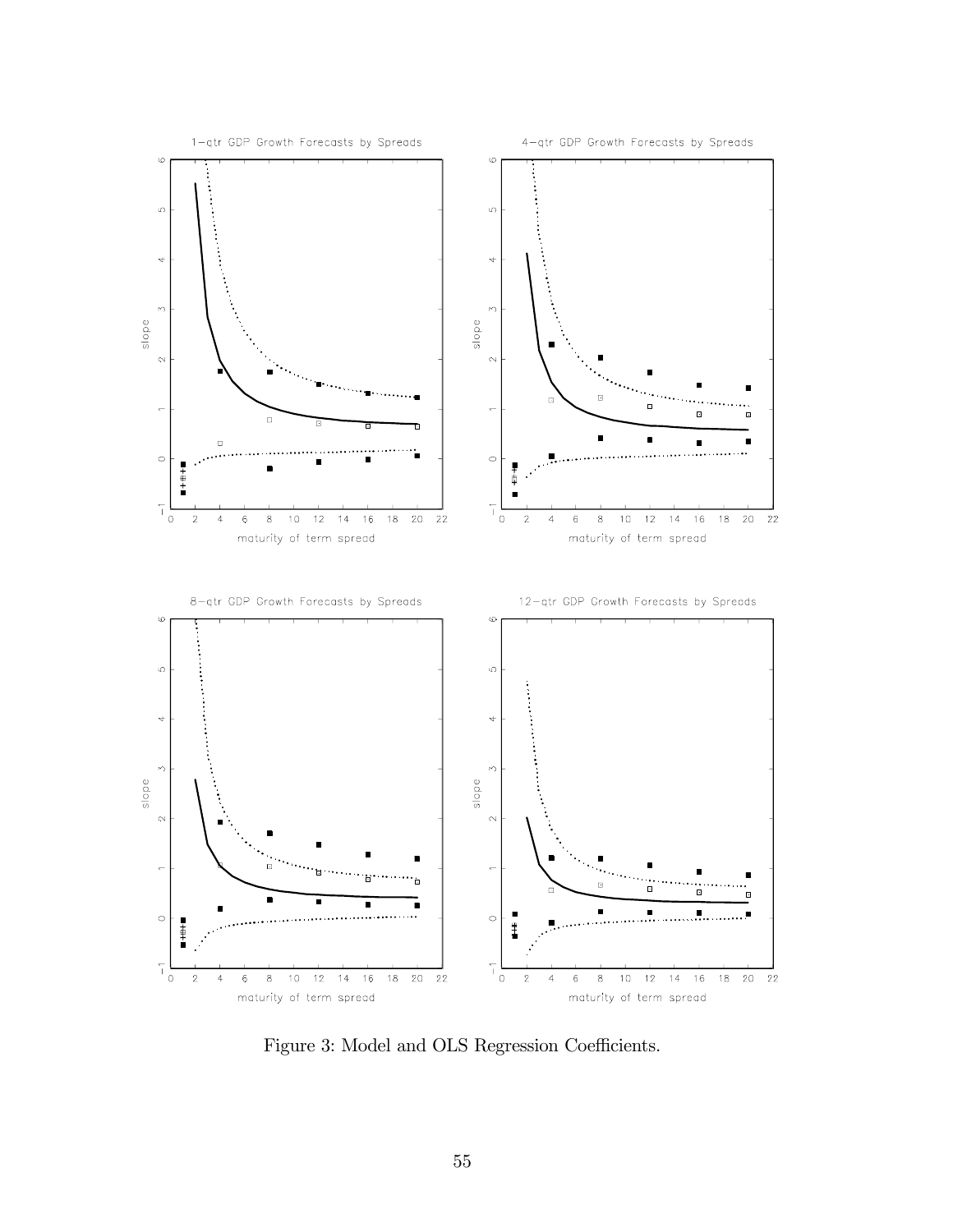FIGURE 3 NOTE: Each panel of shows the term spread coefficients for a different forecasting horizon  $(1-, 4-, 8-$  or 12-quarters ahead). On the x-axis, we show the maturity of the term spread from two to twenty quarters. The solid line plots the coefficients implied from the yield-curve model with two standard errors bounds as dotted lines. The cross corresponding to  $x = 1$ , represents the model-implied coefficient for regressing GDP growth onto the 1-quarter short rate. The OLS coefficients are shown as empty squares, with two standard error bounds denoted by solid squares.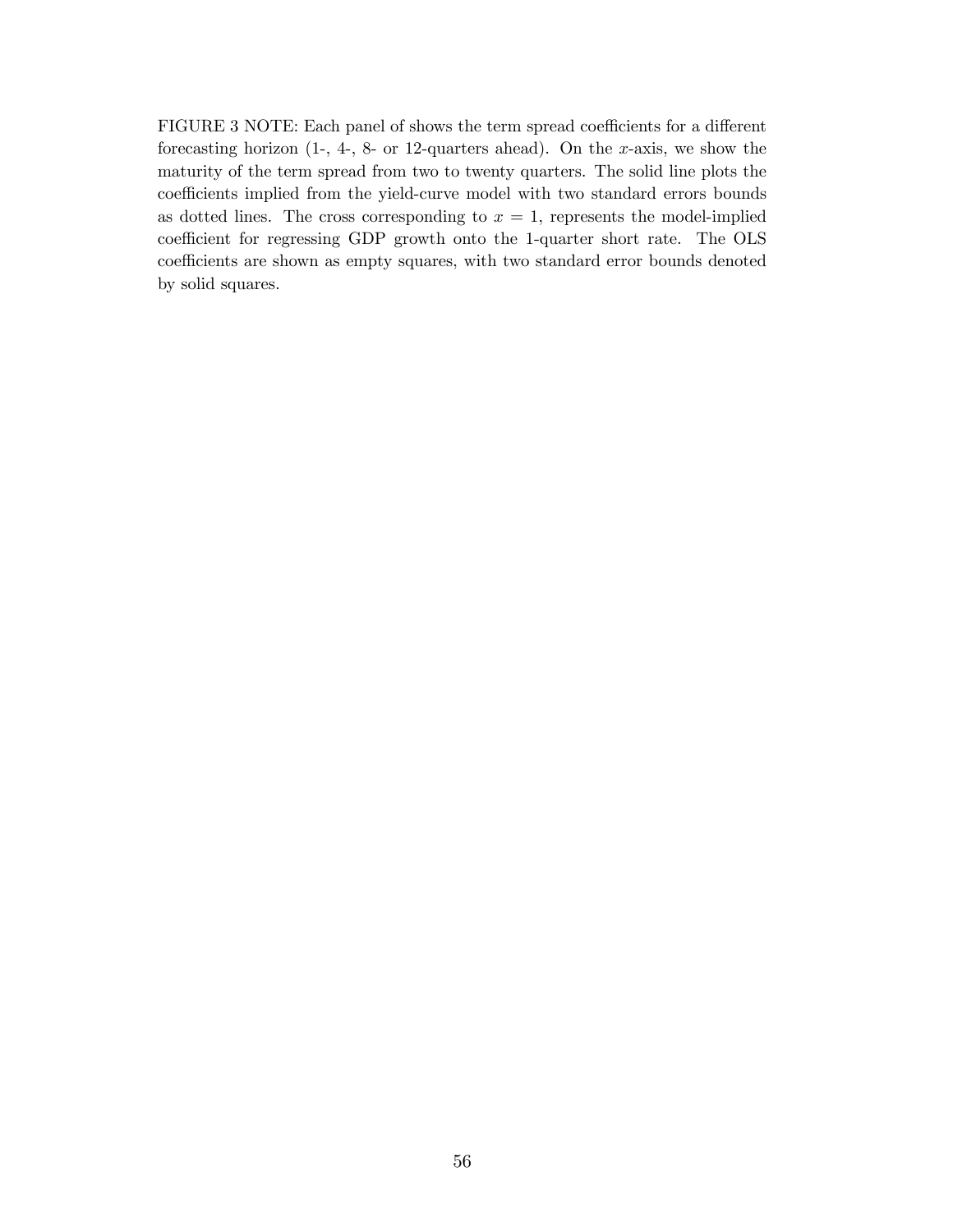

Figure 4: Latent and Observable Yield Curve Model Predictive Coefficients